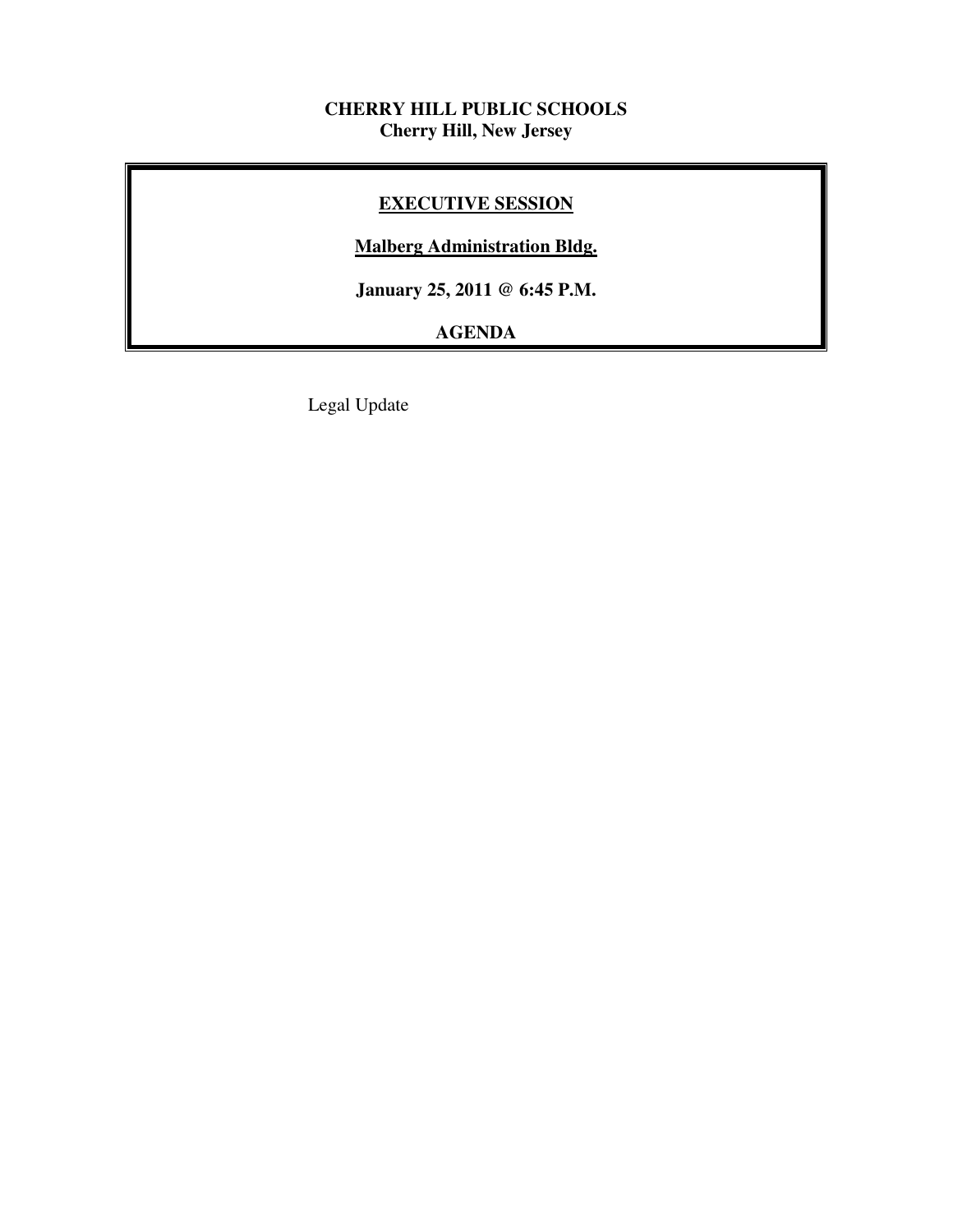# CHERRY HILL PUBLIC SCHOOLS

Cherry Hill, New Jersey

#### **ACTION AGENDA**

January 25, 2011

Malberg Administration Bldg.

7:00 P.M. Action Meeting

 **Meeting called to order by \_\_\_\_\_\_\_\_\_\_\_\_\_\_\_\_\_\_\_\_\_\_\_\_\_\_\_** 

## **ROLL CALL**

 Mr. Seth Klukoff, President Mrs. Kathy Judge, Vice president Mrs. Sherrie Cohen Mr. Eric Goodwin Mrs. Colleen Horiates Mrs. Carol Matlack Mr. Steven Robbins Mr. Elliott Roth Mr. Wayne Tarken

 *Student Representatives to the Board of Education* 

**Jonathan Silverstone, H.S. East** Chandani Desai, H.S. East Alternate **Kevin Ryan, H.S. West Alternate** 

*Samantha Farkas, H.S. West* 

 *Dr. David C. Campbell, Superintendent Mr. James Devereaux, Assistant Superintendent, Business/Board Secretary Dr. Lawyer Chapman, Assistant Superintendent, Pre-K – 12 Dr. Maureen Reusche, Assistant Superintendent, Curriculum & Instruction Ms. Nancy Adrian, Director of Human Resources Mr. Donald Bart, Director of Support Operations Mrs. Susan Bastnagel, Public Information Officer* 

 *Mr. Paul Green – Board Solicitor* 

 **Pledge of Allegiance** 

 **Approval of Minutes**: Regular Meeting dated, December 21, 2010, Board Work Session dated, December 14, 2010, and a Special Meeting dated December 15, 2010. Executive Sessions dated December 14, December 15, and December 21, 2010.`

**MOTION-\_\_\_\_\_\_\_\_\_\_\_\_\_\_\_\_\_\_\_\_\_\_\_SECOND-\_\_\_\_\_\_\_\_\_\_\_\_\_\_\_\_\_\_\_\_\_\_\_ VOTE-\_\_\_\_\_\_\_\_\_\_\_\_\_** 

Presentation: Presentation:<br>• School Board Recognition Month - Zone PTA Board Representative Reports Public Discussion (up to three minutes per person) Superintendent's Comments Action Agenda Second Public Discussion (up to three minutes per person) Correspondence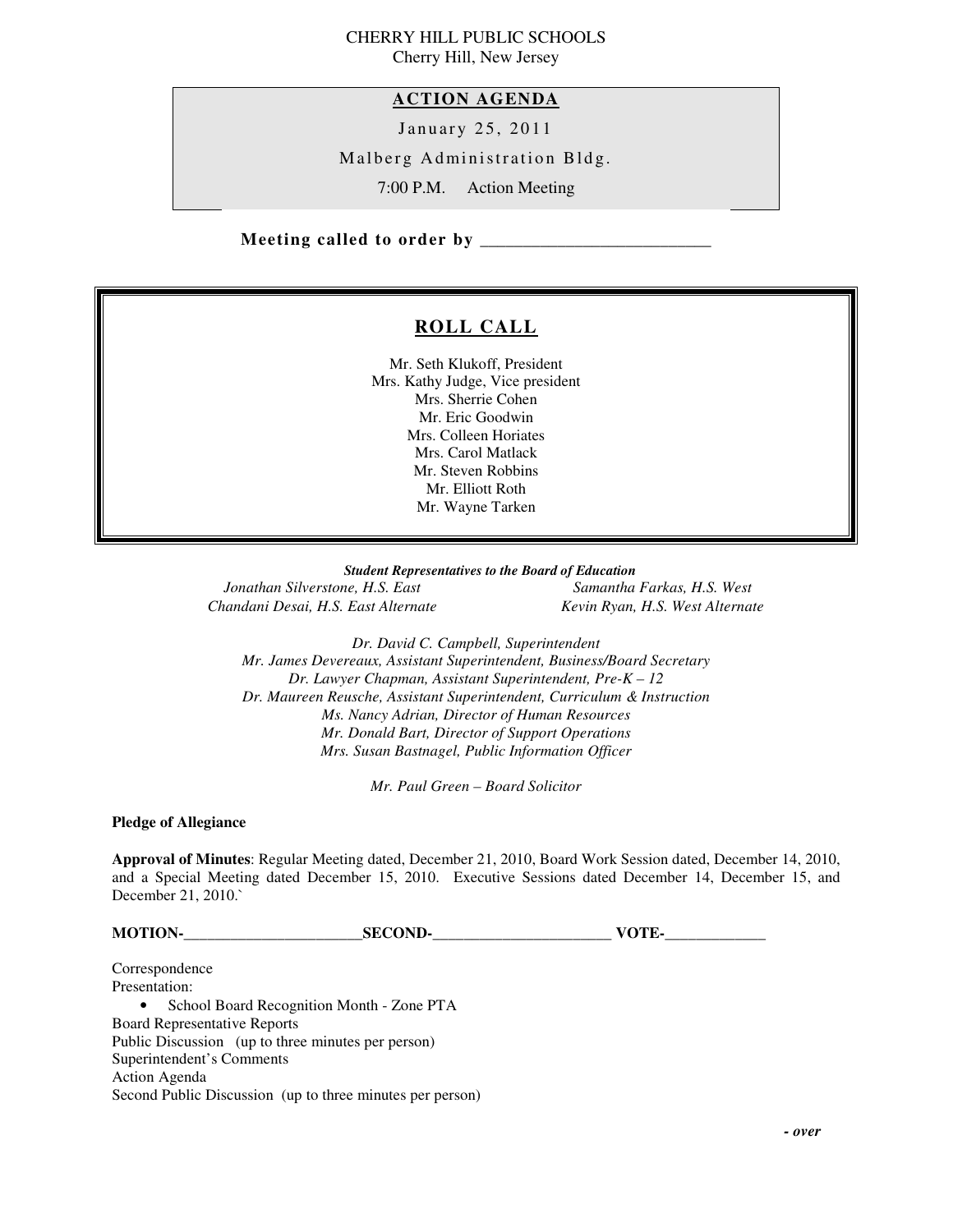#### **ACTION AGENDA J a n u a r y 2 5 , 2 0 1 1**

#### **BOARD OF EDUCATION COMMITTEES**

#### **Curriculum & Instruction Committee Members (yellow)**

Chairperson: Eric Goodwin

Administrative Liaison: Maureen Reusche

Committee Members: Sherrie Cohen, Colleen Horiates, Carol Matlack

#### **Business & Facilities Committee Members (blue)**

Chairperson: Steve Robbins

Administrative Liaison: James Devereaux

Committee Members: Elliott Roth, Wayne Tarken

#### **Negotiations, Human Resources & Litigation Committee Members (pink)**

Chairperson: Kathy Judge

Administrative Liaison: Nancy Adrian

Committee Members: Sherrie Cohen, Colleen Horiates

#### **Policy & Legislation Committee Members (green)**

Chairperson: Kathy Judge

Administrative Liaison: James Riordan

Committee Members: Eric Goodwin, Seth Klukoff, Carol Matlack

#### **Strategic Planning**

Chairperson: Elliott Roth

Administrative Liaison: James Devereaux

Steve Robbins, Seth Klukoff, Wayne Tarken



 *PLEASE NOTE: ALL CHANGES & ADDITIONS TO THE ACTION MEETING ARE TYPED IN BOLD FACE*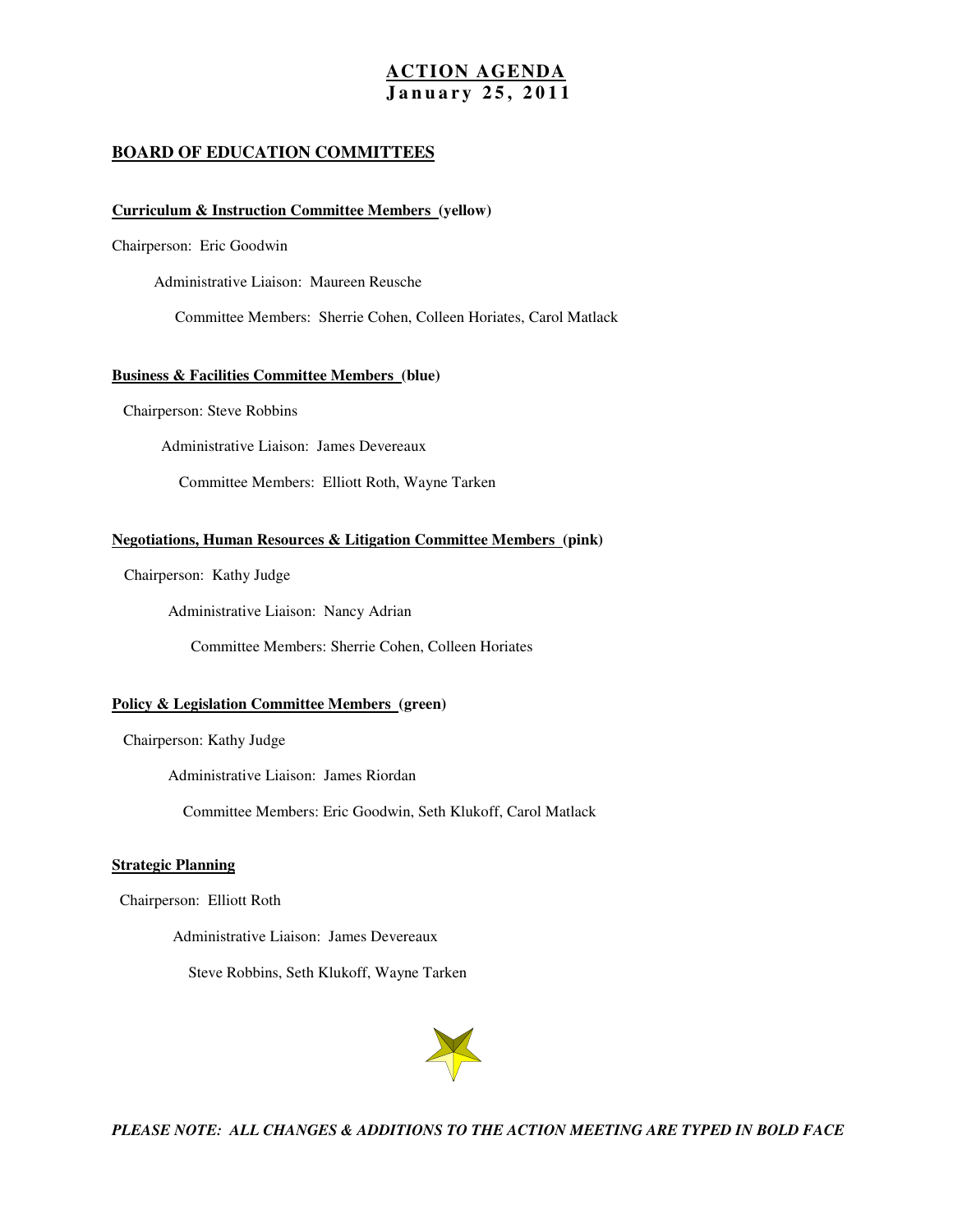## **A. CURRICULUM & INSTRUCTION**

 *Long Range Plan Goals:* 

- \_ *"Establish for students, high academic, social and moral standards which reflect the attributes of a responsible, well-rounded and contributing member of society."*
- \_ *"Design all aspects of curriculum to ensure all students are provided with opportunities to meet or exceed high academic standards."*
- \_ *"Design curriculum that ensures all students acquire the knowledge, skills and behavior necessary to prepare them for higher education and/or the workplace now and in the future."*

The Superintendent recommends the following:

- 1. Approval of Attendance at Conferences and Workshops
- 2. Approval of Reading List
- 3. Approval of Resolutions for Services
- **4. Approval of Agreement for 2010-2011 School Year**
- 5. Approval of Out of District Student Placements
- **6. Approval of Agreements/Contracts for Educational Services**
- **7. Approval to Modify Credits for Business/Financial Literacy Courses**

#### **ITEM 1. APPROVAL OF ATTENDANCE AT CONFERENCES AND WORKSHOPS**

 **WHEREAS**, certain Cherry Hill School District employees have requested authorization to attend the conference(s)/workshop(s) listed below, and

 **WHEREAS**, the attendance of each employee at the specified conference/workshop is educationally necessary, fiscally prudent and 1) directly related to and within the scope of the employee's current responsibilities and the District's professional development plan, and 2) critical to the instructional needs of the District or furthers the efficient operation of the District;

 **NOW, THEREFORE, BE ITRESOLVED**, that the Cherry Hill Board of Education authorizes the attendance of the employees at the specified conferences/workshops listed below, and be it

 **FURTHER RESOLVED**, that the Board hereby determines that the estimated expenses related to the authorized travel listed below are justified and therefore authorizes payment of any registration fees and reimbursement of statutorily authorized travel expenditures to the designated employees, not to exceed District budgetary limitations and to be in accordance with the provisions of *N.J.S.A.* 18A:11-12, the District's travel policy and procedures, State travel payment guidelines established by the Department of Treasury in NJOMB circular letter 08-13 OMB, and with guidelines established by the federal Office of Management and Budget:

| B | <b>Jessica DeLong</b><br>The King's<br><b>Christian School</b> | 2011 Conference for NJ<br><b>Kindergarten Teachers,</b><br><b>Atlantic City, NJ</b> | 2/24-25, 2011 | \$373.00<br>Registration/Mileage/<br><b>Parking</b><br><b>Title II funds</b> |
|---|----------------------------------------------------------------|-------------------------------------------------------------------------------------|---------------|------------------------------------------------------------------------------|
| A | Gabe Paoletti<br>Camden Catholic<br><b>HS</b>                  | Link Crew Basic Training,<br>Southbury, CT                                          | $3/7-9, 2011$ | \$2382.98<br>Registration/Mileage/<br><b>Tolls</b><br>Title II funds         |
| # | <b>NAME</b>                                                    | <b>CONFERENCE</b>                                                                   | <b>DATE</b>   | COST<br><b>NOT TO EXCEED</b>                                                 |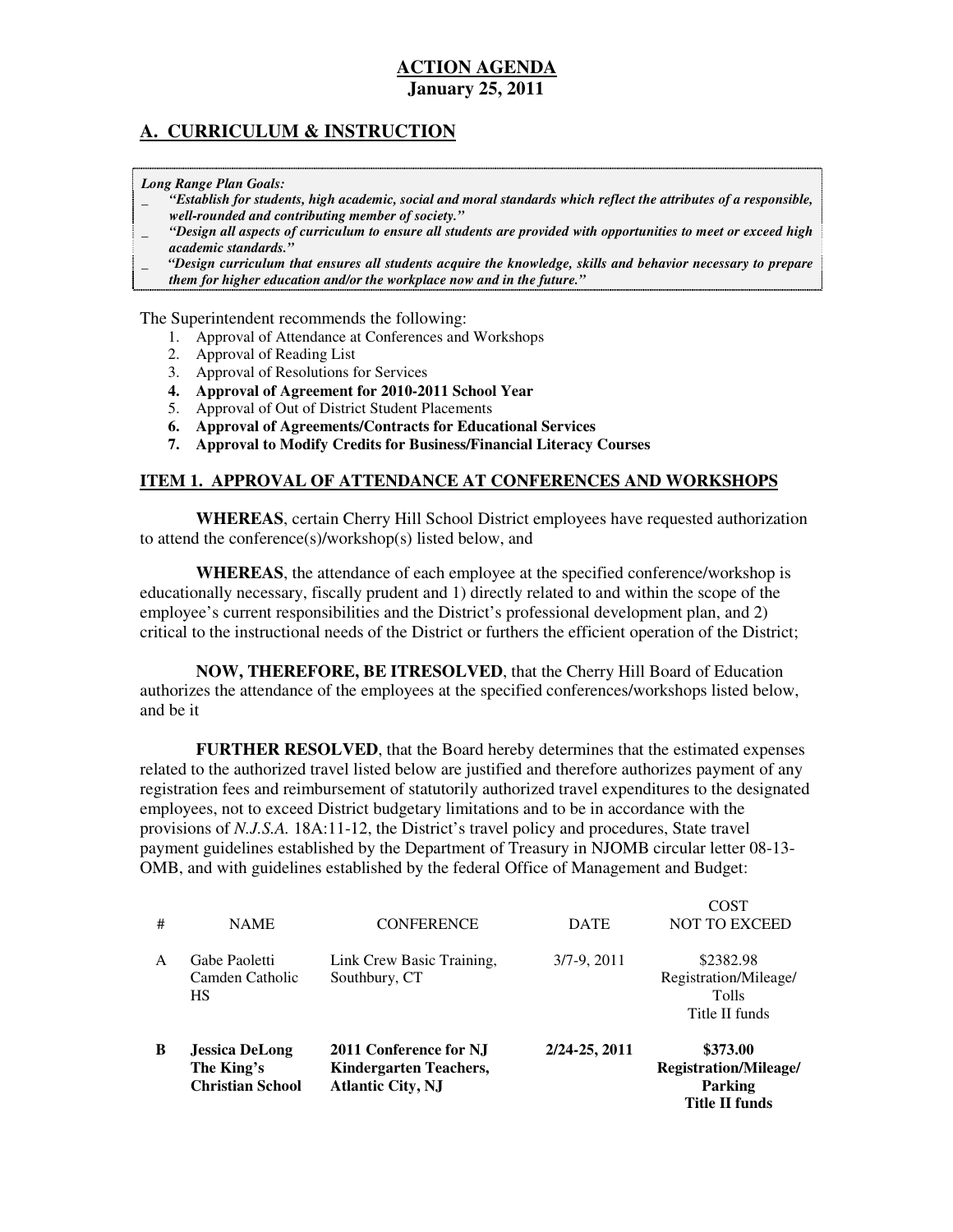### **A. CURRICULUM & INSTRUCTION**

#### **ITEM 1. APPROVAL OF ATTENDANCE AT CONFERENCES AND WORKSHOPScontinued**

| #  | <b>NAME</b>                                    | <b>CONFERENCE</b>                                      | <b>DATE</b>        | <b>COST</b><br><b>NOT TO EXCEED</b>                         |
|----|------------------------------------------------|--------------------------------------------------------|--------------------|-------------------------------------------------------------|
| C  | <b>Paul Koester</b><br><b>Alternative H.S.</b> | Fed W&H-Child Labor<br>Laws-HOs Course, Sewell,<br>NJ  | 3/1/11             | \$100.97<br><b>Registration/Mileage</b><br><b>ARRA-IDEA</b> |
| D  | <b>Paul Koester</b><br><b>Alternative H.S.</b> | Fed W&H-Child Labor<br>Laws -HOs Course, Sewell,<br>NJ | 3/15/11            | \$100.97<br><b>Registration/Mileage</b><br><b>ARRA-IDEA</b> |
| E. | <b>Paul Koester</b><br><b>Alternative H.S.</b> | Fed W&H-Child Labor<br>Laws -HOs Course, Sewell,<br>NJ | $3/16 - 18$ , 2011 | \$276.97<br><b>Registration/Mileage</b><br><b>ARRA-IDEA</b> |
| F  | <b>Paul Koester</b><br><b>Alternative H.S.</b> | Fed W&H-Child Labor<br>Laws -HOs Course, Sewell,<br>NJ | 3/22-23, 2011      | \$100.97<br><b>Registration/Mileage</b><br><b>ARRA-IDEA</b> |

## **ITEM 2. APPROVAL OF READING LIST**

 It is recommended that the Board approve the following additions to the Secondary reading list as discussed at the Curriculum and Instruction meeting on December 6, 2010.

| <b>Titles and Authors</b>                                                                              | Grade      |
|--------------------------------------------------------------------------------------------------------|------------|
| The Joy of Chemistry: The Amazing Science of Familiar Things, by                                       | 10, 11, 12 |
| Cathy Cobb & Monty L. Fetterolf<br>Napoleon's Button's: How 17 Molecules Changed History, by Penny Lee | 10, 11     |
| Couteur & Jay Burreson                                                                                 |            |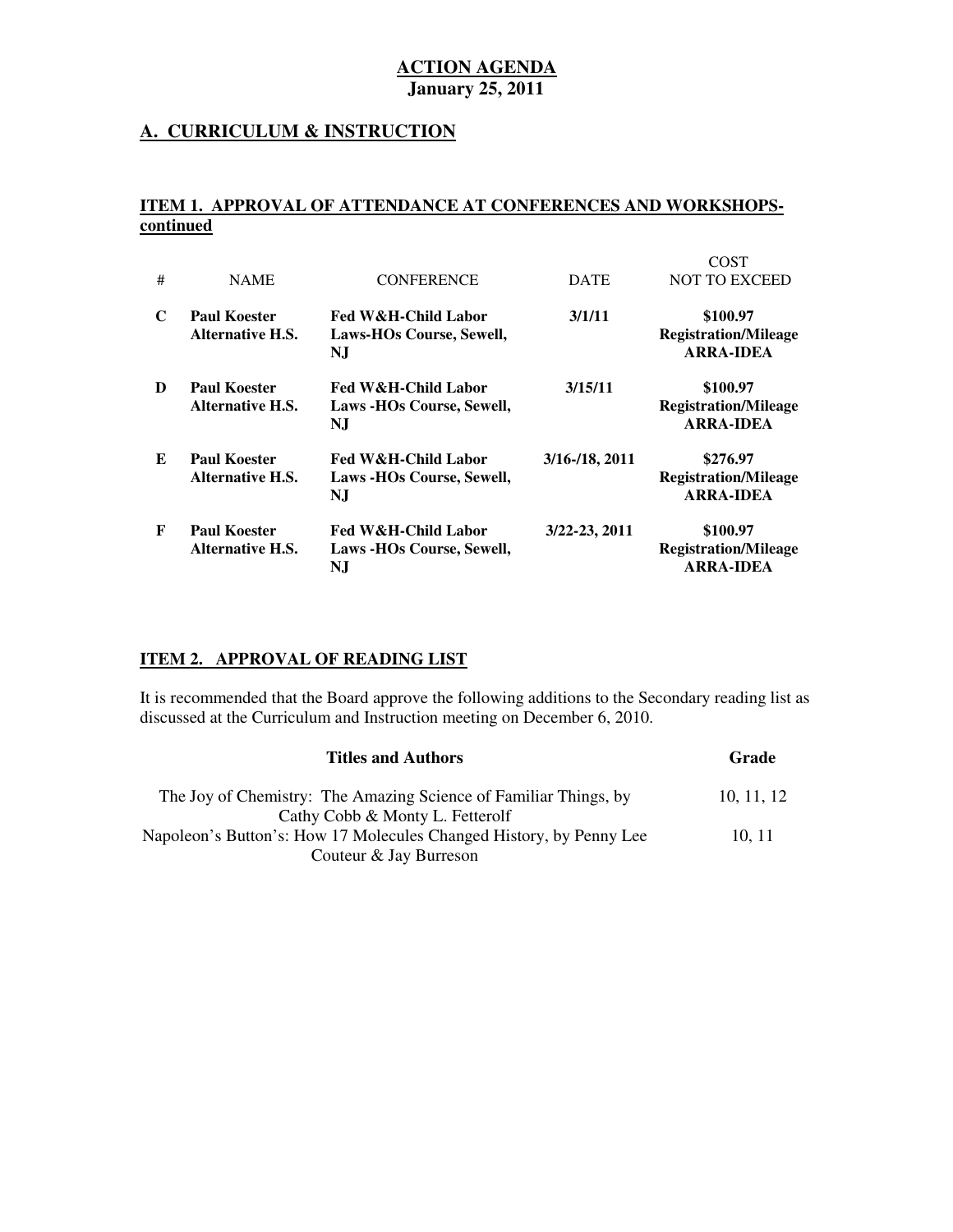#### **A. CURRICULUM & INSTRUCTION**

#### **ITEM 3. APPROVAL OF RESOLUTIONS FOR SERVICES**

#### **3A. RIDER TO THE PROFESSIONAL SERVICES AGREEMENT BETWEEN THE BOARD AND JOSEPH C. HEWITT, D.O.**

 **WHEREAS,** the Cherry Hill Board of Education (the "Board") previously approved a Professional Services Agreement between the Board and Joseph C. Hewitt, D.O., for provision of psychiatric evaluations of certain District pupils for the 2010-2011 school year; and

 **WHEREAS,** the parties desire to amend the Agreement to include the provision of additional psychiatric consultation services to pupils in the District's Wrap Around program; and

 **WHEREAS**, the Board, pursuant to its authority under N.J.S.A. 18A:18A-5a(1), may negotiate and award a contract for professional services without the necessity of public advertising for bids and bidding therefor;

 **NOW, THEREFORE, BE IT RESOLVED,** that the Cherry Hill Board of Education approves a Rider to the professional services contract between the Board and Dr. Hewitt for the term of July 1, 2010 through June 30, 2011, on file in the office of the Assistant Superintendent, Curriculum and Instruction, with a concomitant increase to the original contract sum by Thirty- Five Thousand Dollars (\$35,000.00), thereby adjusting the total amount of the contract to a sum not to exceed Fifty-five Thousand Dollars (\$55,000.00); and be it

 **FURTHER RESOLVED**, that the Board authorizes its President and Secretary to execute the Rider.

#### P.O. # 11-03092

#### 3B.  **SAMOST JEWISH FAMILY & CHILDREN'S SERVICE OF SOUTHERN NEW JERSEY ("JFCS") (A DIVISION OF JEWISH FEDERATION OF SOUTHERN NEW JERSEY) 3B. RIDER TO THE SERVICES AGREEMENT BETWEEN THE BOARD AND**

 **WHEREAS,** the Cherry Hill Board of Education (the "Board") previously approved a Services Agreement between the Board and Samost Jewish Family & Children's Services of Southern New Jersey ("JFCS") for the provision of Job Development, Job Coaching, Job Coaching Supervision and Transportation services to certain District pupils for the 2010-2011 school year; and

 **WHEREAS**, due to an increased need for such services the parties desire to amend their original Agreement to increase the total contract cost for provision of such services by \$25,000; and

 **WHEREAS,** the services are in the nature of an extraordinary unspecifiable service ("EUS") and not subject to public bidding per  $N.J.S.A.$  18A:18A-5(a)(2), in that the need for expertise, extensive training and proven reputation in the field of endeavor are essential to the project for which the contract is being awarded, and the services are of such a qualitative nature that the performance of the services cannot be reasonably described by written specifications;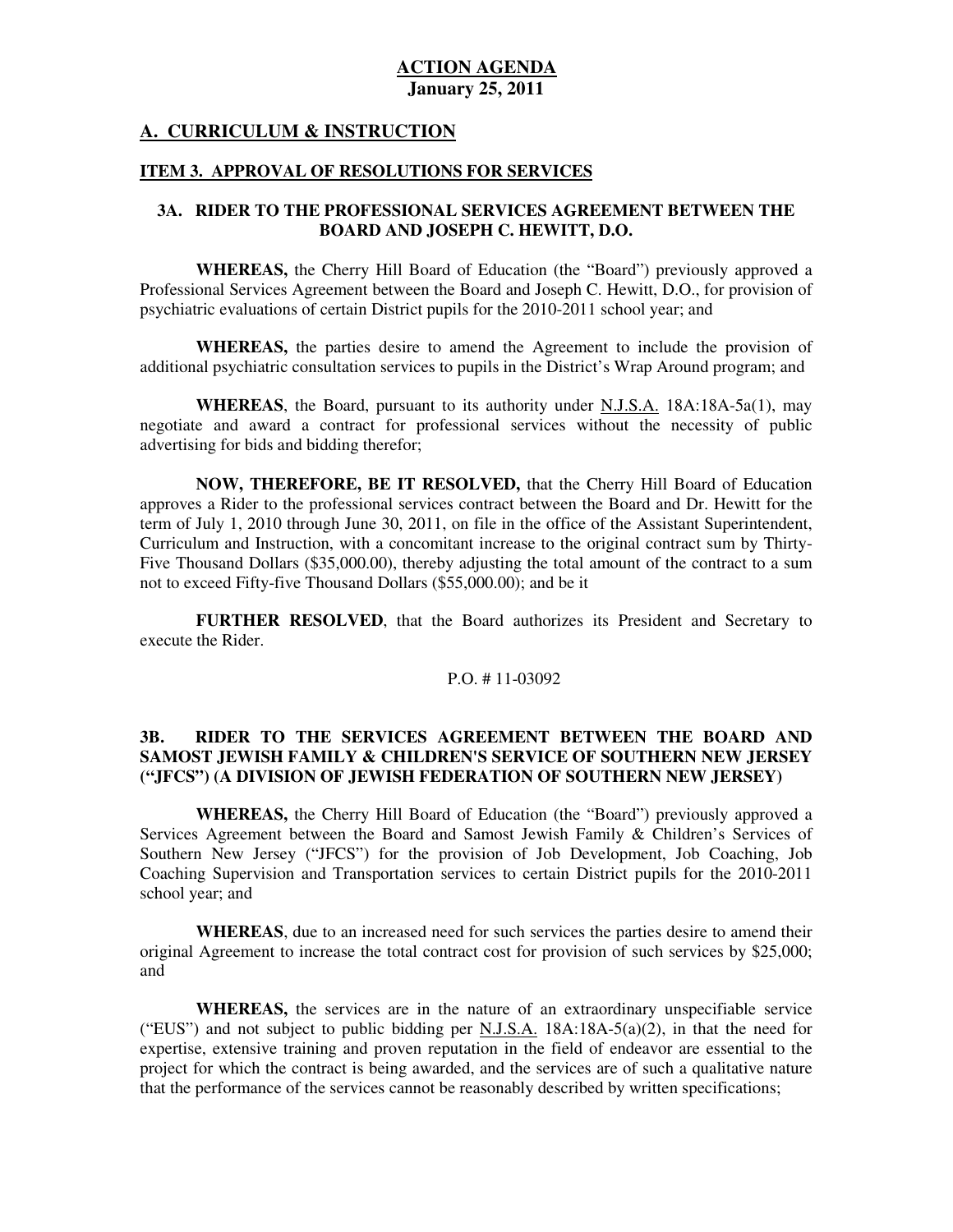## **A. CURRICULUM & INSTRUCTION**

#### **ITEM 3. APPROVAL OF RESOLUTIONS FOR SERVICES-continued**

 **NOW, THEREFORE, BE IT RESOLVED,** that the Cherry Hill Board of Education approves a Rider to the professional services contract between the Board and JFCS for the term of July 1, 2010 through June 30, 2011, on file in the office of the Assistant Superintendent, Curriculum and Instruction, with a concomitant increase to the original contract sum by Twenty- Five Thousand Dollars (\$25,000.00), thereby adjusting the total amount of the contract to a sum not to exceed One Hundred Thirty-five Thousand Dollars (\$135,000.00); and be it

 **FURTHER RESOLVED**, that the Board authorizes its President and Secretary to execute the Rider.

#### P.O. # 11-02928

#### **ITEM 4. APPROVAL OF AGREEMENT FOR 2010-2011 SCHOOL YEAR**

 It is recommended that the Board approve the agreement for the 2010-2011 school year as listed below:

 **Dr. Bernadette Newman-Tichansky Provide consulting services in the areas of curriculum & instruction to complete a variety of projects and collect data for state plans and reports January 2011 through June 2011 Amount not to exceed \$7,000.00 P.O. #11-05680 Account 11-000-221-320-72-0001** 

#### **ITEM 5. APPROVAL OF OUT OF DISTRICT STUDENT PLACEMENTS**

 It is requested that the following out of district tuition contracts be submitted to the Board of Education for approval for the 2010-2011 school year during the January 2011 cycle. There are five students: two are changes in placement, two are an increase in services previously approved, one requires an aide.

| <b>VENDOR</b>        | ID          | CL        | TERM                                                | <b>TUITION</b> | RES | <b>AIDE</b> | ESY | <b>ESY AIDE</b> | <b>EXTRA</b> | <b>AMOUNT</b> |
|----------------------|-------------|-----------|-----------------------------------------------------|----------------|-----|-------------|-----|-----------------|--------------|---------------|
| Bancroft             | 3002324     | <b>MD</b> | 1/2011-6/2011                                       |                |     | \$14,140    |     |                 |              | \$14,140      |
| Cambridge            | 3002320 SLD |           | 1/2011-6/2011                                       |                |     |             |     |                 | \$1,300      | \$1,300       |
|                      |             |           | previously approved October 2010, amount \$12,680   |                |     |             |     |                 |              |               |
| Durand Academy       | 2011471     | <b>MD</b> | 11/22/10-6/2011                                     |                |     |             |     |                 | \$21,840     | \$21,840      |
|                      |             |           | previously approved September 2010, amount \$31,500 |                |     |             |     |                 |              |               |
| Durand Academy       | 3004693 MIC |           | 11/15/10-6/2011                                     | \$30,373       |     | \$21,120    |     |                 | \$34,960     | \$86,453      |
| <b>Strang School</b> | 2010225     | <b>MD</b> | 12/6/10-6/30/11                                     | \$23,460       |     |             |     |                 |              | \$23,460      |
|                      |             |           |                                                     |                |     |             |     |                 |              | \$147,193     |

#### OUT OF DISTRICT TUITIONS (January 2011)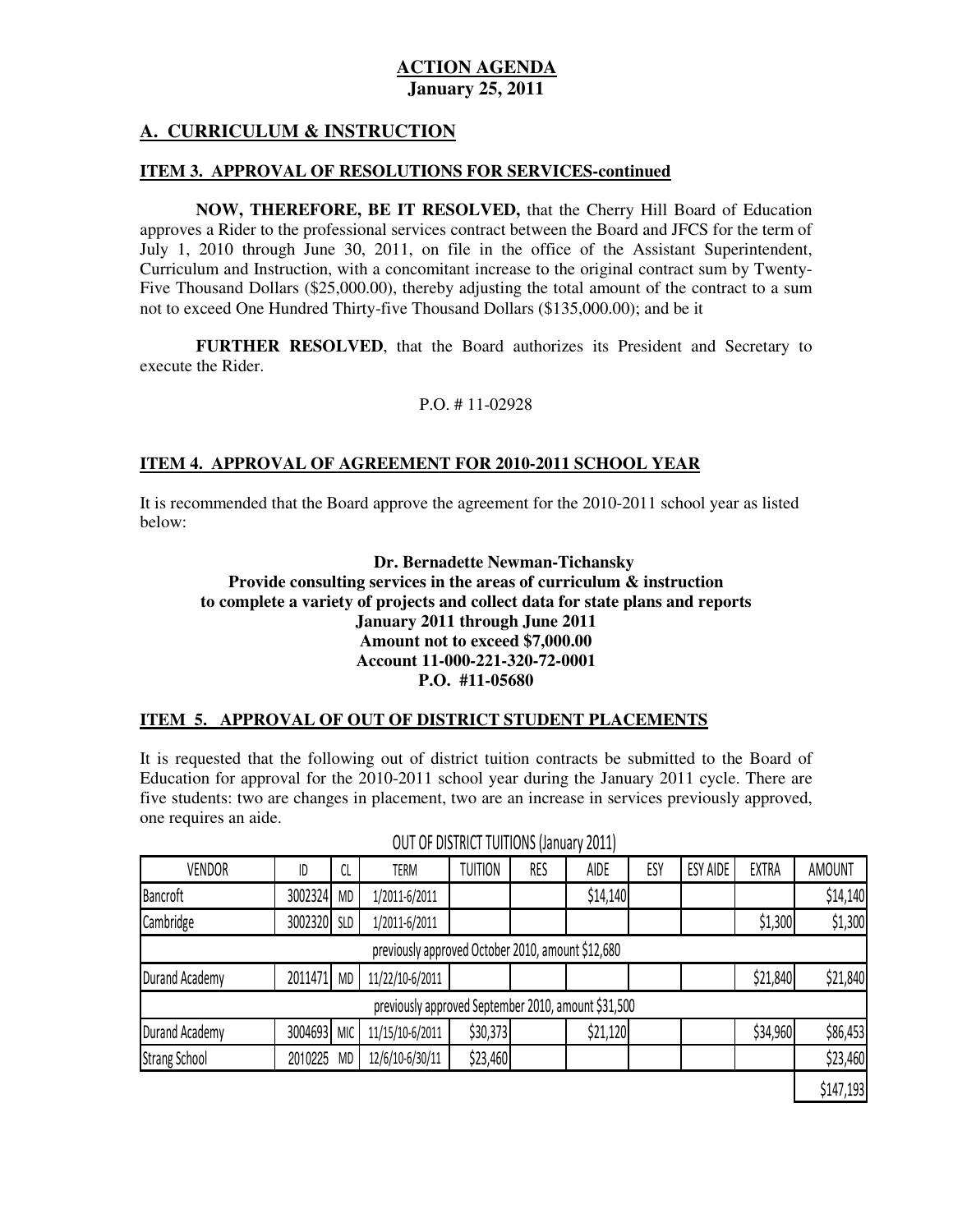#### **A. CURRICULUM & INSTRUCTION**

#### **ITEM 6. APPROVAL OF AGREEMENTS/CONTRACTS FOR EDUCATIONAL SERVICES**

#### **A RESOLUTION AUTHORIZING THE APPROVAL OF A LIST OF APPROVED PROFESSIONAL CONSULTANTS TO CONDUCT EVALUATIONS AND PROVIDE SERVICES AS REQUIRED BY N.J.A.C. 6A:14-2.5 and N.J.A.C. 6A:14-3.4**

 **WHEREAS,** the Cherry Hill Board of Education (the "Board") has a legal responsibility to conduct various evaluations of students with suspected and confirmed disabilities, including independent and initial evaluations of such students, and to from time to time obtain consultation services and to provide direct professional services to said students; and

 **WHEREAS**, such evaluations, consultations and services must be conducted by appropriately licensed and certified professionals and in accordance with the strictures of N.J.A.C. 6A:14-3.4 and N.J.A.C. 6A:14-2.5, and therefore are considered professional services pursuant to <u>N.J.S.A</u>. 18A:18A-5; and

 **WHEREAS** the Special Education Department has compiled a list of private providers, qualified to perform such evaluations, consultations and services; and

 **WHEREAS**, the total amount to be paid to any one vendor on such list shall not exceed the sum of \$17,500.00 for the current school year;

 **NOW, THEREFORE, BE IT RESOLVED** by the Cherry Hill Board of Education, that the Board hereby approves the appended list of Approved Private Providers to perform such evaluations, consultations and services as are determined necessary and prudent by the Assistant Superintendent for Curriculum & Instruction and Student Services for the 2010-2011 school year; and be it

 **FURTHER RESOLVED**, that the total amount charged for any one independent evaluation shall not exceed the usual and customary amount typically charged to school districts for such evaluations, but in no event shall any one evaluation exceed a total amount of Two Thousand (\$2,000.00) Dollars; and be it

 **FURTHER RESOLVED**, that the Board herby authorizes its Solicitor to prepare all necessary documentation, riders, purchase orders or contracts as are appropriate to effectuate the purposes set forth in this Resolution; and be it

 **FURTHER RESOLVED**, that a copy of this Resolution and the requisite summary of the contract award shall be published once in an official newspaper of record for the District in accordance with the requirements of *N.J.S.A.* 18A:18A-5a.(1).

> **Brookfield Academy To provide homebound services July 2010 – June 2011 Amount not to exceed \$12,500 PO # 11- 05654 11-150-100-320-71-0001**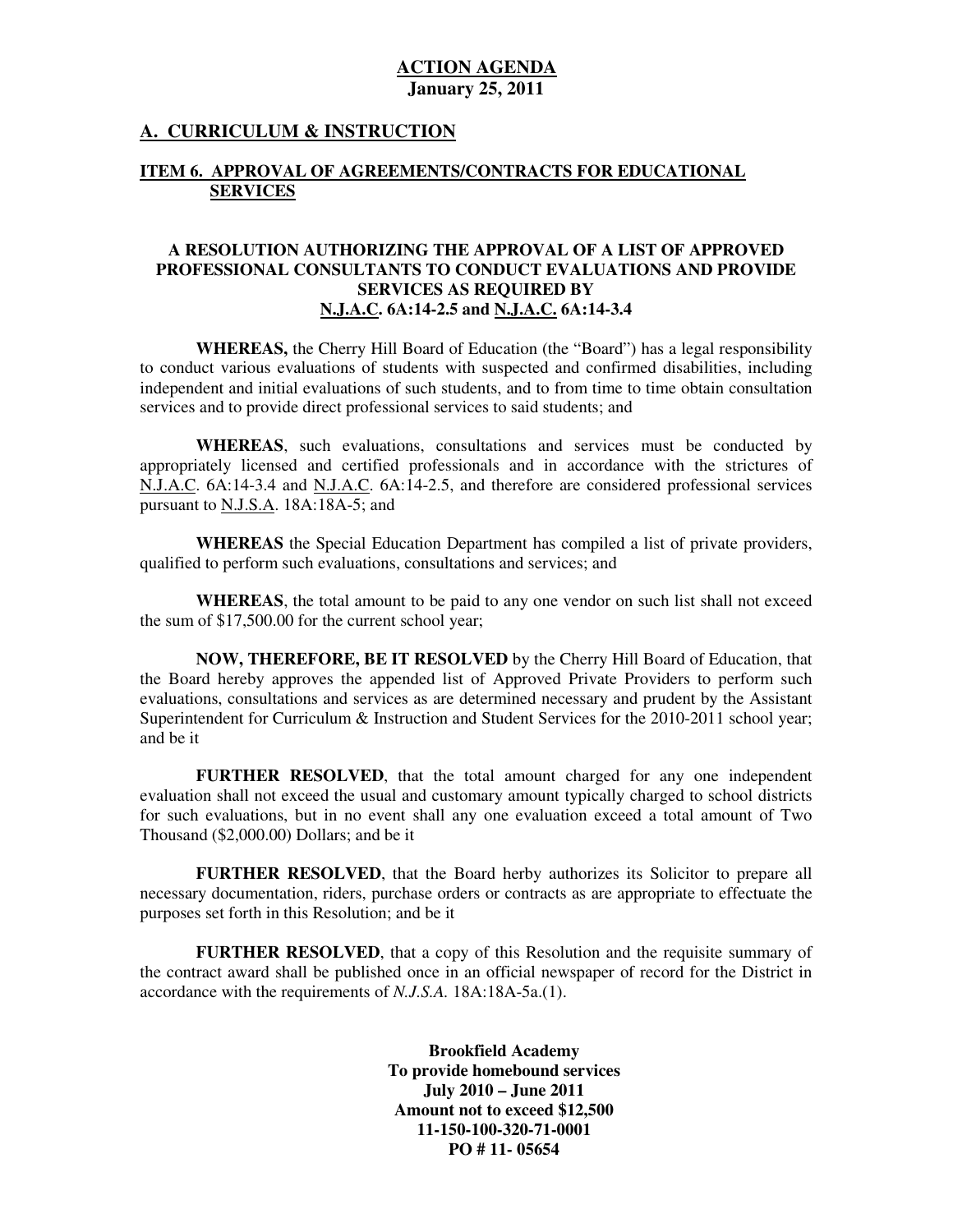## **A. CURRICULUM & INSTRUCTION**

#### **ITEM 7. APPROVAL TO MODIFY CREDITS FOR BUSINESS/FINANCIAL LITERACY COURSES**

 **LITERACY COURSES It is recommended that the Board approve the modification for Freshman students presently enrolled in the Introduction to Business Course enabling them to receive 2.5 credits in Introduction to Business and 2.5 credits in Financial Literacy as discussed with the C&I committee of the Board during the January 3, 2011 meeting.** 

Motion: Second: Second: Vote: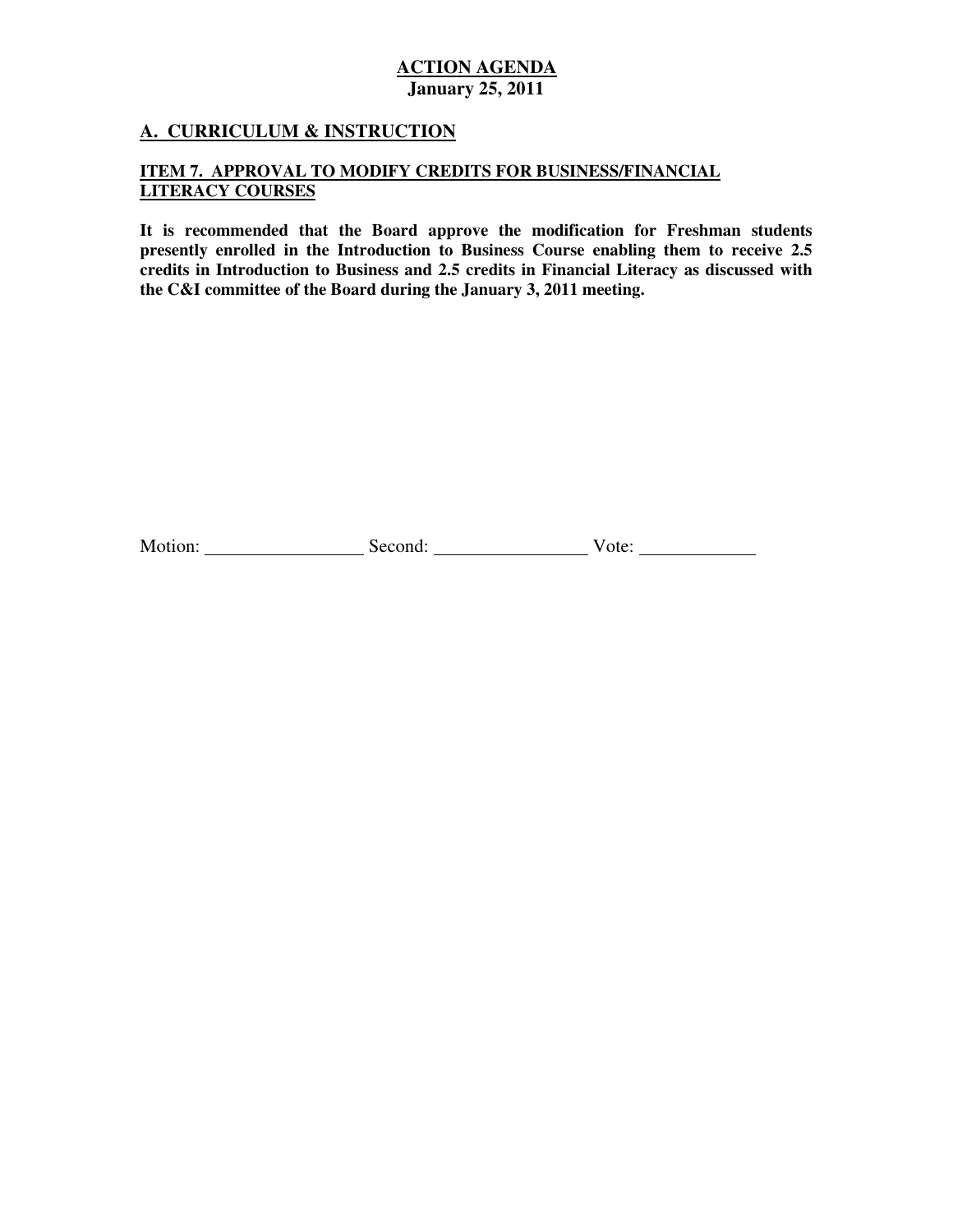#### **B. BUSINESS AND FACILITIES**

- 1. Financial Reports
- 2. Resolutions
- 3. Resolution for the Award of Transportation
- 4. Resolution for the Award of Change Orders
- 5. Acceptance of Donations

## *The Superintendent recommends the following:*

#### **ITEM 1. FINANCIAL REPORTS**

- a) BOARD SECRETARY'S CERTIFICATION AND TREASURER'S REPORT FOR NOVEMBER 2010
- b) SACC FINANCIAL REPORT FOR NOVEMBER 2010
- $\mathbf{c}$ ) LINE ITEM TRANSFER REPORTS FOR THE MONTH OF NOVEMBER 2010
- $\rm d)$ FOOD SERVICE OPERATING STATEMENT FOR NOVEMBER 2010
- e) DISBURSEMENT OF FUNDS
- f) APPROVAL OF BILL LIST

#### **ITEM 2. RESOLUTIONS**

- a) RESOLUTION AUTHORIZING CONTRACTS WITH APPROVED STATE CONTRACT VENDORS
- b) RESOLUTION AUTHORIZING THE USE OF AWARDED VENDORS THROUGH EDUCATION DATA SERVICES
- c) RESOLUTION TO APPROVE APPLICATION TO GERBER LIFE INSURANCE COMPANY FOR EXCESS LOSS INSURANCE
- d) RESOLUTION TO APPROVE INTEGRATED PRESCRIPTION DRUG PROGRAM AGREEMENT
- e) RESOLUTION TO APPROVE ADMINISTRATIVE SERVICES AGREEMENT BETWEEN CHERRY HILL PUBLIC SCHOOLS AND WILLIS OF NEW JERSEY, INC.

#### **ITEM 3. RESOLUTION FOR THE AWARD OF TRANSPORTATION**

- a) VOORHEES SCHOOL DISTRICT JOINTURE
- **b) ROUTE #BSHUTTLE BROOKFIELD ACADEMY / CARUSI**
- **c) ROUTE #WSHUTTLE AFTERSCHOOL ACTIVITIES**
- **d) ROUTE #NEWH-X1 NEW HOPE ACADEMY**
- **e) ROUTE #QHOLLYD HOLLYDELL SCHOOL, SEWELL, NJ**

#### **ITEM 4. RESOLUTION FOR THE AWARD OF CHANGE ORDERS**

- **a) #RMSRR-072210 ROOF REPLACEMENT ROSA MIDDLE SCHOOL (7-22-10)**
- **b) #HVAC3-101409 PARTIAL HVAC SYSTEM REPLACEMENT AT HIGH SCHOOL WEST (10-29-09)**

#### **ITEM 5. ACCEPTANCE OF DONATIONS**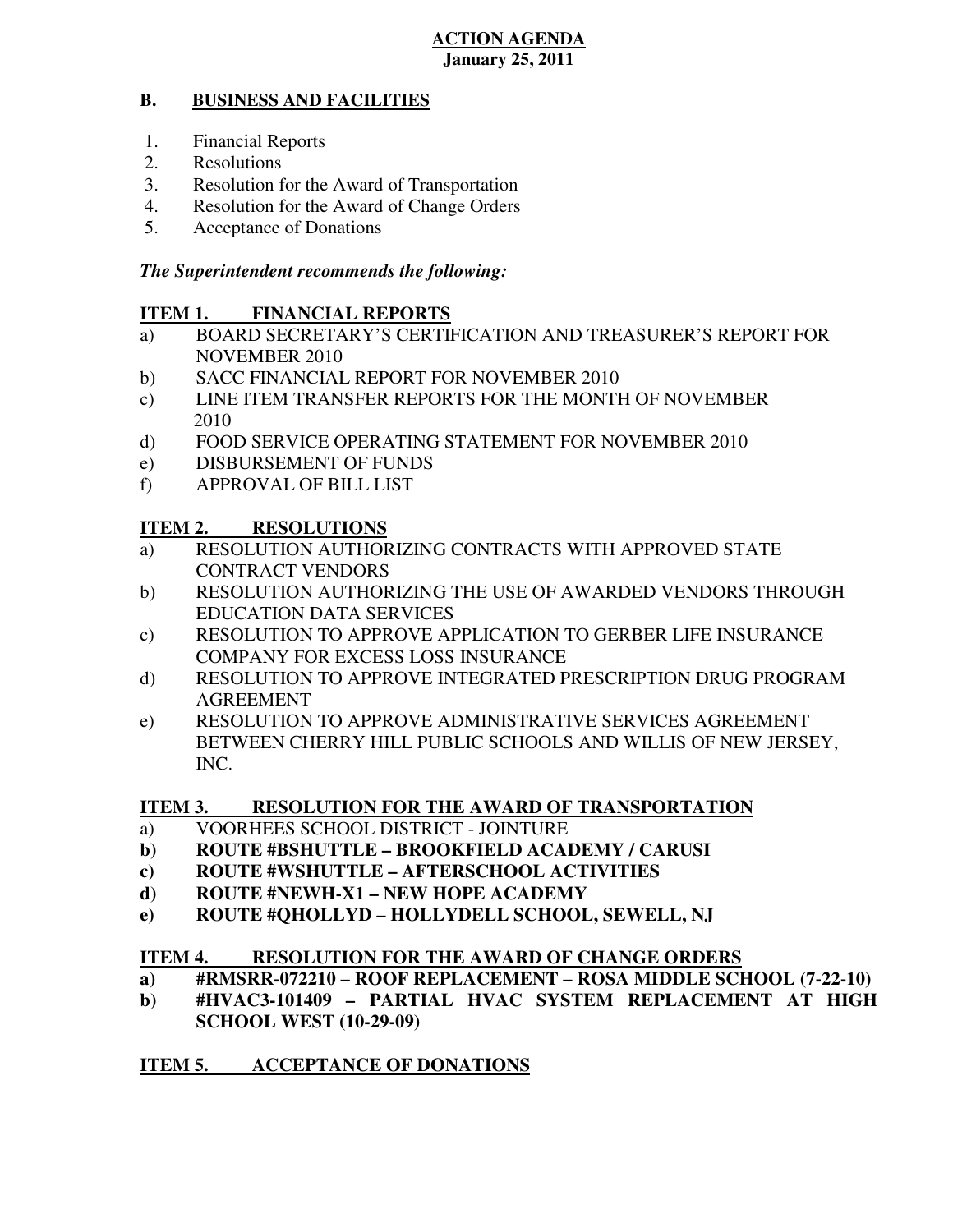#### **B. B. BUSINESS AND FACILITIES**

Long Range Plan Goals

- *"Provide a clean, healthy, safe, and secure physical environment for all students and staff."*
- *"Consistently allocate the funds necessary for systematically maintaining, upgrading, and repairing all school district facilities."*

 *The Superintendent recommends the following:* 

#### **ITEM 1. FINANCIAL REPORTS**

## a) BOARD SECRETARY'S CERTIFICATION AND TREASURER'S REPORT FOR NOVEMBER

 Pursuant to N.J.A.C. 6A:23A-16.10 (c) 3, I certify that as of November 30, 2010 no budgetary line item account has obligations and payments (contractual orders) which in total exceed the amount appropriated by the Cherry Hill Board of Education pursuant to N.J.S.A. 18A:22-8.1 and N.J.S.A. 18A:22-8.2 and no budgetary line item account has been over-expended in violation of N.J.A.C. 6:23-2.12 (a) 1.

 Pursuant to N.J.A.C. 6A:23A-16.10 (c) 4, the Cherry Hill Board of Education certifies that as of November 30, 2010 and after review of the Secretary's Monthly Financial Report and the Treasurer's Monthly Financial Report and upon consultation with the appropriate district officials, to the best of the Boards' knowledge, no major account or fund has been over-expended in violation of N.J.A.C. 6A:23A-16.10 (a) 1 and that sufficient funds are available to meet the district's financial obligations for the remainder of the fiscal year.

#### $b)$ SACC FINANCIAL REPORT FOR NOVEMBER 2010

 It is recommended that the Financial Report for the Cherry Hill School Age Child Care Program for the month of November 2010 be accepted as submitted.

#### $\mathbf{c})$ LINE ITEM TRANSFER REPORTS FOR THE MONTH OF NOVEMBER 2010

 It is recommended that the 2010/2011 Budget be revised by the transfer of funds between line items as listed on the monthly transfer report. (Systems 3000 transfer report).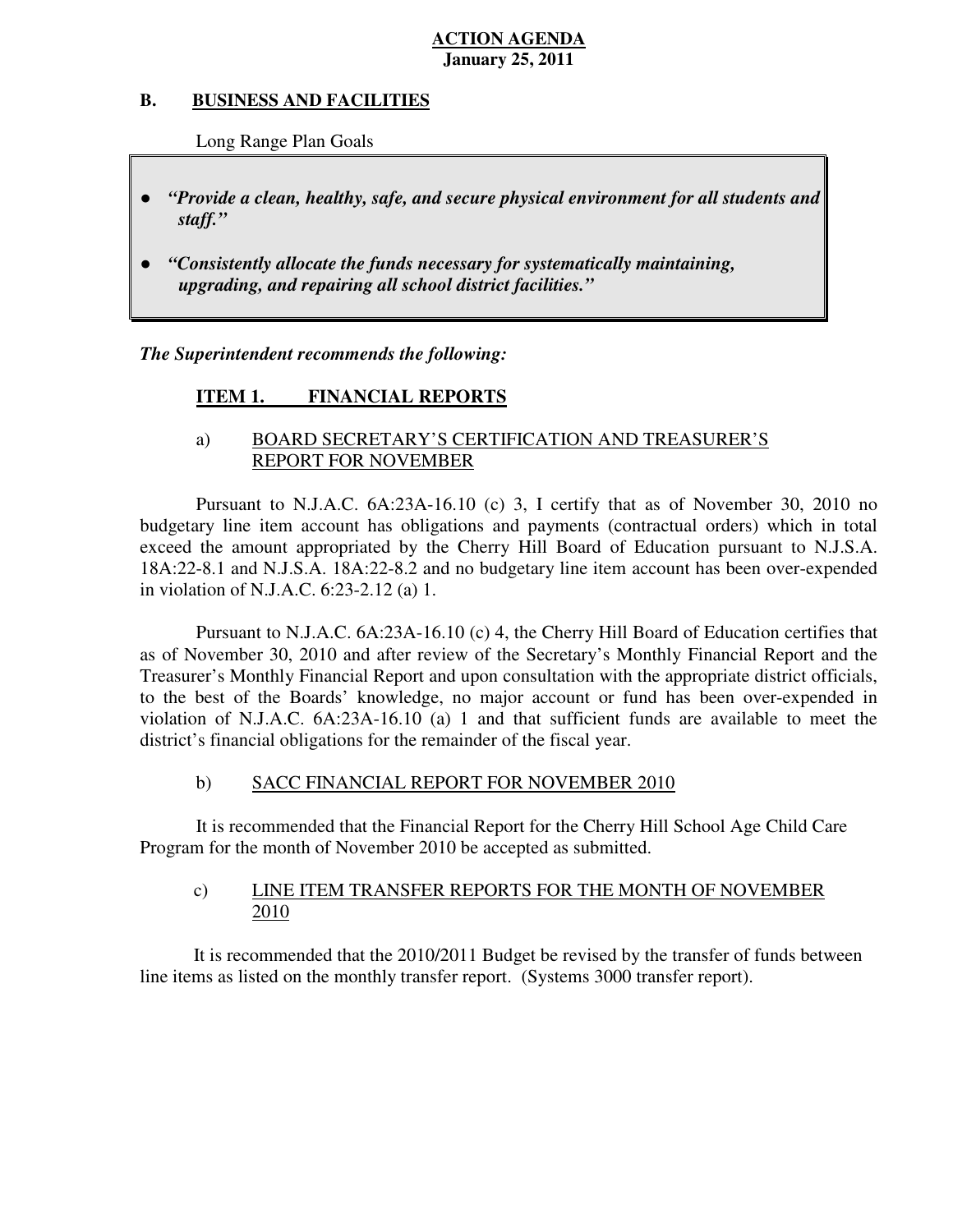#### **B. BUSINESS AND FACILITIES**

#### **ITEM 1. FINANCIAL REPORTS**

#### $\mathbf{d}$ FOOD SERVICE OPERATING STATEMENT FOR NOVEMBER 2010

 It is recommended that the Operating Statement for Cherry Hill Food Services for the month ending November, 2010 be accepted as submitted.

## e) DISBURSEMENT OF FUNDS

| <b>FUND</b>        | <b>AMOUNT</b>  | <b>REPORT DATED</b>                   |
|--------------------|----------------|---------------------------------------|
| Payroll & FICA     | \$8,816,778.48 | Payroll Dates $12/23/10 \&$<br>1/7/11 |
| Food Services      | \$294,898.54   | 1/4/2011                              |
| <b>SACC</b>        | \$18,073.70    | 12/14/10 thru 1/14/11                 |
| <b>Grand Total</b> | \$9,129,750.72 |                                       |

## f) APPROVAL OF BILL LIST

 \$3,447,996.99 be approved as submitted. It is recommended that the Bill List dated January 25, 2011, in the amount of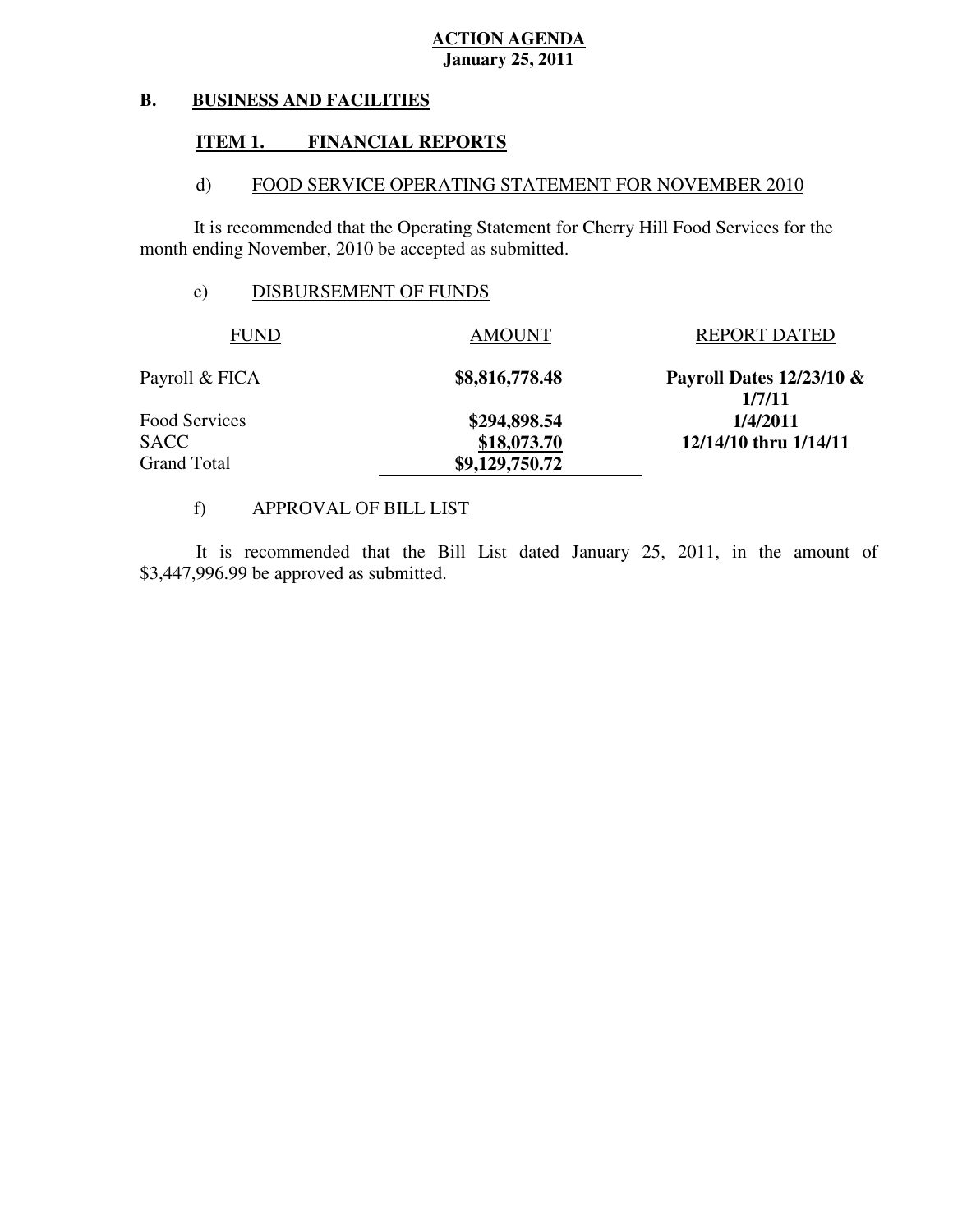#### **B. BUSINESS AND FACILITIES**

#### **ITEM 2. RESOLUTIONS**

## a) RESOLUTION AUTHORIZING CONTRACTS WITH APPROVED STATE CONTRACT VENDORS

 WHEREAS, the Cherry Hill Board of Education, pursuant to N.J.S.A. 18A:18A-10a and N.J.A.C. 5:34-7.29(c), may by resolution and without advertising for bids, purchase any goods or services under the State of New Jersey Cooperative Purchasing Program for any State Contracts entered into on behalf of the State by the Division of Purchase and Property in the Department of the Treasury; and

 WHEREAS, the Cherry Hill Board of Education has the need on a timely basis to purchase goods and services utilizing State Contracts; and

 WHEREAS, the Cherry Hill Board of Education may enter into contracts with the referenced State Contract Vendors through this resolution and properly executed contracts, which shall be subject to all the conditions applicable to the current State Contracts.

 NOW, THEREFORE, BE IT RESOLVED, the Cherry Hill Board of Education authorizes the Purchasing Agent to purchase certain goods or services from those approved New Jersey State Contract Vendors as listed below for the 2010/2011 school year pursuant to all conditions of the individual State Contracts; and

 the availability of sufficient funds prior to the expenditure of funds for such goods or services; and BE IT FURTHER RESOLVED, that James J. Devereaux, Board Secretary shall certify to

 Cherry Hill Board of Education and the referenced State Contract Vendors not to exceed the amounts stated shall be as follows: BE IT FURTHER RESOLVED, that the expiration date of the contracts between the

| Contract<br>Number | Vendor                   | Commodity/Service                                                            | New Jersey State<br>Contract<br><b>Expiration Date</b> | Amount Not to<br>Exceed |
|--------------------|--------------------------|------------------------------------------------------------------------------|--------------------------------------------------------|-------------------------|
| A72605             | W. W. Grainger           | MRO Supplies and                                                             | $1 - 31 - 11$                                          | \$12,000                |
| A69213             | Penn Jersey Paper<br>Co. | Equipment<br><b>Environmentally Preferable</b><br><b>Cleaning Products I</b> | $2 - 14 - 11$                                          | \$10,000                |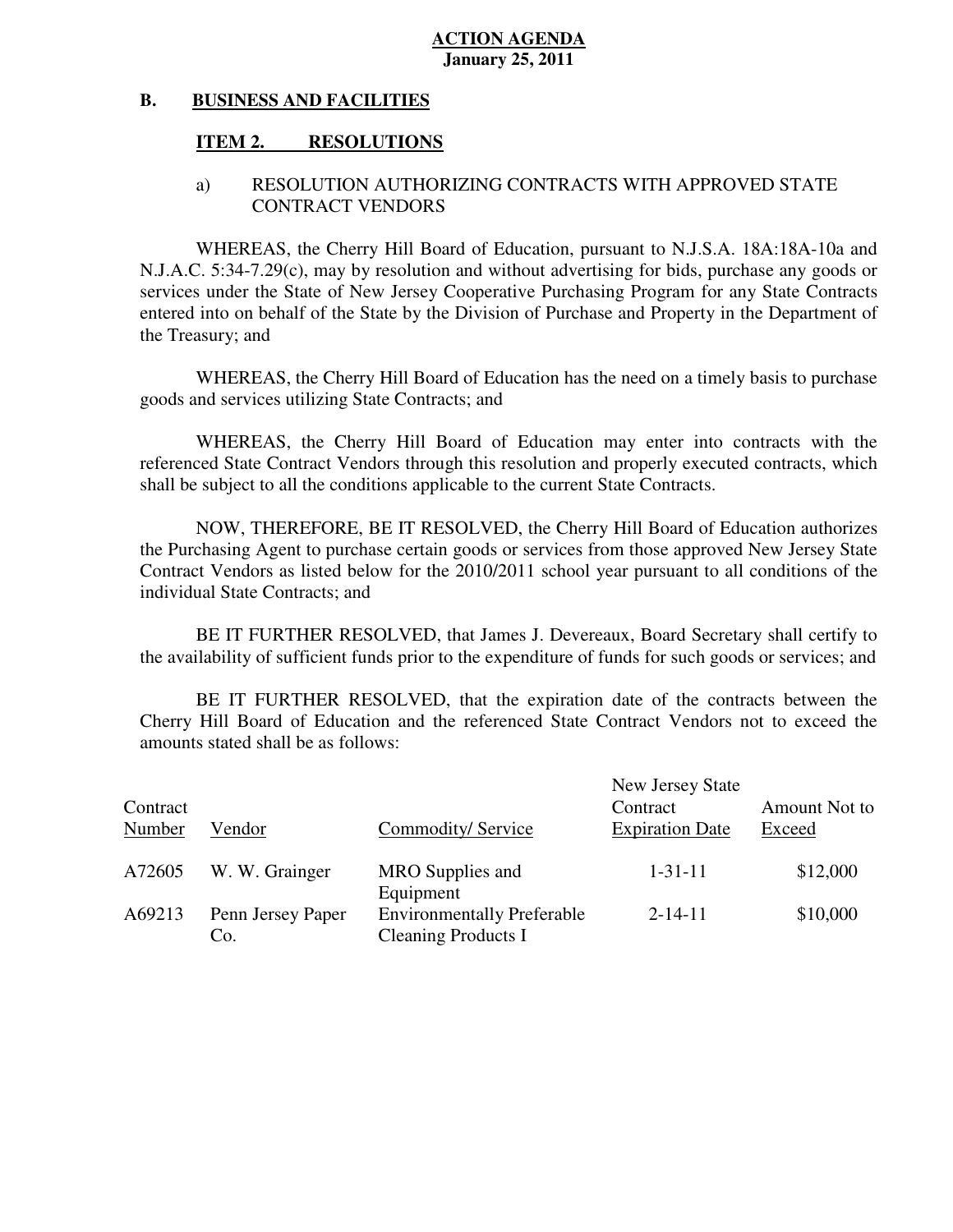#### **B. BUSINESS AND FACILITIES**

#### **ITEM 2. RESOLUTIONS**

## b) RESOLUTION AUTHORIZING THE USE OF AWARDED VENDORS THROUGH EDUCATION DATA SERVICES

 WHEREAS, the State of New Jersey has encouraged school districts to cooperatively purchase supplies and/or services; and

 WHEREAS, Educational Data Services provides a list of vendors who have been awarded bids through their open bid process; and

 WHEREAS, the Cherry Hill Board of Education in an effort to save taxpayers money through efficient and cost effective purchasing has entered into an agreement with Educational Data Services to participate in the cooperative bids for supplies and services;

 NOW, THEREFORE BE IT RESOLVED that the Cherry Hill Board of Education approve the following vendors who have been awarded bids through the Educational Data Services, said bids expire on October 31, 2011.

## ATHLETIC SUPPLIES

 Aluminum Athletic Equipment, Bid #101136 ARC Sports, Bid #3750 Cannon Sports, Inc., Bid #3750 Jish, Inc./Bill Pearson Sports, Bid #090110 Leezar Sporting Goods, Bid #LZ1010 Levy's Inc., Bid  $#L3750$ MF Athletic / FAC, LLC, Bid #3750 Pyramid School Products, Bid #3750 (NJ COOP) R & R Trophy & Sporting Goods,

Riddell / All American, Bid #11592 Rogers Athletic Co., Bid #3750 Sandy Enterprises, Inc., Bid #09220-1 Schutt Reconditioning, Bid #3750 Sportsman's, Bid #3750

 CUSTODIAL SUPPLIES Bergen Industrial Supply, Bid #BER005 Brodhead-Garrett Co.,

 Calico Industries, Inc., Bid #ED0DATANJ00110 Central Poly Corp., Bid #3734 Interline Brands, Inc., Bid #3734 Metco Supply, Inc., Bid #10-10 Mill Wiping Rages, Bid #3734 Pantel Co., LLC, Bid #3734 Sandy Enterprises, Inc., Bid #09220-2 Scoles Floorshine Ind., Bid #3734 Summit Paper Co., Bid #SPC3734 The L. L. Clean Co., Bid #3734 Travers Tool Co., Bid CG092310A

 Bid #NJPB101 Flaghouse, Inc., Bid #16GBUCEB Longstreth Sporting Goods, Bid #NJ3750 Passon's Sports / Sports Supply, Bid #3064707 Winning Teams by Nissel, LLC, Bid #226

Bid #2010236671SS-CTE Maintenance Supplies Co., Bid #3734 Pyramid School Products, Bid #3734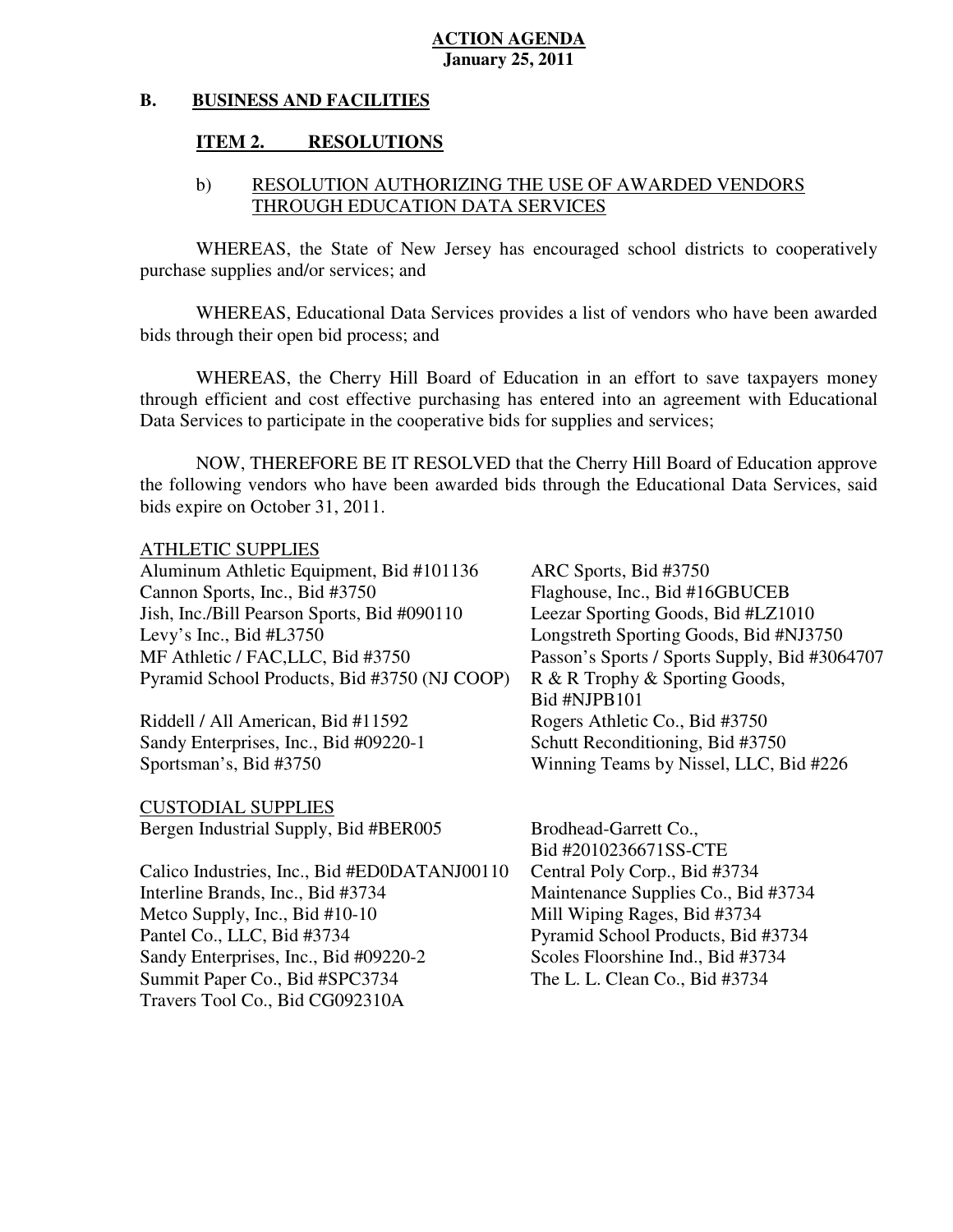#### **B. BUSINESS AND FACILITIES**

#### **ITEM 2. RESOLUTIONS**

## b) RESOLUTION AUTHORIZING THE USE OF AWARDED VENDORS THROUGH EDUCATION DATA SERVICES continued Expiration date October 31, 2011

### AUDIO VISUAL SUPPLIES

Camcor, Inc., Bid #3794 GBC/ACCO Brands USA, LLC, Bid #5084 Paper Clips, Inc., Bid #2011-2012 Total Video Products, Inc., Valiant IMC, Bid #3794 Bid #DSEDSNJ102210 Bid #26-EDCP-2011-2012

 ELEMENTARY SCIENCE SUPPLIES Benz Microscope Optics, Bid #10-1000 Bio Corporation, Bid #1234

ETA / Cuisenaire, Bid #3713NJ Kelvin LP, Bid #62025 Nasco, Bid #5592 Pantel Co., LLC, Bid #3713 Pitsco Education, Bid #457860 Sargent-Welch / VWR, Bid #VBQ3766385 Science Kit, LLC, Bid #CP05133

 FAMILY / CONSUMER SCIENCE Nasco, Bid #55577 S.A.N.E., Bid #5914

 FINE ART SUPPLIES Cascade School Supplies, Bid #68280 Ceramic Supply, Bid #3752 Dick Blick Co., Bid #QBM6030 Nasco, Bid #55027 Sax Arts Education / School Specialty, Sheffield Pottery, Inc., Bid #2010236780SS Bid #NJCOOP #3752 Triarco Arts & Crafts, LLC, Bid #55763

 HEALTH AND TRAINER SUPPLIES Henry Schein, Inc., Bid #35439

 LIBRARY SUPPLIES Brodart Co., Bid #67700 Metco Supply, Bid #10-22A Pantel Co., LLC, Bid #3742 Sandy Enterprises, Inc., Bid #10130-5

### PHOTOGRAPHY SUPPLIES

Freestyle Sales Co., Inc., Bid #423436 Peter's Camera Shop, Bid #NJ11-1 Valley Litho Supply, Bid #3747

Dynamite FX, Bid #13173 Troxell Communications, Inc.,

 Carolina Biological Supply, Bid #P105868 EAI Education/Eric Armin Inc., Bid #3713NJCOOP Fisher Science Education, Bid #10265-4210 Parco Scientific Co., Bid #PQA9015 Sandy Enterprises, Inc., Bid 10130-10

School Health Corp., Bid #1806355

GBC / ACCO Brands USA, LLC, Bid #5084 Highsmith / Division of GHC, Bid #CD72011 Cascade School Supplies, Bid #68286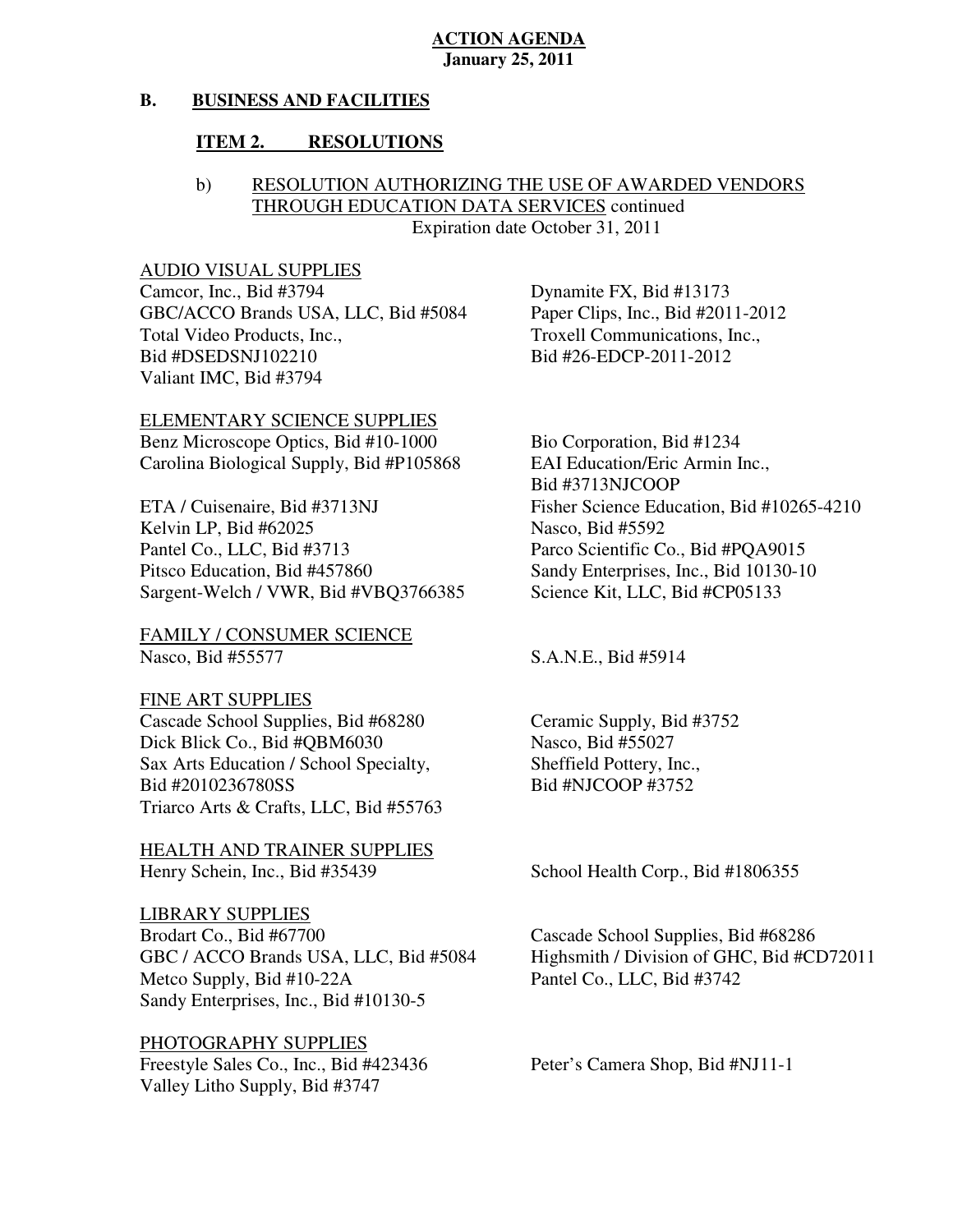#### **B. BUSINESS AND FACILITIES**

#### **ITEM 2. RESOLUTIONS**

## b) RESOLUTION AUTHORIZING THE USE OF AWARDED VENDORS THROUGH EDUCATION DATA SERVICES continued Expiration date October 31, 2011

#### PHYSICAL EDUCATION SUPPLIES

Levy's Inc., Bid #L3740 Nasco, Bid #55066 Passon's Sports/Sports Supply, Sportime/School Special, Bid #3064711-2010 Bid #2010236783SS

#### ROCKETRY

 Brodhead-Garrett Co., Bid #2010236670SS-CTE Electronix Express, Bid #3727 Kelvin, LP, Bid #62022 Midwest Technology Products, Bid #2025943 Paxton/Patterson, LLC, Bid #B733071 Pitsco Education, Bid #457495 Satco Supply, Bid #76-77153

## SCIENCE SUPPLIES

Benz Microscope Optics, Bid #100-10000 Bio Corporation, Bid #1234 Carolina Biological Supply, Bid #P105868 Fisher Science Education, Bid #10265-4210 Frey Scientific, Bid #2010236768-SS Kelvin, LP, Bid #62025 Nasco, Bid #55068 Nasco, Bid #55068 Parco Scientific Co., Bid #PQA9016 Pitsco Education, Bid #458466 RNJ Electronics, Inc, Bid #RNJ3714 RSR Electronics, Inc., Bid #3714 Sandy Enterprises, Inc., Bid #10130-9 Science Kit, LLC, CP01532

### TECHNOLOGY SUPPLIES

Brodhead-Garrett, Bid #2010236867-SS Kelvin, LP, Bid #602025 Metco Supply, Inc., Bid #10-22 Paxton Patterson, LLC, Bid #B732963 RSR Electronics, Inc., Bid #3753 Satco Supply, Bid #76-102210

#### TEACHING AIDS

Becker's School Supplies, Bid #3725 **EAI** Education/Eric Armin Kaplan Early Learning Co., Bid #3306

Metco Supply, Bid #10-1B Sandy Enterprises, Inc., Bid #09220-4 School Specialty / Childcraft,

Teacher's Discovery, Bid #3725

Metco Supply, Bid  $#10-1C$ Sandy Enterprises, Inc., Bid #09220-3

EAI Education/Eric Armin, Inc, Bid #3714 Pantel Co., LLC, Bid #3714 Sargent Welch/VWR, Bid #VBQ3011199 Ward's Natural Science, Bid #L009375-115

Midwest Technology Products, Bid #2026077 Valley Litho Supply, Bid #3753

Discount School Supply, Bid #D1300350 ETA / Cuisenaire, Bid #3725NJ Lakeshore Learning Materials, Bid #2011-2012NJ Paterson School Supplies, LLC, Bid 10012010 Bid #2010236635SS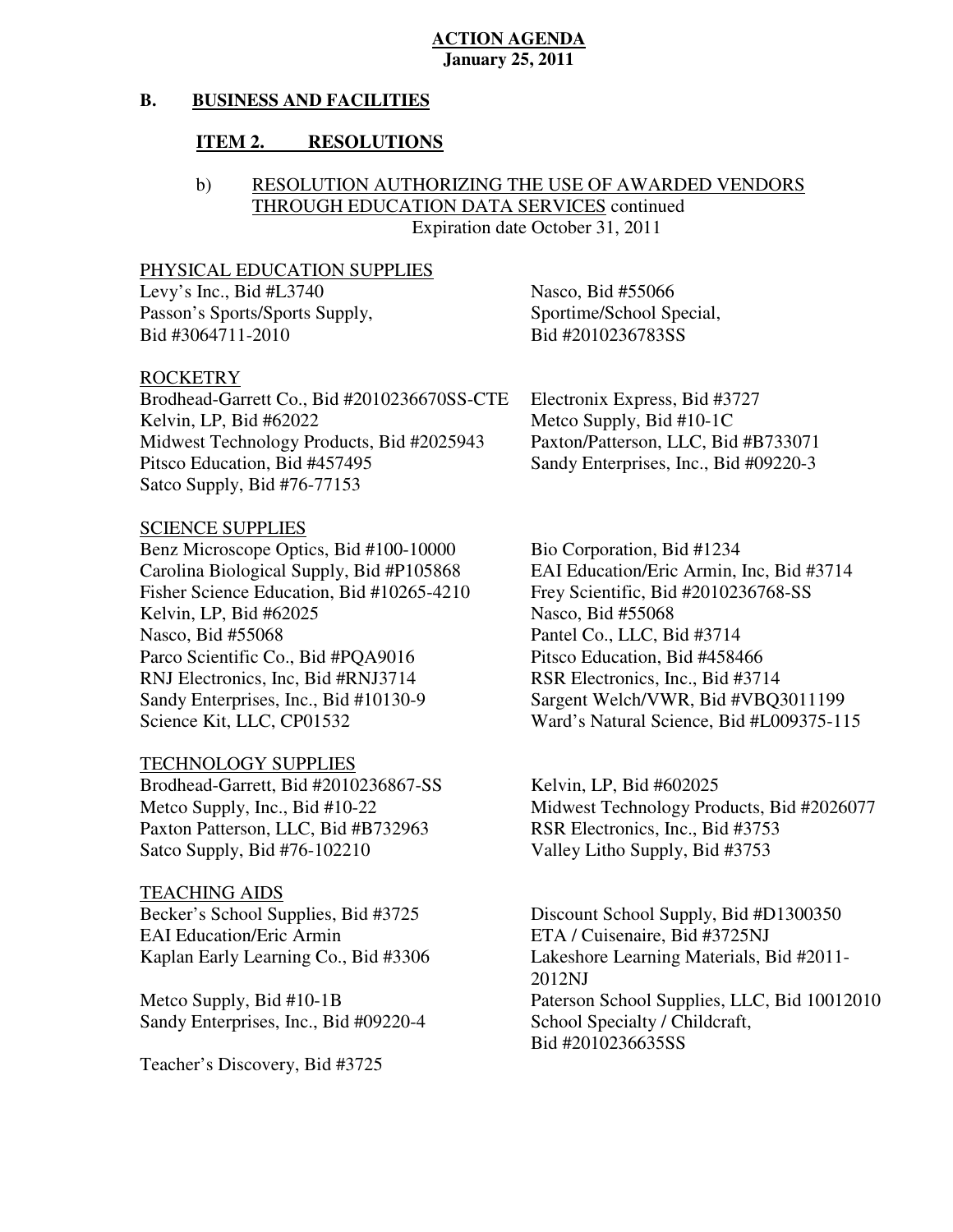#### **B. BUSINESS AND FACILITIES**

#### **ITEM 2. RESOLUTIONS**

## b) RESOLUTION AUTHORIZING THE USE OF AWARDED VENDORS THROUGH EDUCATION DATA SERVICES continued Expiration date October 31, 2011

## SPECIAL NEEDS

Flaghouse, Inc., Bid #18XBVCCB Phonak, LLC, Bid #3739 School Specialty / Abilitations, Theradapt Products, Inc., Bid #2010236639SS

Bid #ESC2010 Lightspeed Technologies, Inc., Bid #3739 Sandy Enterprises, Inc., Bid #09220-5

SUPPLEMENTAL SCIENCE

 EAI Education / Eric Armin Inc., Bid #EDS-3738 Edvotek, Inc., Bid #3738 Sandy Enterprises, Bid #09220-9 Vernier Software & Technology, Bid #3738JP

#### SUPPLEMENTAL TECHNOLOGY

Allegheny Educational Systems, Metco Supply, Inc., Bid #10-1A RNJ Electronics, Inc., Bid #RNJ3744 Bid #AES-92210

Allegheny Educational Systems, Electronix Express, Bid #3744

Peters Camera Shop, Bid #MC10-1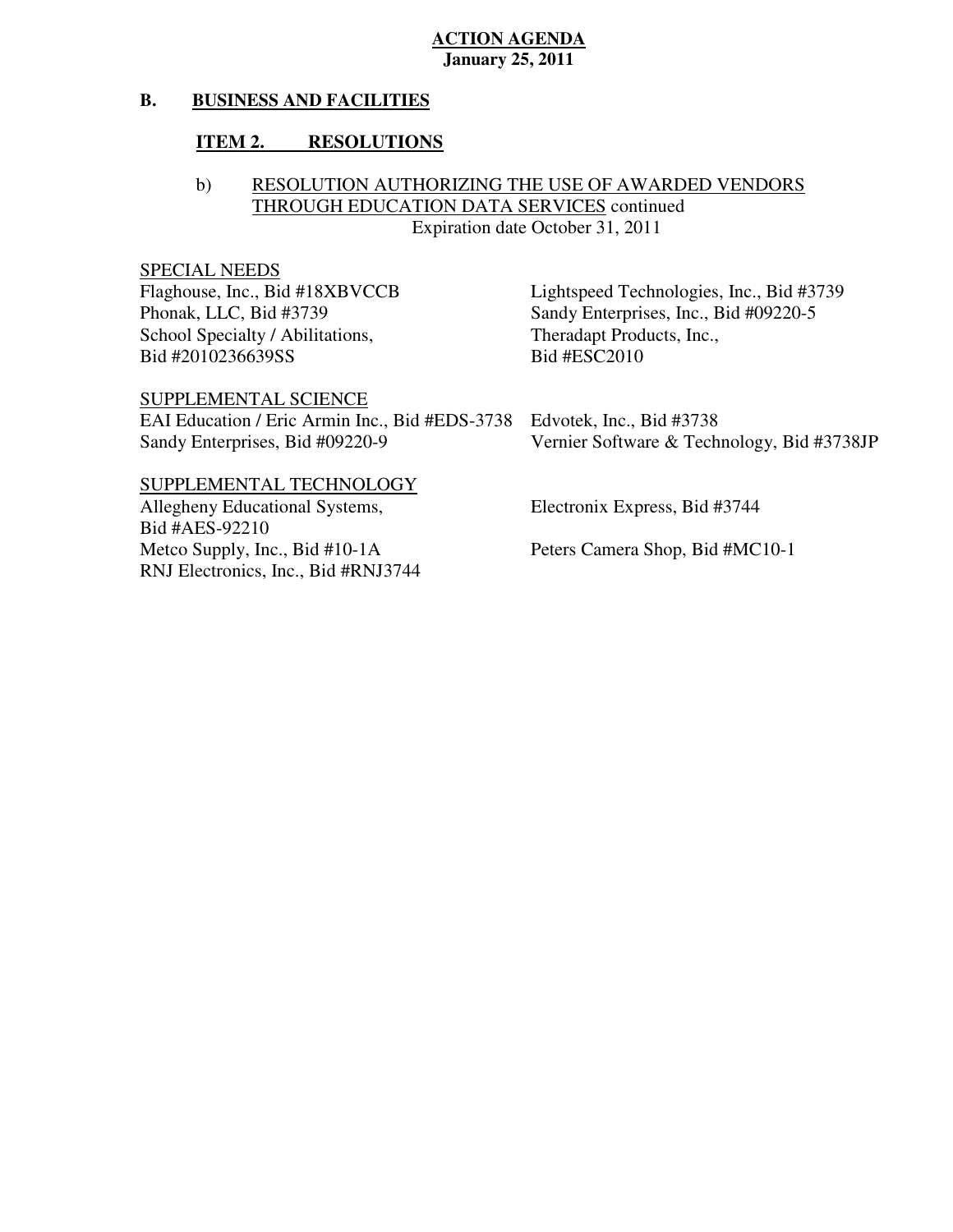#### **B. BUSINESS AND FACILITIES**

#### **ITEM 2. RESOLUTIONS**

## c) RESOLUTION TO APPROVE APPLICATION TO GERBER LIFE INSURANCE COMPANY FOR EXCESS LOSS INSURANCE

 Resolved, that the Cherry Hill Board of Education approve the renewal of the prescription plan reinsurance policy with Gerber Life Insurance Company retroactive to July 1, 2010, upon the terms set forth in the proposal from Willis of New Jersey, Inc. dated November 22, 2010 on file in the office of the Assistant Superintendent-Business, and authorizes the Assistant Superintendent-Business to execute any documents necessary to effectuate the terms of this Resolution.

## d) RESOLUTION TO APPROVE INTEGRATED PRESCRIPTION DRUG PROGRAM AGREEMENT

 Resolved, that the Cherry Hill Board of Education approve the Integrated Prescription Drug Program Master Agreement with Medco Health Solutions, Inc. on file in the office of the Assistant Superintendent-Business and currently in effect, ratifies any actions by District administration to implement such agreement retroactive to September 1, 2009, and authorizes its terms of this Resolution. Assistant Superintendent-Business to execute any other documents necessary to effectuate the

e) RESOLUTION TO APPROVE ADMINISTRATIVE SERVICES AGREEMENT BETWEEN CHERRY HILL PUBLIC SCHOOLS AND WILLIS OF NEW JERSEY, INC.

 Resolved, that the Cherry Hill Board of Education approve the Administrative Services Agreement on file in the office of the Assistant Superintendent-Business with Willis of New Jersey, Inc. for the provision of certain insurance administrative enrollment services for the term of January 1, 2011 through December 31, 2011 at a monthly fee of \$3,125 so long as Willis is District Broker of Record or \$4,167 if Willis ceases to be District Broker of Record, and authorizes its Assistant Superintendent-Business to execute the Agreement on behalf of the Board.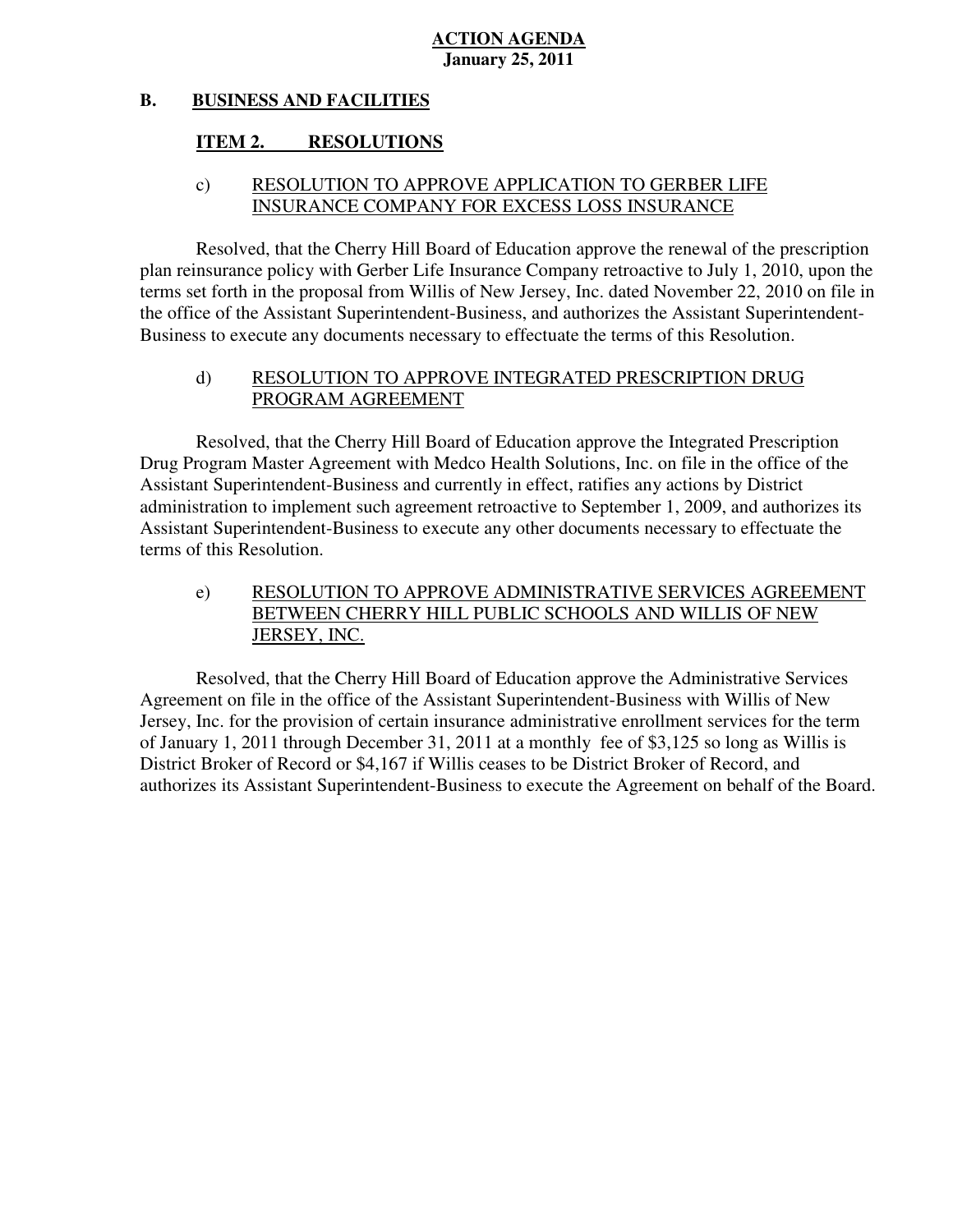#### **B. B. BUSINESS AND FACILITIES**

#### **ITEM 3. RESOLUTION FOR THE AWARD OF TRANSPORTATION**

## a) VOORHEES SCHOOL DISTRICT - JOINTURE

#### **INFORMATION:**

 **The Cherry Hill Transportation Department has a request to provide a Jointure with Voorhees Twp. Public Schools to transport one (1) Voorhees student along with our five (5) Cherry Hill students to New Hope Academy (Yardley P.A.). Voorhees Twp. in forming a jointure with our district is utilizing First Student Bus Company as the bus contractor, under original contract amount of \$50,592.56. Voorhees Twp. School District will reimburse Cherry Hill School District \$7,232.77 (amount includes additional \$12.00 mileage extension per diem at 107 days totaling \$1,284.00), starting 1/3/11 to 6/30/11, on original route #NEWH under original bid #5659.** 

#### **RECOMMENDATION:**

 **RECOMMENDATION: It is recommended that prior administrative approval be ratified to grant Cherry Hill Public Schools to have a jointure with Voorhees Twp. Public Schools to transport one (1) Voorhees student along with our five (5) Cherry Hill students to New Hope Academy (Yardley P.A.) In forming this jointure with First Student Bus Company as the bus contractor, under original contract amount of \$50,592.56 Voorhees Twp. School District will reimburse Cherry Hill School District \$7,232.77 (amount includes additional \$12.00 mileage extension per diem at 107 days totaling \$1,284.00), starting 1/3/11 to 6/30/11, on original route #NEWH, under original bid #5659 number and original P.O.#11-01687.** 

## **b)** ROUTE #BSHUTTLE – BROOKFIELD ACADEMY / CARUSI

## **INFORMATION:**

 **The Cherry Hill Transportation Department has the request to provide transportation on route BSHUTTLE at 12:45pm for one (1) classified student on a shuttle from Brookfield Academy to Carusi School with Laurel Bus Company from 1/31/11-6/30/11 (92 days) at \$65.00 per diem, totaling \$5,980.00 (inc/dec \$1.45).** 

#### **RECOMMENDATION:**

 **It is recommended that approval be granted to Laurel Bus Company to provide transportation on route BSHUTTLE at 12:45pm for one (1) classified student on a shuttle from Brookfield Academy to Carusi School with Laurel Bus Company from 1/31/11-6/30/11 (92 days) at \$65.00 per diem, totaling \$5,980.00 (inc/dec \$1.45). PO#11-05676** 

 **Account Code: 11-000-270-514-83-0001**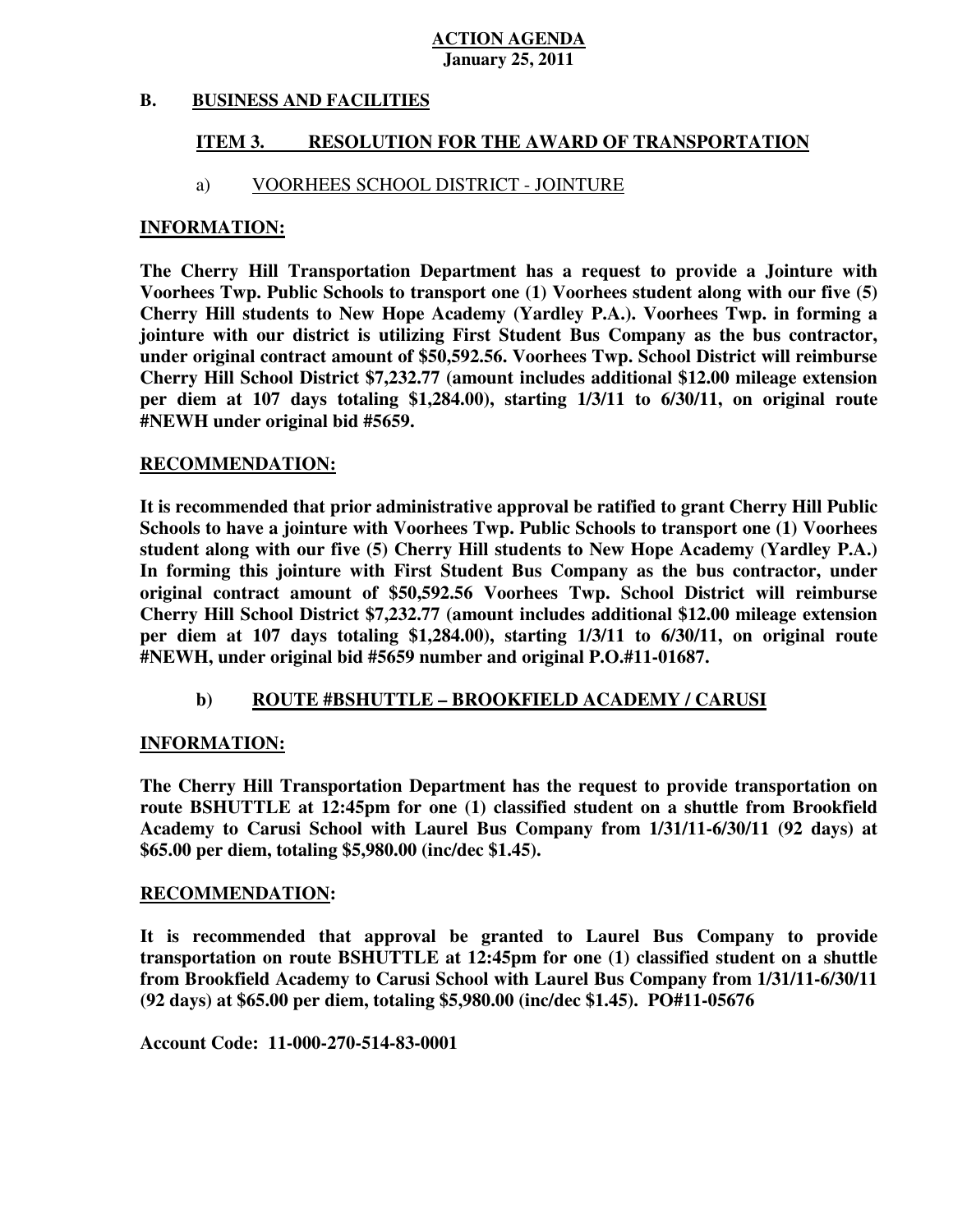#### **B. B. BUSINESS AND FACILITIES**

#### **ITEM 3. RESOLUTION FOR THE AWARD OF TRANSPORTATION**

## **c) ROUTE #WSHUTTLE – AFTERSCHOOL ACTIVITIES**

#### **INFORMATION:**

 **The Cherry Hill Transportation Department has the request to provide transportation for after school activities on route WSHUTTLE between 3:45pm and 4pm for three (3) classified students on a shuttle from H.S. West to home with Hillman Bus Company every Wednesday from 1/12/11-6/30/11, 21 days at \$42.00 per diem, totaling \$882 (\$1.00 inc/dec).** 

#### **RECOMMENDATION:**

 **It is recommended that prior administrative approval be ratified to grant Hillman Bus Company to provide transportation for after school activities on route WSHUTTLE between 3:45pm and 4pm for three (3) classified student on a shuttle from H.S. West to home with Hillman Bus Company every Wednesday from 1/12/11-6/30/11, 21 days at \$42.00 per diem, totaling \$882 (\$1.00 inc/dec). PO#11-05677** 

 **Account Code: 11-000-270-514-83-0001** 

## **d) ROUTE #NEWH-X1 – NEW HOPE ACADEMY**

#### **INFORMATION:**

 **The Cherry Hill Transportation Department has the request to provide transportation on route NEWH-X1 at 1:00pm for one (1) classified student on a shuttle from New Hope Academy to home with First Student Bus Company under original Bid#5659, original route NEWH from 1/6/11 to 6/10/11, 107 days at \$59.00 per diem, totaling \$6,313.00 (\$1.50 inc/dec).** 

#### **RECOMMENDATION:**

 **It is recommended that prior administrative approval be ratified to grant First Student Bus Company to provide transportation on Route NEWH-X1 at 1:00pm for one (1) classified student on a shuttle from New Hope Academy to home with First Student Bus Company under original Bid#5659, original route NEWH from 1/6/11 to 6/10/11, 107 days at \$59.00 per diem, totaling \$6,313.00 (1.50 inc/dec). PO #11-05678** 

 **Account Code: 11-000-270-514-83-0001**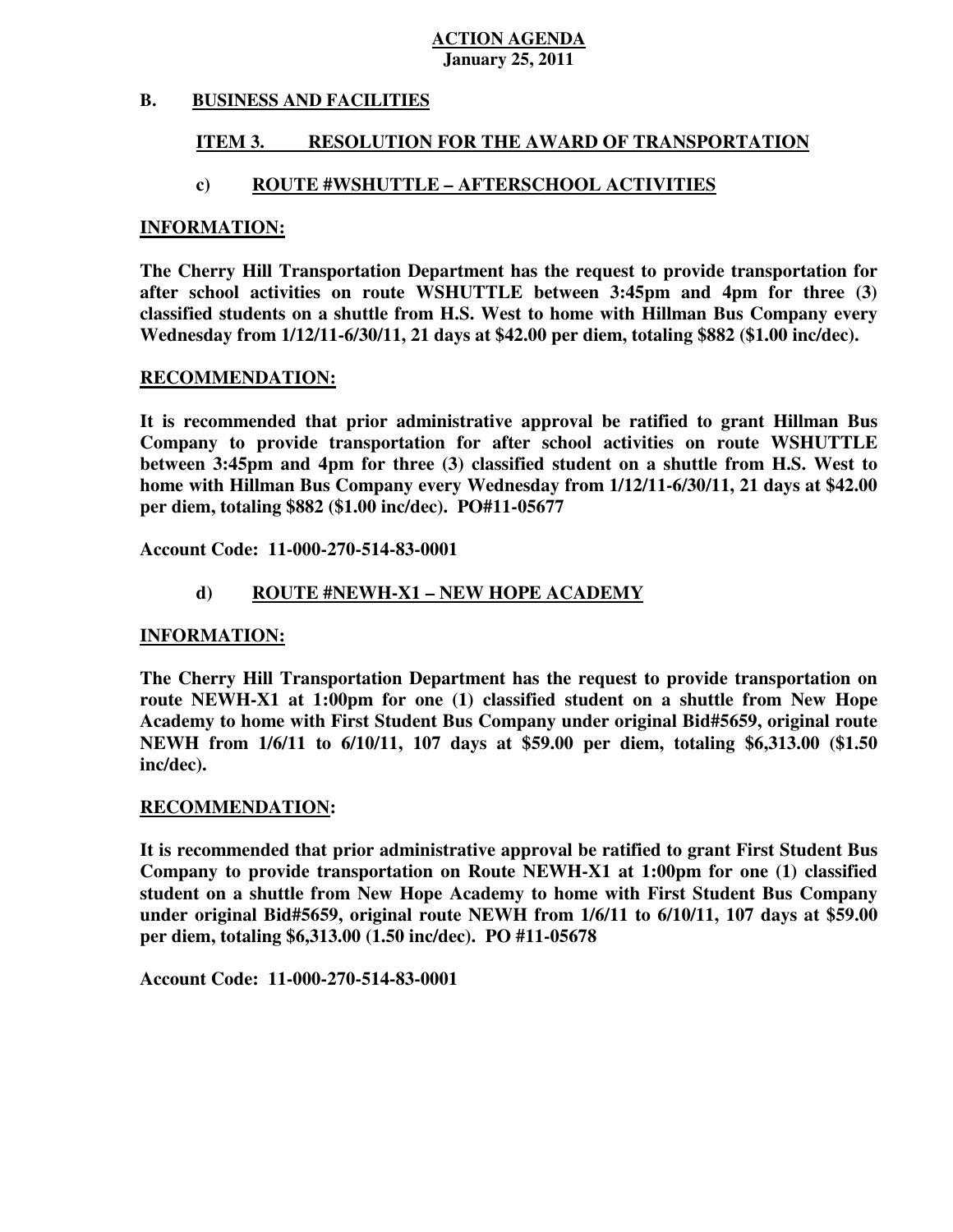#### **B. B. BUSINESS AND FACILITIES**

#### **ITEM 3. RESOLUTION FOR THE AWARD OF TRANSPORTATION**

## **e) ROUTE #QHOLLYD – HOLLYDELL SCHOOL, SEWELL, NJ**

#### **INFORMATION:**

 **The Cherry Hill Transportation Department has a request to provide transportation for one (1) special education student on route QHOLLYD on quote due to wheel chair requirement to/from Hollydell School (Sewell) from 1/6/11-4/1/11, (Mon-Fri) 57 days. Quotes were solicited from Laurel, T&L and Holcomb with the low quote coming from Holcomb in the amount of \$199.00 per diem, \$48.00 aide cost, totaling \$247.00 per diem, totaling \$14,079 (\$1.00 inc/dec).** 

#### **RECOMMENDATION:**

 **It is recommended that prior administrative approval be ratified to grant Holcomb to provide transportation for one (1) special education student on route QHOLLYD on quote due to wheel chair requirement to/from Hollydell (Sewell) from 1/6/11-4/1/11, (Mon-Fri) 57 days in the amount of \$199.00 per diem, \$48.00 aide cost, totaling \$247.00 per diem, totaling \$14,079 (\$1.00 inc/dec). PO#11-05679** 

 **Account Code: 11-000-270-514-83-0001**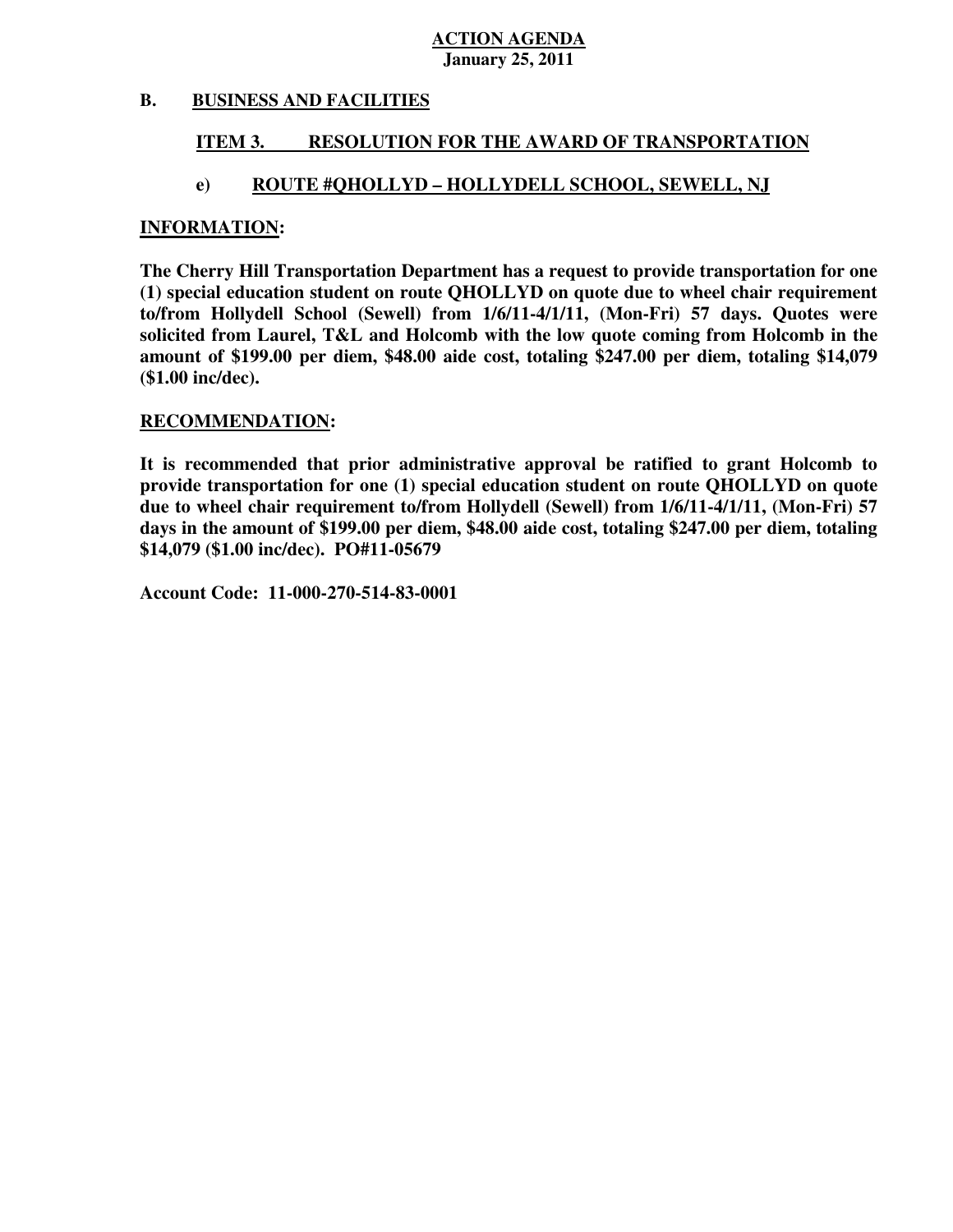#### **B. B. BUSINESS AND FACILITIES**

#### **ITEM 4. RESOLUTION FOR THE AWARD OF CHANGE ORDERS**

#### **a) #RMSRR-072210 – ROOF REPLACEMENT – ROSA MIDDLE SCHOOL (7-22-10)**

#### **INFORMATION:**

 **Board approval is requested for change order 002 for labor and materials to install additional supports, nuts and bolts for the banner on the exterior gymnasium to be issued to Jottan, Inc., Florence, NJ (add \$7,000.00).** 

#### **RECOMMENDATION:**

 **It is recommended that change order 002 in the amount of \$7,000.00 for labor and materials to install additional supports, nuts and bolts for the banner on the exterior gymnasium be issued to Jottan, Inc., Florence, NJ. (PO #11-05530)** 

 **Account Code: 11 000 261 420 48 0001** 

## **b) #HVAC3-101409 – PARTIAL HVAC SYSTEM REPLACEMENT AT HIGH SCHOOL WEST (10-29-09)**

#### **INFORMATION:**

 **Board approval is requested for change order 002 to fill in existing openings in D-Wing**  corridor block walls, insulate existing supply ductwork above 1<sup>st</sup> and 2<sup>nd</sup> floor corridor  **ceilings of D-Wing, repair damage to existing bar joist in janitor's closed on D-Wing, disconnect and remove existing gas and water lines and install new gas line connecting H-**Wing and E-Wing, install 6' high chain link fence around water management system and  **furnish and install steps and platforms to water management system (+/- zero dollars) to be issued to Peterson Service Company, Inc., Medford, NJ.** 

#### **RECOMMENDATION:**

 **It is recommended that change order 002 (+/- zero dollars) be approved to fill in existing openings in D-Wing corridor block walls, insulate existing supply ductwork above 1st and 2nd floor corridor ceilings of D-Wing, repair damage to existing bar joist in janitor's closed on D-Wing, disconnect and remove existing gas and water lines and install new gas line connecting H-Wing and E-Wing, install 6' high chain link fence around water management system and furnish and install steps and platforms to water management system by Peterson Service Company, Inc., Medford, NJ.**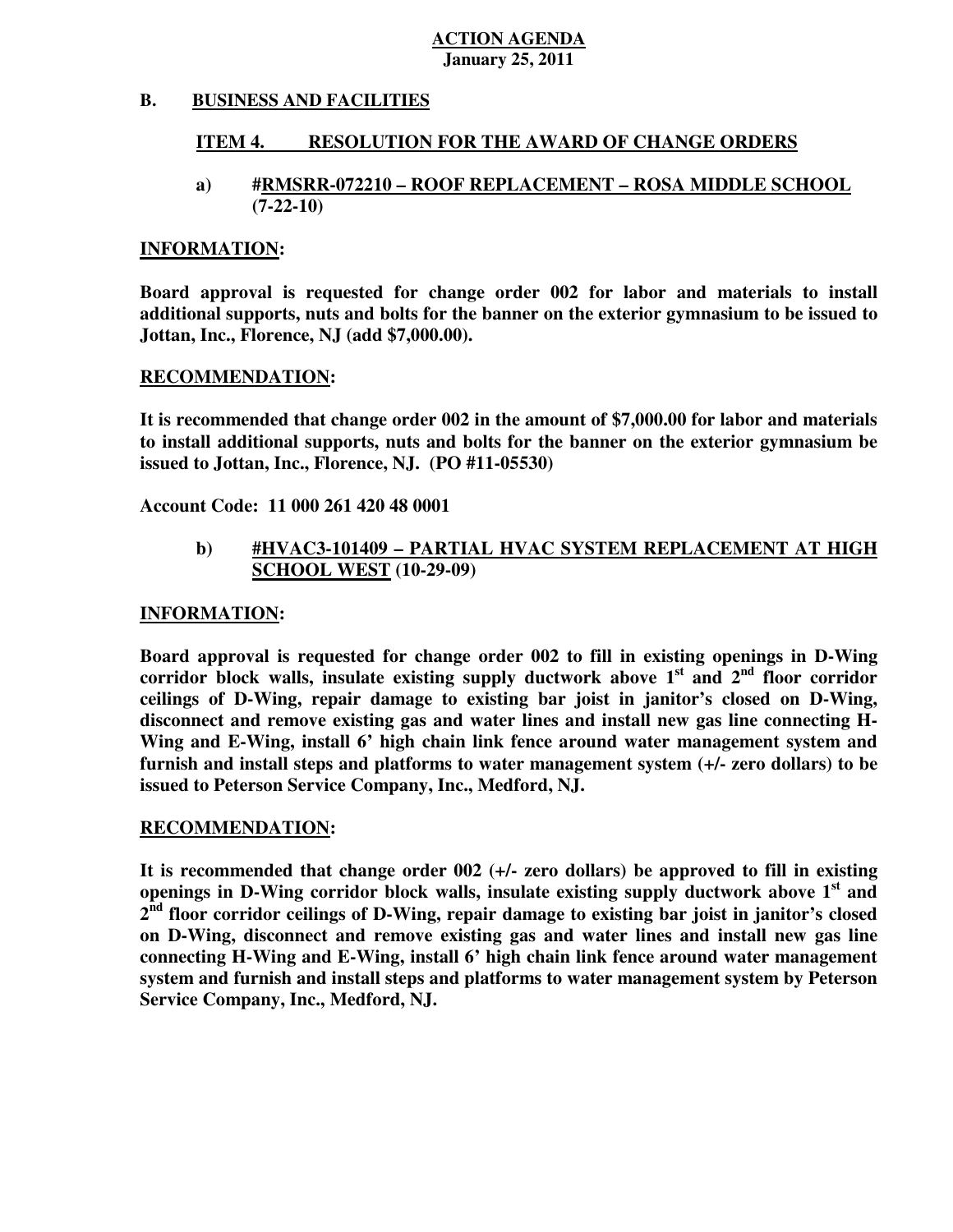#### **B. B. BUSINESS AND FACILITIES**

## **ITEM 5. ACCEPTANCE OF DONATIONS**

| <b>Cooper ES</b> | <b>School Sign</b> | PTA                                                | \$6,270.25 |
|------------------|--------------------|----------------------------------------------------|------------|
| <b>SCHOOL</b>    | <b>DONATION</b>    | <b>GROUP</b><br><b>OFFERING</b><br><b>DONATION</b> | VALUE      |

Motion: <u>Conserver Communications</u> Second: Communications Conserver Vote: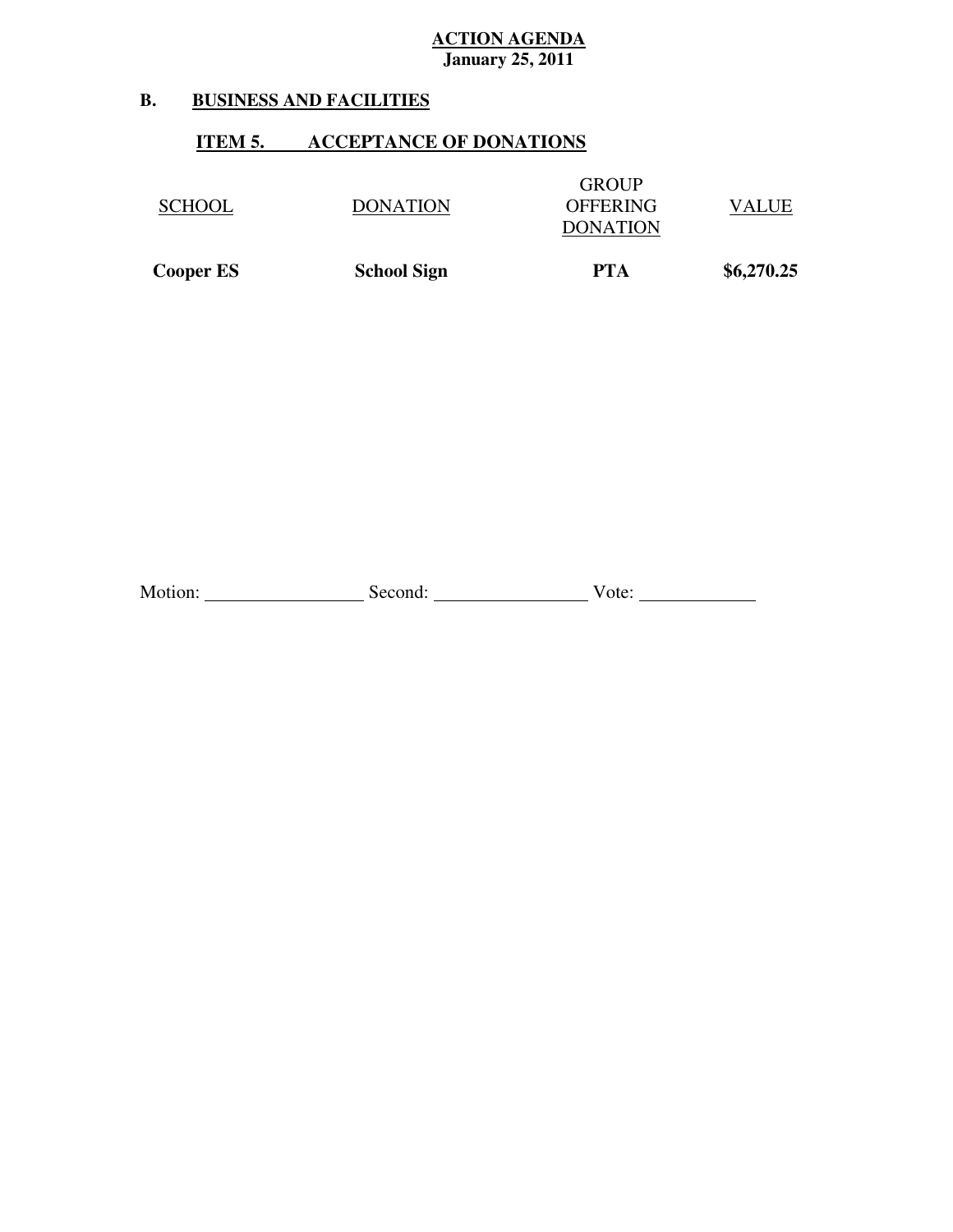## **C. HUMAN RESOURCES/NEGOTIATIONS**

 *0-Long Range Plan Goal:* 

**•** "Optimize Human Resource function to meet changing instructional and organizational *program requirements."* 

The Superintendent recommends the following:

- 1. Termination of Employment— Certificated<br>2. Termination of Employment—Non-Certific
- 2. Termination of Employment—Non-Certificated
- 3. Appointments—Certificated
- 4. Appointments—Non-Certificated
- 5. Leaves of Absence—Certificated
- 6. Leaves of Absence—Non-Certificated
- 7. Assignment/Salary Change—Certificated
- 8. Assignment/Salary Change—Non-Certificated<br>9. Other Compensation—Certificated
- Other Compensation—Certificated

## **ITEM 1. TERMINATION OF EMPLOYMENT—CERTIFICATED**

### (a) Resignation

## **RECOMMENDATION:**

 It is recommended that the following resignations be accepted on the dates listed for the reasons indicated:

| Name                  | Assignment                                                | <b>Effective Date</b> | Reason            |
|-----------------------|-----------------------------------------------------------|-----------------------|-------------------|
| Joy Malko             | Beck-Head Coach, Girls<br>Basketball (this position only) | 1/03/11               | Personal          |
| <b>Robert Sweeney</b> | Mann-Principal (\$152,747)                                | 8/01/11               | <b>Retirement</b> |
| <b>Donna Simon</b>    | <b>Stockton-Special Education</b><br>$(\$88,948)$         | 7/01/11               | <b>Retirement</b> |
| <b>James Price</b>    | <b>CHHS West-Science</b><br>$(\$88,948)$                  | 7/01/11               | <b>Retirement</b> |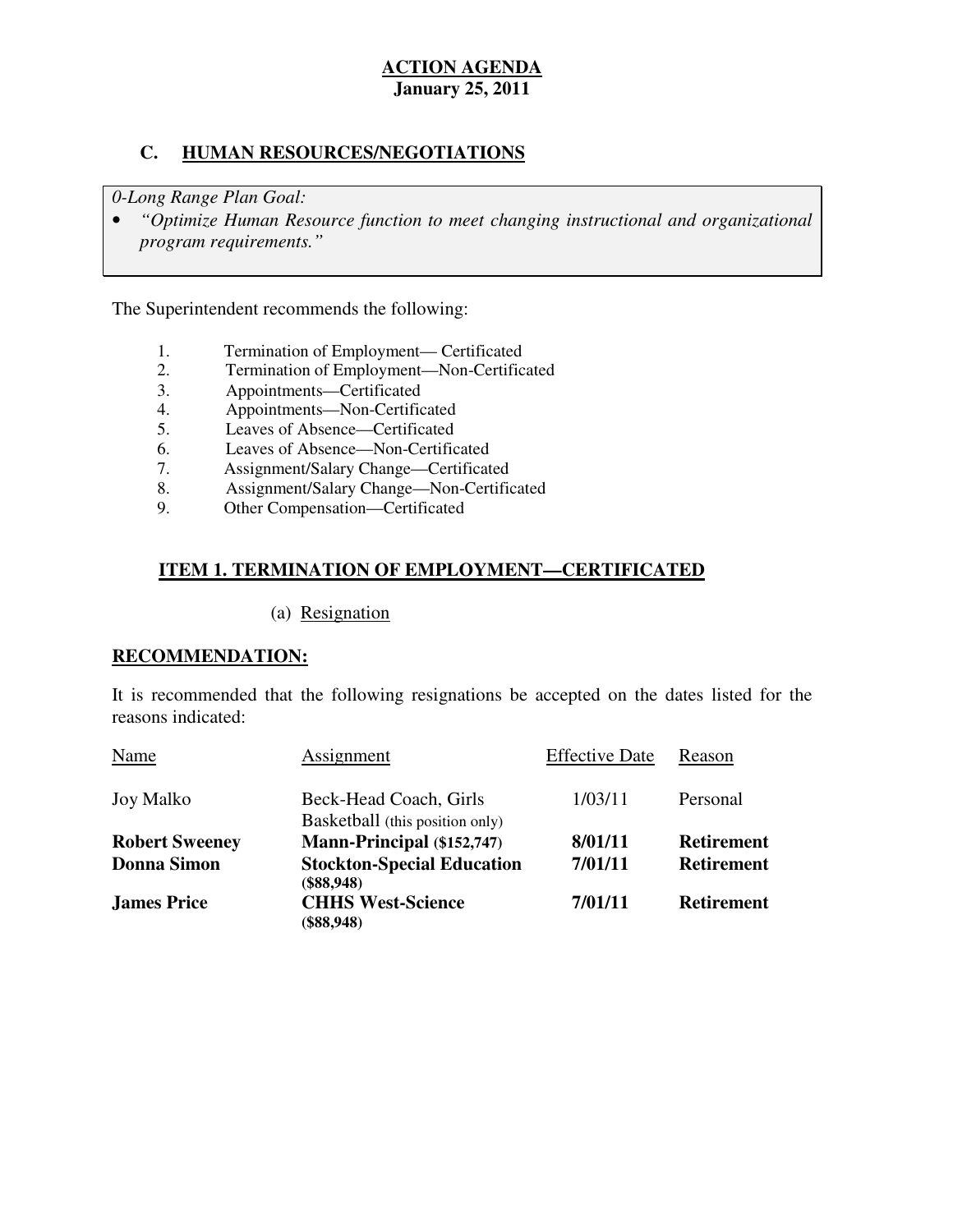## **C. HUMAN RESOURCES/NEGOTIATIONS**

# **ITEM 2. TERMINATION OF EMPLOYMENT-NON-CERTIFICATED**

(a) Resignations

### **RECOMMENDATION:**

 It is recommended that the following resignations be accepted on the dates listed for the reasons indicated:

| Name                   | Assignment                                                                | <b>Effective Date</b> | Reason            |
|------------------------|---------------------------------------------------------------------------|-----------------------|-------------------|
| Patricia Weber         | <b>CHHS West-High School</b><br>Student Supervisor (\$22,493)             | 7/01/11               | Retirement        |
| Karen Levin            | Cooper-EDCC Teacher,<br><b>SACC</b> (\$18,703)                            | 1/12/11               | Personal          |
| <b>Rosemary Canuso</b> | <b>Kingston-Exceptional</b><br><b>Educational Assistant</b><br>(\$14,422) | 7/01/11               | <b>Retirement</b> |
| <b>Andres Rivera</b>   | <b>CHHS East-Grounds Crew</b><br><b>Leader</b> (\$53,202)                 | 5/01/11               | <b>Retirement</b> |

## **ITEM 3. APPOINTMENTS—CERTIFICATED**

(a) Regular

## **RECOMMENDATION:**

 It is recommended that the persons listed be approved for 2010-11 school year in accord with the data presented:

| Name             | Assignment                                                                                                                                                                         | <b>Effective Date</b>                  | <b>Hourly Rate/Salary</b>                                  |
|------------------|------------------------------------------------------------------------------------------------------------------------------------------------------------------------------------|----------------------------------------|------------------------------------------------------------|
| Cheri Pierce     | <b>Barton/CHHS East-ESL</b><br>(Long term substitute-replacing<br>M. Feeley on leave of absence-<br>budget #11-240-100-101-03-<br>$0100 \div 11 - 240 - 100 - 101 - 50 -$<br>0100) | 2/03/11-4/12/11<br>(contract extended) | \$50,798 prorated (Masters-step)<br>3)                     |
| Melissa<br>Liles | Barclay-Health & P.E.<br>(IDEA PS ARRA-budget #20-<br>257-100-100-99-0100)                                                                                                         | 9/01/10-6/30/11                        | $$18,591$ (Based on 10-11 salary-<br>40%-Bachelors-step 2) |
| Alyson<br>Wiecek | <b>Barclay-Media Specialist</b><br>(IDEA PS ARRA-budget #20-<br>257-100-100-99-0100)                                                                                               | 9/01/10-6/30/11                        | $$24,340$ (Based on 10-11 salary-<br>40% Masters-step 12)  |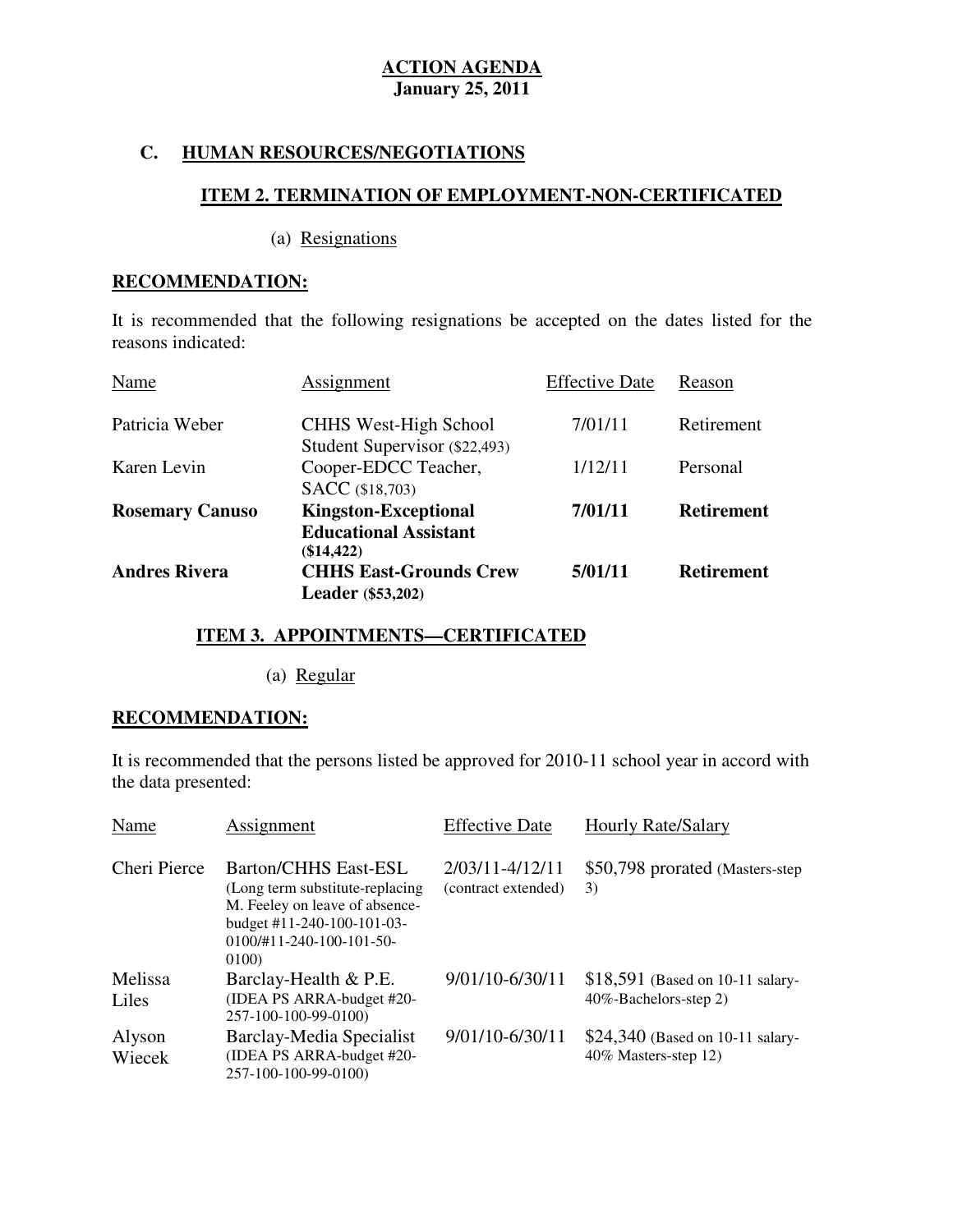## **C. HUMAN RESOURCES/NEGOTIATIONS**

## **ITEM 3. APPOINTMENTS—CERTIFICATED** - continued

# (a) Regular - continued

| Name                    | Assignment                                                                                                                                       | <b>Effective Date</b>                  | <b>Hourly Rate/Salary</b>                                         |
|-------------------------|--------------------------------------------------------------------------------------------------------------------------------------------------|----------------------------------------|-------------------------------------------------------------------|
| Lisa<br>Seward          | Kilmer-.5 ESL (budget #11-<br>240-100-101-15-0100)/.5 Title<br>I (FY10 budget #20-239-100-<br>$101 - 03 - 0100$                                  | 9/01/10-6/30/11                        | $$57,875$ (Masters+15-step10)                                     |
| Hilary<br>Meola         | Kilmer-Title I (FY11-budget<br>#20-239-100-101-15-0100)                                                                                          | 9/01/10-6/30/11                        | $$46,887$ (Bachelors-step 4)                                      |
| Kristina<br>DiGirolamo  | Kingston-Title I (FY11)<br>budget #20-239-100-101-18-<br>0100)                                                                                   | 11/18/10-6/30/11                       | \$46,887 prorated (Bachelors-<br>step $4)$                        |
| Maureen<br>Gravante     | Paine-.5 Title I/. (\$33,629)<br>prorated of total salary budgeted<br>from FY11-budget #20-239-100-<br>$101 - 27 - 0100$<br>Stockton-.5 Resource | 10/26/10-6/30/11                       | \$67,258 prorated<br>(Bachelors-step 14)                          |
|                         | Room (budget #11-213-100-<br>$101-33-0100$                                                                                                       |                                        |                                                                   |
| Steven<br>Ansert        | Carusi-Language Arts<br>(FY11-Title I funds-budget #20-<br>239-100-101-45-0100)                                                                  | 9/01/10-6/30/11                        | $$46,887$ (Bachelors-step 4)                                      |
| Margaret<br>Giordano    | Carusi-Language Arts<br>(FY11-Title I funds-budget #20-<br>239-100-101-45-0100)                                                                  | 9/01/10-6/30/11                        | \$46,677 (Bachelors-step 3)                                       |
| Lisa<br>Mailley         | CHHS West-English,<br>(FY11-Title I-budget #20-239-<br>100-101-55-0100)                                                                          | 11/15/10-6/30/11                       | \$46,887 prorated (Bachelors-<br>step $4)$                        |
| Shonna<br>Hunter        | CHHS West-Math (FY11-<br>Title 1-budget #20-239-100-101-<br>55-0100)                                                                             | 11/15/10-6/30/11                       | \$48,147 prorated (Bachelors-<br>step $6)$                        |
| Lauren<br><b>Kelly</b>  | Mann-Grade 5 (Long term<br>substitute for J. Poli on leave of<br>absence-budget #11-120-100-<br>101-24-0100)                                     | 1/26/11-6/30/11<br>(contract extended) | \$46,887 prorated<br>(Bachelors-step 4)                           |
| <b>Rachel</b><br>Lesse  | <b>CHHS East-Special Ed</b><br>(Long term substitute for S.<br>Nadav on leave of absence-<br>budget 11-140-100-101-50-<br>0100)                  | 1/03/11-6/30/11                        | \$47,422 prorated<br>(Revised for salary-<br>Bachelors+15-step 1) |
| Dana<br><b>Vurgason</b> | Harte-Grade 1 (Long term<br>substitute for L. Cerullo on<br>leave of absence-budget #11-<br>120-100-101-09-0100)                                 | 6/02/11-6/17/11<br>(contract extended) | \$47,822 prorated<br>(Bachelors+15-step 3)                        |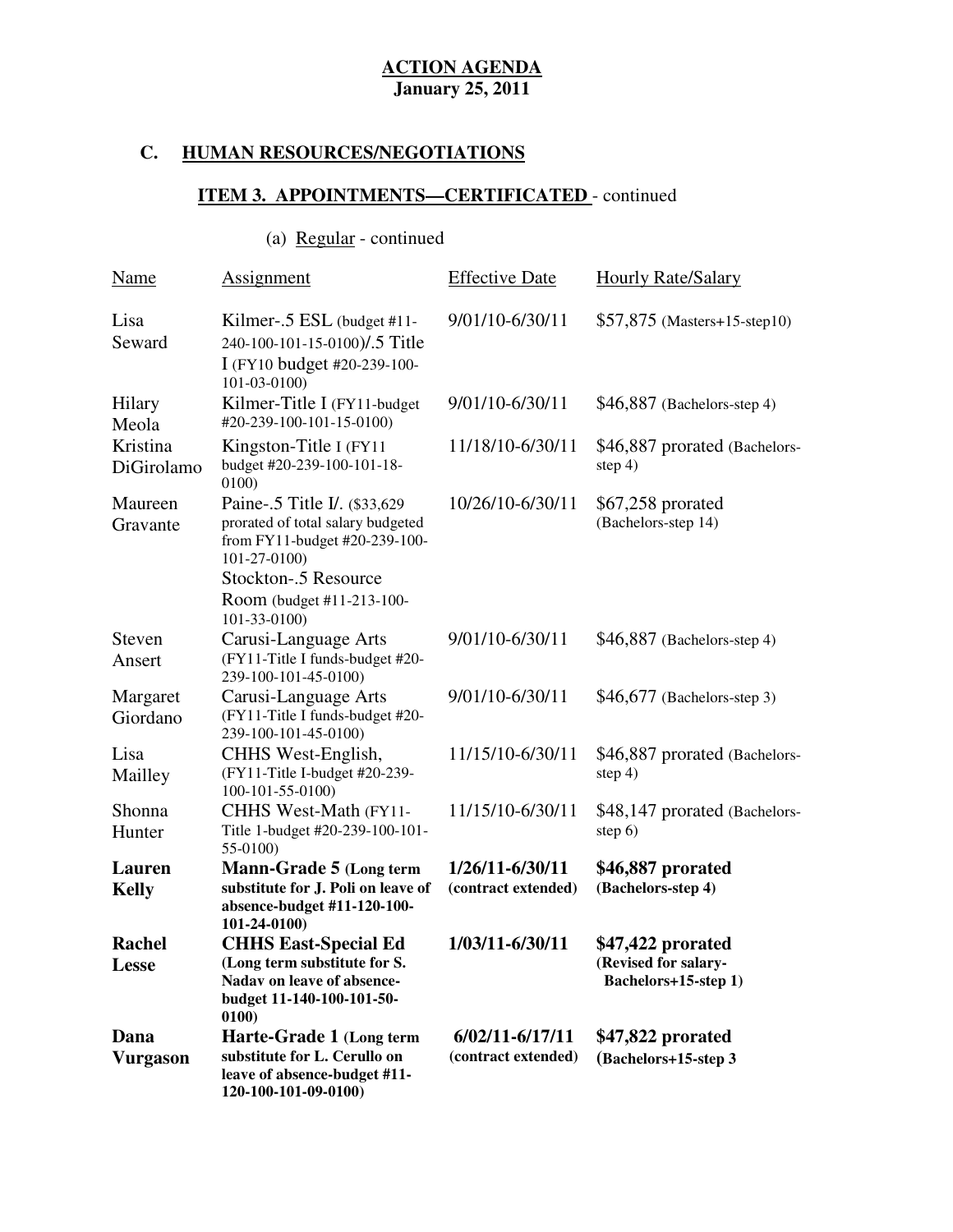## **C. HUMAN RESOURCES/NEGOTIATIONS**

## **ITEM 3. APPOINTMENTS—CERTIFICATED** - continued

(a) Regular - continued

| <b>Name</b>                     | <b>Assignment</b>                                                                                                                | <b>Effective Date</b>                  | <b>Hourly Rate/Salary</b>                  |
|---------------------------------|----------------------------------------------------------------------------------------------------------------------------------|----------------------------------------|--------------------------------------------|
| <b>Monica</b><br>Gonzalez       | <b>CHHS East-Spanish (Long)</b><br>term substitute for A. Boucher<br>on leave of absence-budget #11-<br>140-100-101-50-0100)     | 2/02/11-4/01/11<br>(contract extended) | \$56,044 prorated (Masters-<br>step $10$ ) |
| <b>Susan</b><br><b>Stofflet</b> | <b>CHHS East-English (Long)</b><br>term substitute for T. Silverstein<br>on leave of absence-budget #11-<br>140-100-101-50-0100) | 3/04/11-6/30/11<br>(contract extended) | \$46,277 prorated                          |

(b) Title I ARRA Funding

## **RECOMMENDATION:**

 It is recommended that Waleska Batista-Arias be appointed to the position of district Structured Learning Experience Coordinator effective 9/01/10-6/30/11 at the salary of \$69,777. Monies budgeted from Title I ARRA funds account #20-235-200-100-99-0100.

(c) Co-Curricular

## **RECOMMENDATION:**

 It is recommended that the persons listed be approved for co-curricular positions in accord with the data presented:

| Name            | Assignment                                                                              | <b>Effective Date</b> | Stipend |
|-----------------|-----------------------------------------------------------------------------------------|-----------------------|---------|
| Joyce Wolfrom   | <b>CHHS West-Indoor</b>                                                                 | 9/01/10-6/30/11       | \$6431  |
| $R$ oos*        | Marching Band<br>Assistant (budget #11-<br>401-100-100-55-0101)                         |                       |         |
| E. Marcel Roos* | <b>CHHS West-Indoor</b>                                                                 | 9/01/10-6/30/11       | \$6431  |
|                 | <b>Marching Band</b><br>Assistant (budget #11-<br>401-100-100-55-0101)                  |                       |         |
| Michael Mancini | Beck-Head Coach,<br>Girls Basketball (budget<br>#11-402-100-100-40-0101)                | 9/01/10-6/30/11       | \$5725  |
| Craig Strimel*  | <b>CHHS West-Assistant</b><br>Coach, Boys Track<br>(budget #11-402-100-100-<br>55-0101) | 9/01/10-6/30/11       | \$3452  |

\*Outside district employee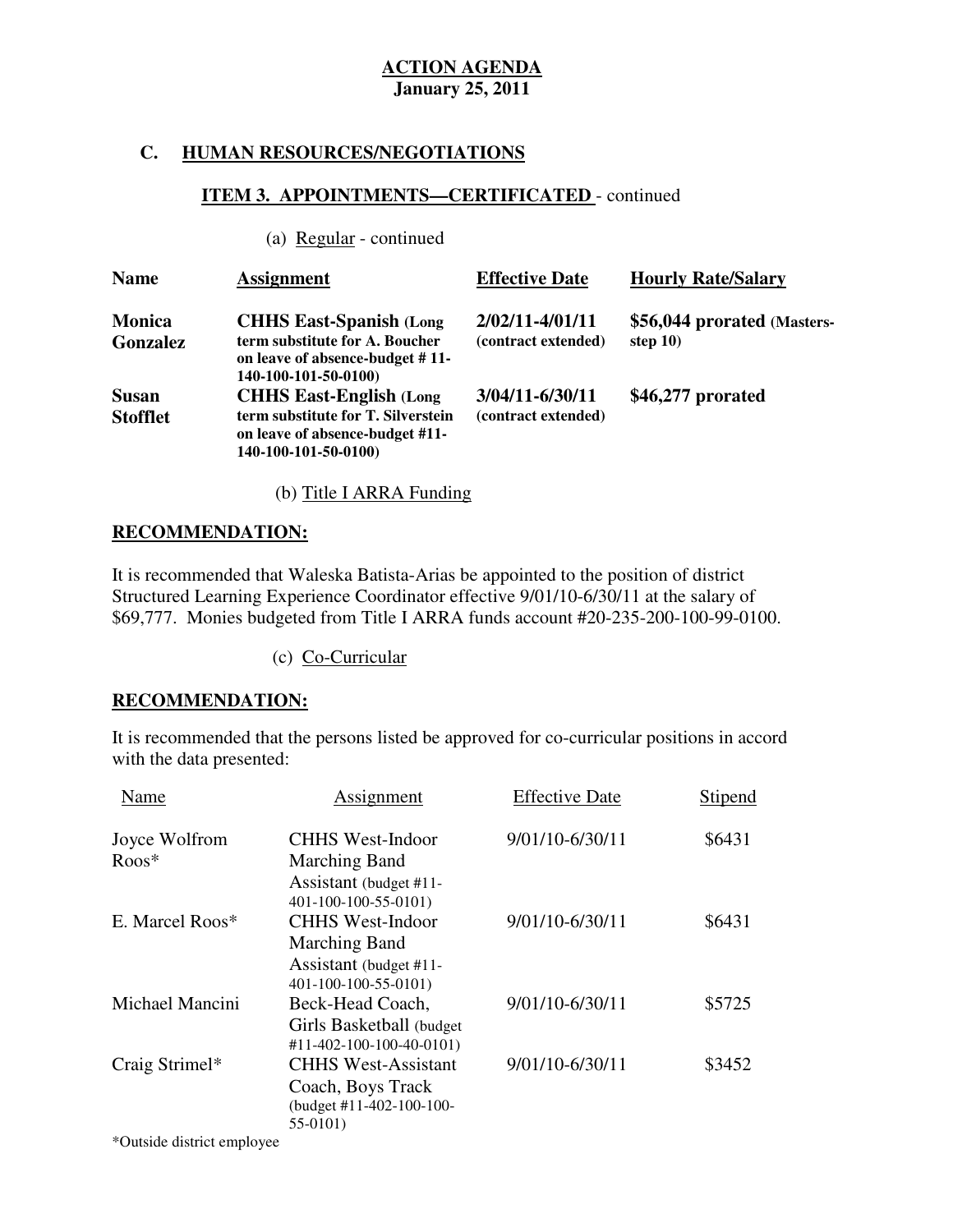## **C. HUMAN RESOURCES/NEGOTIATIONS**

## **ITEM 3. APPOINTMENTS—CERTIFICATED** - continued

|  | (c) Co-Curricular -continued |  |
|--|------------------------------|--|
|--|------------------------------|--|

| Name                    | Assignment                 | <b>Effective Date</b> | Stipend |
|-------------------------|----------------------------|-----------------------|---------|
| Anthony                 | <b>CHHS East-Head</b>      | 9/01/10-6/30/11       | \$6828  |
| <b>Maniscalco</b>       | <b>Coach, Spring Boys</b>  |                       |         |
|                         | Track (budget #11-402-     |                       |         |
|                         | $100-100-50-0101$          |                       |         |
| <b>Michael Surrency</b> | <b>CHHS East-Assistant</b> | 9/01/10-6/30/11       | \$5725  |
|                         | <b>Coach, Spring Boys</b>  |                       |         |
|                         | Track (budget #11-402-     |                       |         |
|                         | $100-100-50-0101$          |                       |         |
|                         |                            |                       |         |

(d) Substitute Teachers/Nurses

## **RECOMMENDATION:**

 It is recommended that the person listed be approved as a substitute teachers/nurses for the 2010-11 school year effective 1/26/11-6/30/11. Monies budgeted from account #11-120 100-101-98-0101/11-130-100-101-98-0101/11-140-100-101-98-0101.

| <b>Name</b>                                           | Name                            | Name                          |
|-------------------------------------------------------|---------------------------------|-------------------------------|
| Annette Perez (nurse)<br><b>Marci Shapiro-Goldman</b> | Joy Atkins (nurse)<br>Lori Katz | Lisa Torpey<br>Jeanine DiNoia |
| (nurse)                                               |                                 |                               |

(e) Student Teaching

## **RECOMMENDATION:**

 It is recommended that the persons listed be approved for student teaching in accord with the data presented:

| <b>Name</b>             | College/University | <b>Effective Date</b> | Cooperating Teacher/School    |
|-------------------------|--------------------|-----------------------|-------------------------------|
| Tara Dalgelish Stockton |                    | 1/25/11-5/04/11       | Alicia DeMarco/CHHS East      |
| Rahsan Kahya Rutgers    |                    | $1/19/11 - 5/06/11$   | Rosanne Rocchino/CHHS<br>East |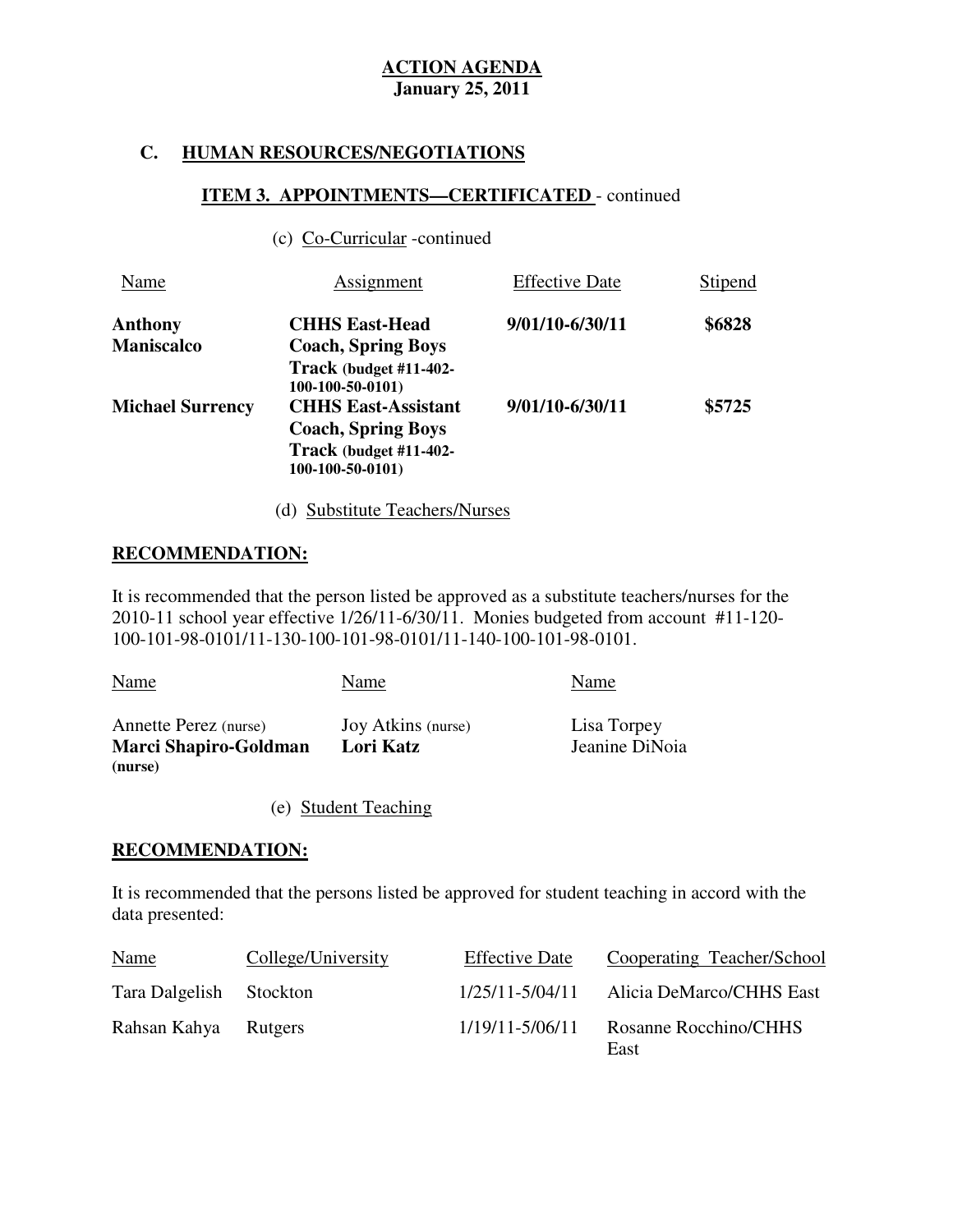## **C. HUMAN RESOURCES/NEGOTIATIONS**

## **ITEM 3. APPOINTMENTS—CERTIFICATED** - continued

## (e) Student Teaching -continued

| Name                             | College/University     | <b>Effective Date</b>              | Cooperating Teacher/School                      |
|----------------------------------|------------------------|------------------------------------|-------------------------------------------------|
| Angela<br>Harmon                 | Rutgers                | 1/19/11-5/06/11                    | Thomas Weaver/CHHS East                         |
| Traun<br><b>Broadhead</b>        | Rowan                  | 1/18/11-5/06/11                    | Lisa Saffici/CHHS West                          |
| Chelsea<br>McFarland             | University of Delaware | 2/07/11-3/25/11                    | <b>James Mark/CHHS West</b>                     |
| Allison<br>Kennedy               | Rowan                  | 1/18/11-3/11/11<br>3/14/11-5/06/11 | Rochelle Senges/Beck<br>Jason Speller/Kingston  |
| Stephen Bon                      | Rowan                  | 1/18/11-3/11/11                    | Richard Beckman/Sharp                           |
| Alexis<br>Llewellyn              | Rowan                  | 1/18/11-5/06/11<br>5/09/11-6/17/11 | Lanie Leipow/Stockton<br>Sandra Wilcox/Stockton |
| Samantha<br>Mullner              | Drexel                 | 1/03/11-5/25/11                    | Linda Ferri/Paine                               |
| Alexander<br>Apice               | Rowan                  | 3/14/11-5/06/11                    | Michael Eng/Knight-<br>Stockton                 |
| Diana Senatore                   | Fairleigh Dickinson    | 1/03/11-5/31/11                    | Nina Bart/Paine                                 |
| Jennifer Smith                   | Rowan                  | 1/18/11-3/11/11                    | Gail Gersie/Johnson                             |
| <b>Christine</b><br><b>Magro</b> | Rowan                  | 1/18/11-3/11/11                    | <b>Sara Gilgore/Paine</b>                       |
| <b>Emily Borelli</b>             | Rowan                  | 1/18/11-5/06/11                    | <b>Jennifer Greenwald/CHHS</b><br><b>East</b>   |
| <b>Alexander</b><br><b>Apice</b> | Rowan                  | 1/18/11-3/11/11                    | <b>Ryan James/CHHS East</b>                     |

(f) Speech/Language Internship

## **RECOMMENDATION:**

 It is recommended that Katy Galbraith, student at West Chester University be approved for a speech/language internship effective 1/18/11-4/19/11 with Debra Thomas at Barton School as the cooperating Speech Language Therapist.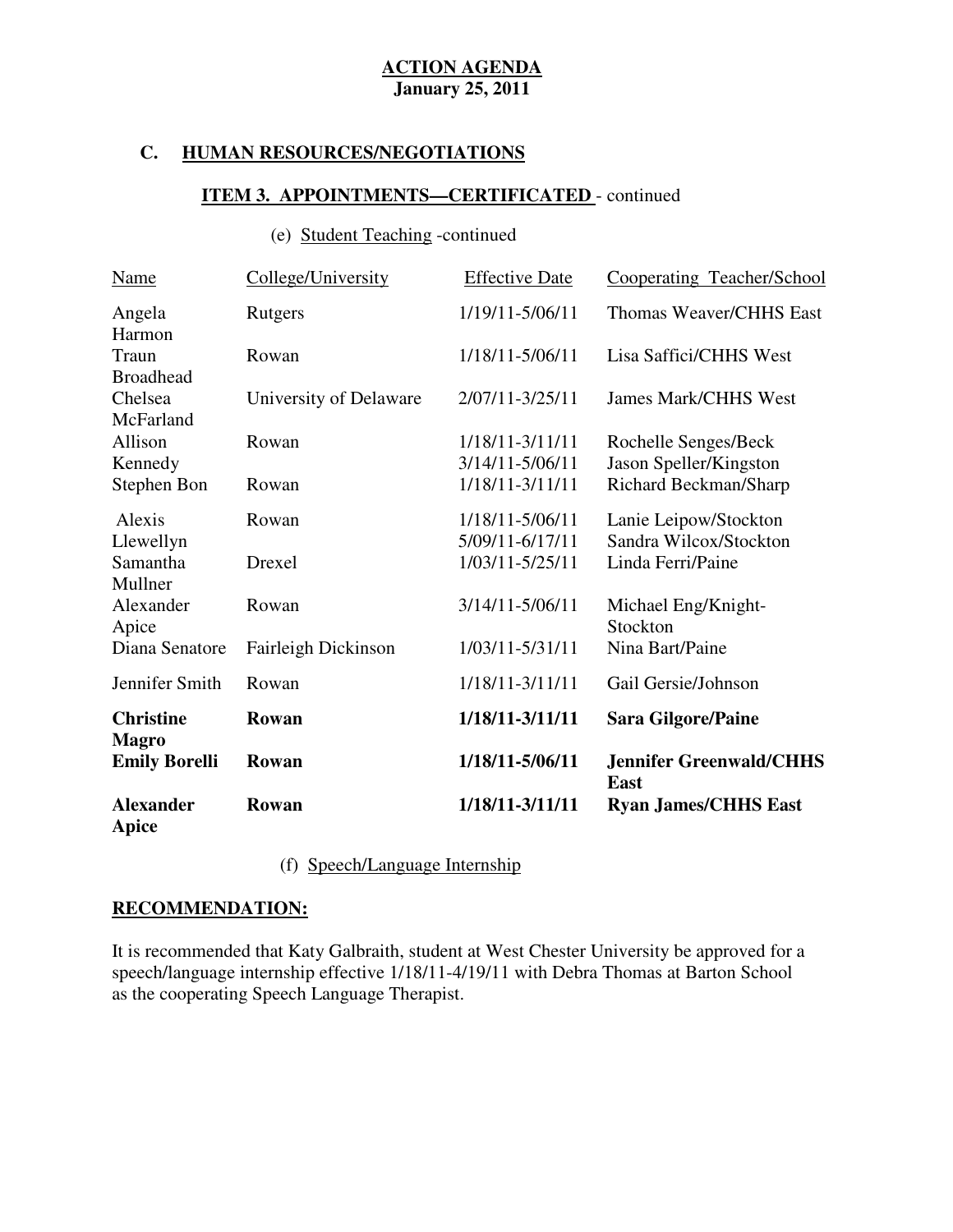## **C. HUMAN RESOURCES/NEGOTIATIONS**

## **ITEM 3. APPOINTMENTS—CERTIFICATED** – continued

## (g) Psychology Pre-Practicum

## **RECOMMENDATION:**

 It is recommended that Inci Castro, student at Rowan University be approved for a psychology pre-practicum for a total of 30 hours with the following cooperating teachers:

| <b>Name</b>                                      | School | Name          | School Name |      | School              |
|--------------------------------------------------|--------|---------------|-------------|------|---------------------|
| Toni Tomei Culleton Barclay Marilyn Barton Susan |        | <b>Harris</b> |             | Levy | <b>CHHS</b><br>East |

(h) Field Experience

## **RECOMMENDATION:**

 It is recommended that the person listed be approved for a field experience in accord with the data presented:

| <b>Name</b>   | College/University | <b>Effective Dates</b> | Cooperating Teacher/School |
|---------------|--------------------|------------------------|----------------------------|
| Kerry Conklin | Rutgers            | 1/19/11-5/06/11        | Kim Laskey/Sharp           |

## **(i) Field Experience**

## **RECOMMENDATION:**

 **It is recommended that the persons listed who are students at Rowan University be approved for a field experience at Rosa Middle School effective 2/15/11-4/05/11:** 

| <b>Cooperating Teacher/Grade</b>              |
|-----------------------------------------------|
| Julia Newman/Susan Wellens/Edward Hernandez-  |
| Grades 7, 8                                   |
| Lillian Halden, Grade 8                       |
| Lillian Halden, Grade 8                       |
| Lillian Halden, Grade 8                       |
| Rachel Israelite/Gretchen Seibert, Grades 7-8 |
| Rachel Israelite/Gretchen Seibert, Grades 7-8 |
| Rachel Israelite/Gretchen Seibert, Grades 7-8 |
|                                               |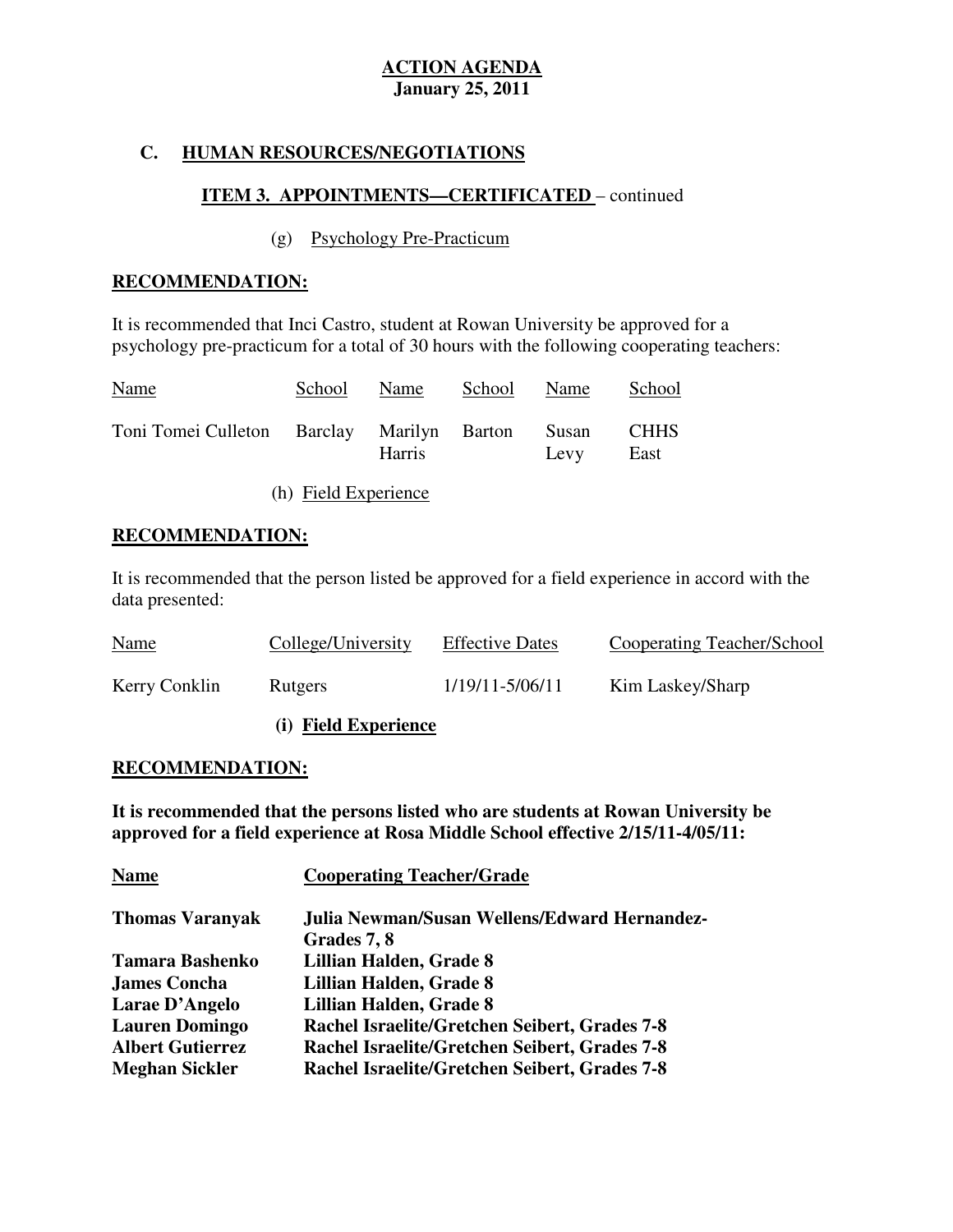### **C. HUMAN RESOURCES/NEGOTIATIONS**

# **ITEM 3. APPOINTMENTS—CERTIFICATED** – continued

# **(i) Field Experience - continued**

## **Name Cooperating Teacher/Grade**

| <b>Alyson Dagen</b>        | <b>Brendan McGovern/Alicia Lomba/Grade 7</b>                |
|----------------------------|-------------------------------------------------------------|
| <b>Nicole Fazzi</b>        | Brendan McGovern/Alicia Lomba/Grade 7                       |
| <b>Andrew Havrisko</b>     | Jules Farkas/Kristen Kitz, Grades 6-8                       |
| <b>Gregory Hopely</b>      | Jules Farkas/Kristen Kitz, Grades 6-8                       |
| <b>Ivy Schiesl</b>         | Carolyn Porretta/Christy Marrella, Grade 8                  |
| Diana Warren               | Carolyn Porretta/Christy Marrella, Grade 8                  |
| <b>Samantha Belsky</b>     | Korrin Kennedy/Grades 6, 7, 8                               |
| <b>Rachel-Anne Betzler</b> | Korrin Kennedy, Grades 6,7, 8                               |
| <b>Danielle Burgo</b>      | Scott Goldthorpe, Grades 6, 7, 8                            |
| <b>Kathleen Faucett</b>    | Scott Goldthorpe, Grades 6, 7, 8                            |
| <b>Briana Ferlisi</b>      | George Gehring, Grades 6, 7, 8                              |
| <b>Mohammed Ismayel</b>    | George Gehring, Grades 6, 7, 8                              |
| <b>Michelle Maccarone,</b> | Ann Saddel, Grades 6, 7, 8                                  |
| Nicholas Mellina           | Ann Saddel, Grades 6, 7, 8                                  |
| <b>William Moylan</b>      | Diane Paull, Grades 6, 7, 8                                 |
| <b>Alyssa Reppert</b>      | Diane Paull, Grades 6, 7, 8                                 |
| <b>Jonathan Strope</b>     | Diane Paull, Grades 6, 7, 8                                 |
| <b>Juana Penick</b>        | Julia Newman/Susan Wellens/Edward Hernandez-<br>Grades 7, 8 |

## **(j) Field Experience**

#### **RECOMMENDATION:**

 **It is recommended that the persons listed who are students at Rowan University be approved for a field experience at Beck Middle School with Kirsten Ennis and Cathryn Gaul as the cooperating teachers effective 2/15/11-4/05/11:** 

| <b>Name</b>               | <b>Name</b>           | <b>Name</b>              |
|---------------------------|-----------------------|--------------------------|
| <b>Colby Paul</b>         | <b>Jared Paynter</b>  | <b>Stephanie Quigley</b> |
| <b>Lauren Rittenhouse</b> | <b>Rebecca Tronco</b> | Hillary Yago             |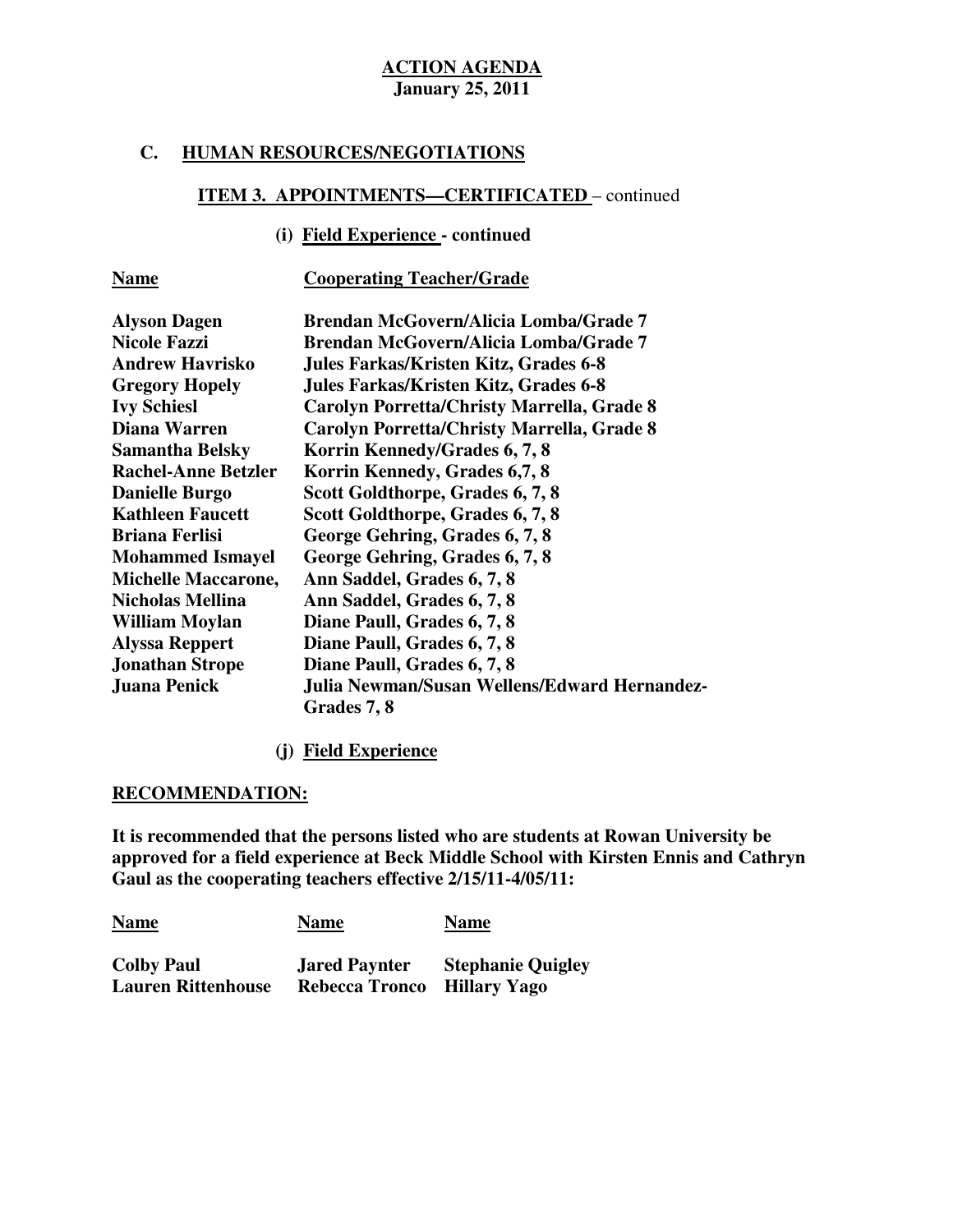## **C. HUMAN RESOURCES/NEGOTIATIONS**

## **ITEM 3. APPOINTMENTS—CERTIFICATED** – continued

#### (k) Curriculum Committee

#### **RECOMMENDATION:**

 It is recommended that the persons listed be approved to provide Homework Club supervision to qualifying students at Barton Elementary School before and/or after regular school hours at the rate of \$22.46/hour (not to exceed 44 total hours over a 22 week program). Monies to be budgeted from account #20-239-100-101-03-0101 (Title I).

| Name                  | Name               | Name             |
|-----------------------|--------------------|------------------|
| Amy Devine            | Deborah Jacobs     | Athena Langi     |
| Jaclyn DiRenzo        | Mary Bellino       | Violeta Katsikis |
| Diane Bonanno         | Nancy Paley        | Lynne Kizpolski  |
| <b>Hilary Daniels</b> | Garwood Reynolds   | Joanna Marchino  |
| <b>Tiffany Evans</b>  | Theresa Wisniewski | Nicole Marks     |
| <b>Jared Peltzman</b> |                    |                  |

#### (l) Title I-Tutoring Services

#### **RECOMMENDATION:**

**Anna Beans** 

 It is recommended that the persons listed be approved to provide Title I tutoring services to qualifying students at Barton Elementary School before and/or after regular school hours at the rate of \$42.60/hour (not to exceed 44 total hours over the 22 week program). Monies budgeted from account #20-239-100-101-03-0101 (Title I).

| Name                  | Name                 | Name                   |
|-----------------------|----------------------|------------------------|
| Amy Devine            | Deborah Jacobs       | Athena Langi           |
| Jaclyn DiRenzo        | Mary Bellino         | Violeta Katsikis       |
| Diane Bonanno         | Nancy Paley          | Lynne Kizpolski        |
| <b>Hilary Daniels</b> | Garwood Reynolds     | Joanna Marchino        |
| <b>Tiffany Evans</b>  | Theresa Wisniewski   | Nicole Marks           |
| <b>Jared Peltzman</b> | <b>Colleen Court</b> | <b>Andrew Weinberg</b> |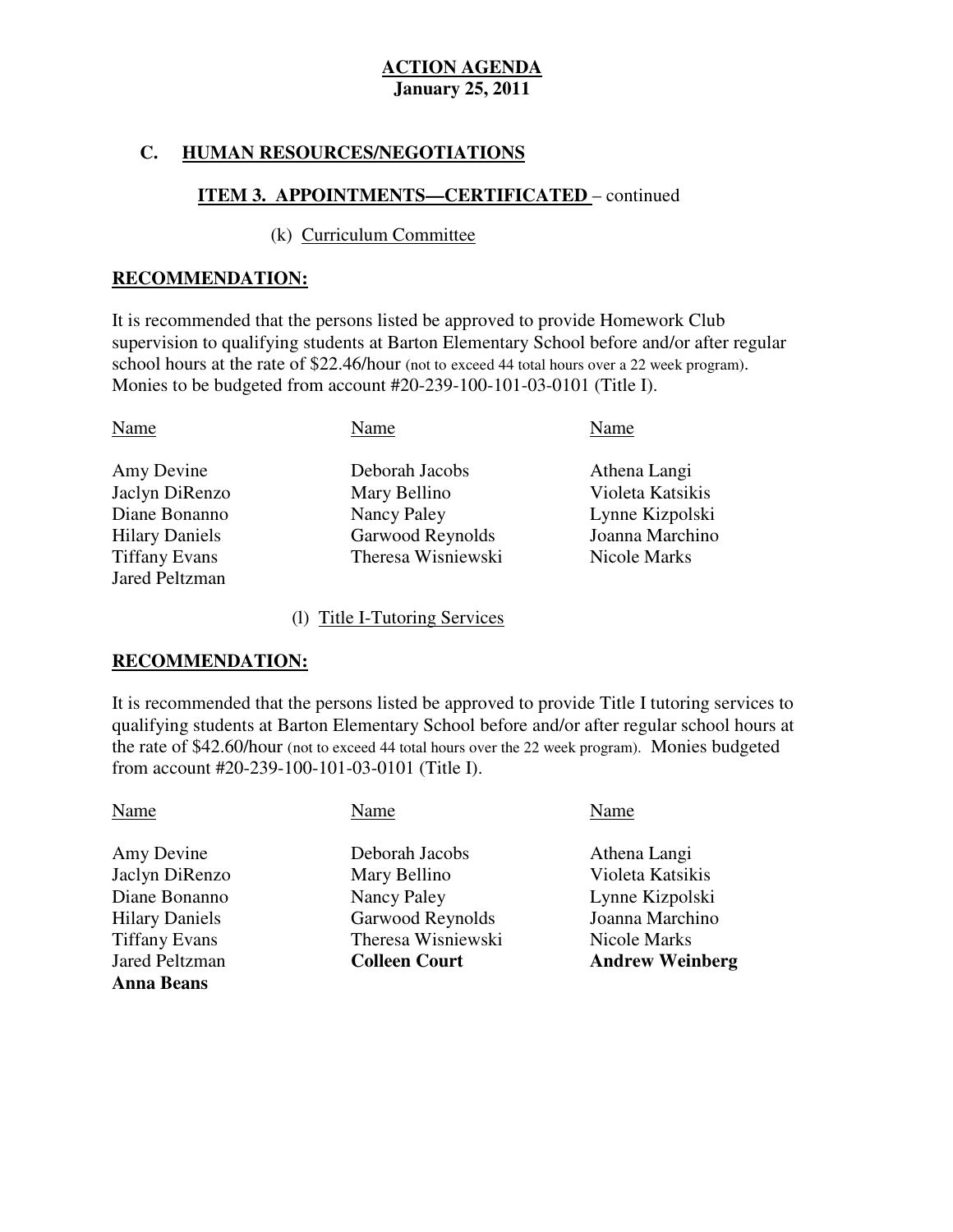## **C. HUMAN RESOURCES/NEGOTIATIONS**

## **ITEM 3. APPOINTMENTS—CERTIFICATED** – continued

## (m) After School Workshop Training

## **RECOMMENDATION:**

 It is recommended that the persons listed be approved to attend after school workshop trainings pertinent to being flex option presenters (not to exceed 4 hours) at the rate of \$35.71/hour. Monies budgeted from account #20-275-200-100-99-0103.

| Name              | Name            | Name   |
|-------------------|-----------------|--------|
| Ruth Herrero      | JoAnne Negrin   | Cynthi |
| Patrick McHenry M | Sandra Johnston | Dave I |
| Melanie Wyckoff   | Keith Swaney    |        |

**Patrick McAust** Sandra Johnston Dave Helgeson Keith Swaney

JoAnne Negrin Cynthia O'Reilly

#### **(n) Practicum Experience**

#### **RECOMMENDATION:**

 **It is recommended that the persons listed, who are students at Rowan University be approved for a practicum on 2/08/11 at CHHS East with Laurie Lausi as the cooperating teacher.** 

| <b>Name</b>               | Name                  | <b>Name</b>    |
|---------------------------|-----------------------|----------------|
| <b>Melissa Cannizzaro</b> | Jennifer Kane         | Alexa Kowalski |
| <b>Lawrence Little</b>    | <b>Steven Merdian</b> |                |

## **(o) Speech/Language Specialist Externship**

## **RECOMMENDATION:**

 **It is recommended that Sarah Snyder, student at Stockton College be approved for an externship at Harte Elementary School effective 1/18/11-4/29/11 with Shirley Graves as the cooperating Speech/Language Therapist.**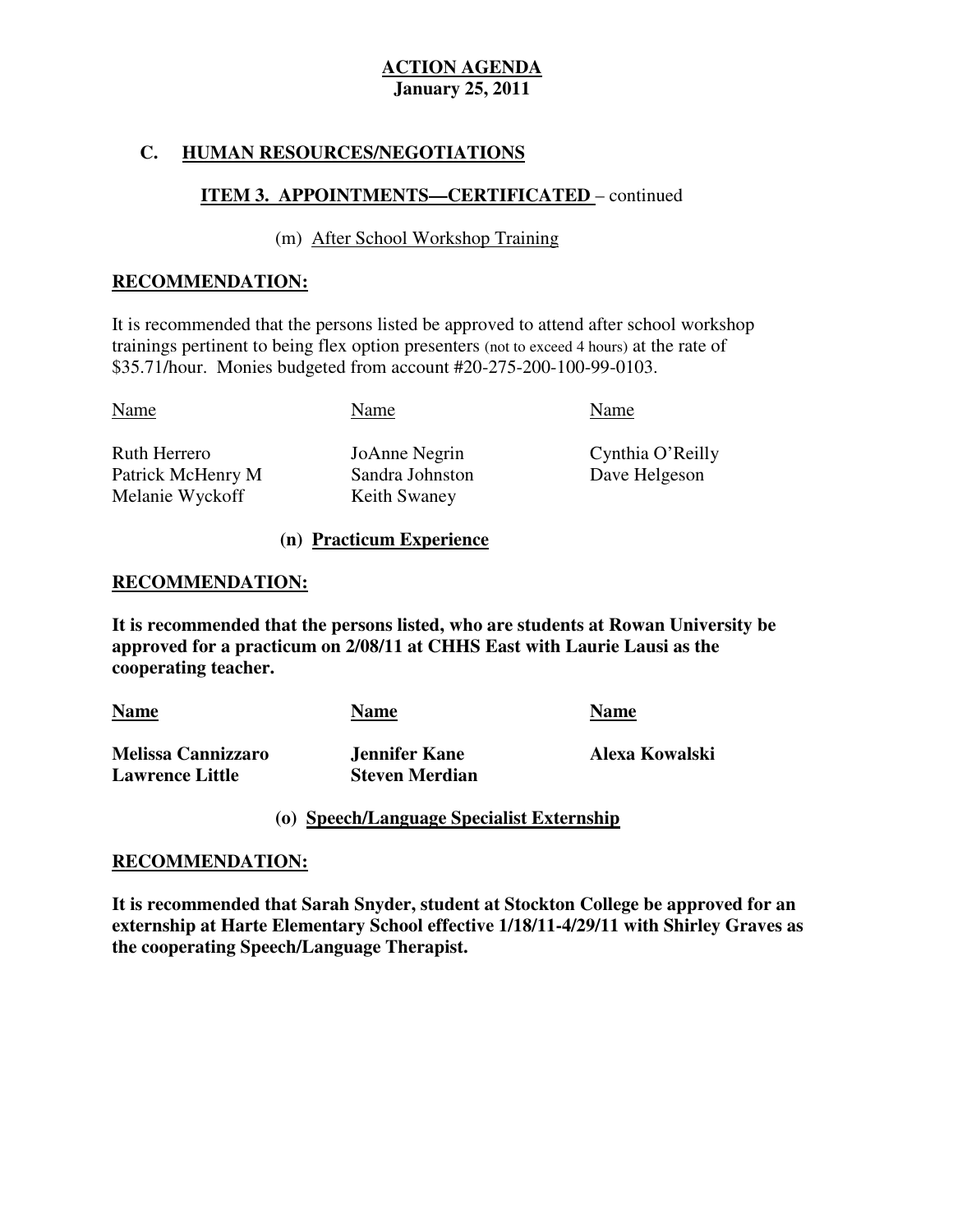## **C. HUMAN RESOURCES/NEGOTIATIONS**

## **ITEM 3. APPOINTMENTS—CERTIFICATED** – continued

## **(p) Professional Development Committee**

### **RECOMMENDATION:**

 **It is recommended that the persons listed be approved as members of the professional development committee effective 2010-11 meeting after school (not to exceed 230 hrs-10 hrs/each) at the rate of \$35.71/hour. Monies budgeted from account #11-000-223-110-72** 0101. **0101.**<br>Name <u>Name</u>

| <b>Lauren Arno</b>          | <b>Alternative High School</b> |
|-----------------------------|--------------------------------|
| <b>Paul Arno</b>            | <b>Alternative High School</b> |
| <b>Anita Balabon</b>        | Cooper                         |
| <b>Karen Barry</b>          | <b>Rosa</b>                    |
| <b>Annmarie Budniak</b>     | Carusi                         |
| <b>Linda Dilger</b>         | Woodcrest                      |
| <b>Laura Gertel</b>         | Beck                           |
| <b>Cynthia Jaffe</b>        | <b>Barclay</b>                 |
| <b>Violeta Katsikis</b>     | <b>Barton</b>                  |
| Lynne Kizpolski             | <b>Barton</b>                  |
| <b>Kimberly Laskey</b>      | <b>Sharp</b>                   |
| <b>Megan Manns</b>          | <b>Mann</b>                    |
| <b>Erin McGee</b>           | <b>Kingston</b>                |
| <b>Pamela Moore</b>         | <b>Barclay</b>                 |
| <b>Donna Morocco</b>        | Knight                         |
| <b>Steve Redfearn</b>       | <b>Kilmer</b>                  |
| <b>Leslie Sacharow</b>      | <b>Barclay</b>                 |
| <b>Sharon Schreiber</b>     | <b>Johnson</b>                 |
| <b>Maureen Smith</b>        | <b>CHHS West</b>               |
| <b>Elizabeth Stern</b>      | <b>Harte</b>                   |
| <b>Jennifer Taylor</b>      | <b>Barton</b>                  |
| <b>Jennifer Vanginhoven</b> | Paine                          |
| <b>Sandra Wilcox</b>        | <b>Stockton</b>                |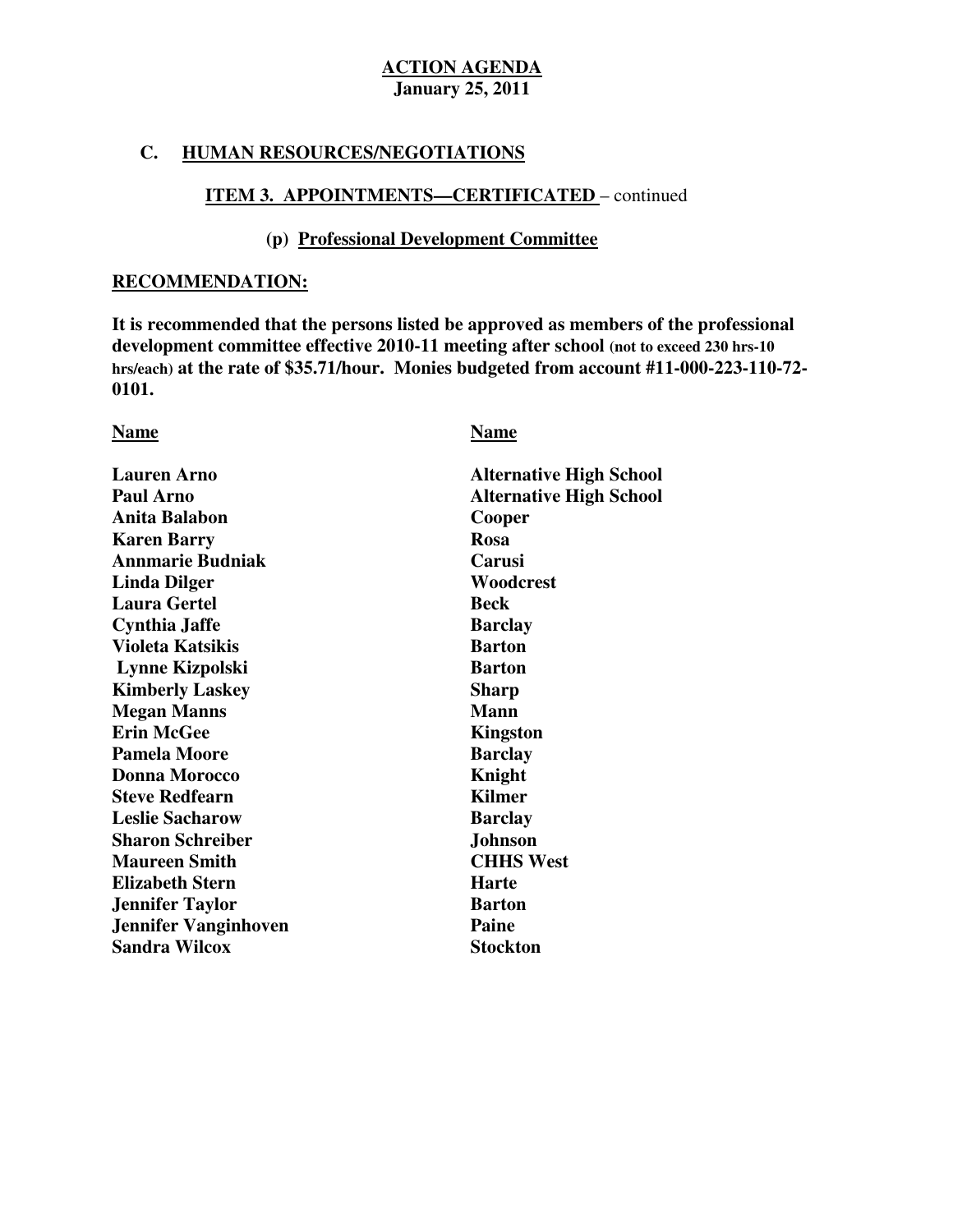## **C. HUMAN RESOURCES/NEGOTIATIONS**

## **ITEM 3. APPOINTMENTS—CERTIFICATED** – continued

## **(q) Mentor Teachers**

#### **RECOMMENDATION:**

 **It is recommended that the persons listed be approved as mentor teachers for the 2010 11 school year in accord with the data presented. Monies budgeted from account #11 120-100-101-98-0101/11-130-100-101-98-0101-11-140-100-101-98-0101.** 

| <b>Name</b>          | Protégé                           | <b>School</b>    | <b>Effective Date</b> | <b>Stipend</b>  |
|----------------------|-----------------------------------|------------------|-----------------------|-----------------|
| <b>Karen Onyx</b>    | <b>Alex Tedesco</b>               | Carusi           | 12/13/10-4/26/11      | \$550 prorated  |
| <b>Karen Barnett</b> | <b>Michelle</b><br><b>Harkins</b> | <b>Stockton</b>  | 11/22/10-3/31/11      | \$550 prorated  |
| <b>Kelly O'Neill</b> | <b>Michael Long</b>               | <b>CHHS East</b> | 11/30/10-1/31/11      | \$1000 prorated |
|                      |                                   |                  |                       |                 |

**(r) Psychology Internship** 

#### **RECOMMENDATION:**

 **It is recommended that Sara Miller, student at Rutgers University be approved for a psychology internship in the Cherry Hill School district effective 2/01/11-4/30/11 with Terry Molony as the cooperating psychologist.**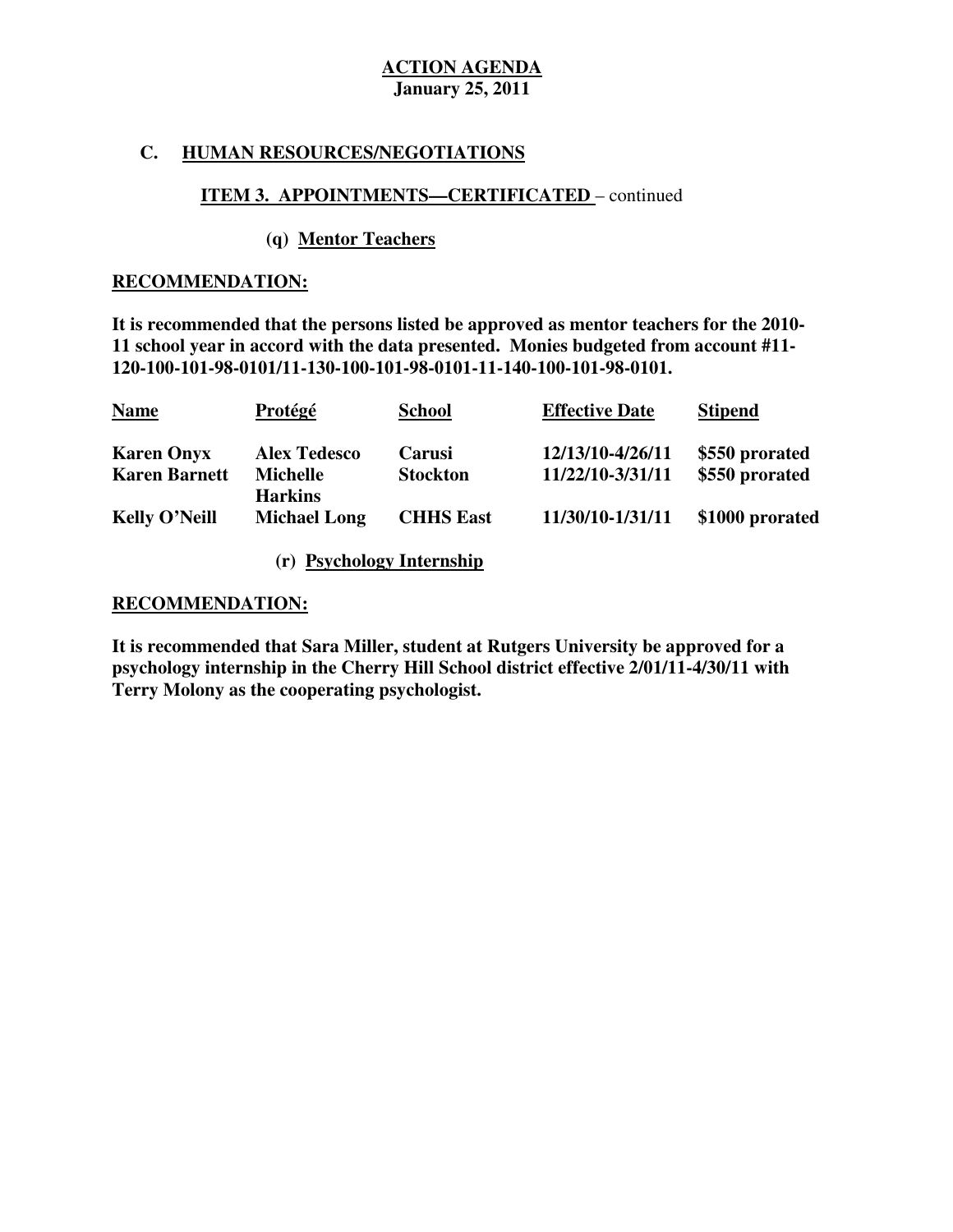## **C. HUMAN RESOURCES/NEGOTIATIONS**

## **ITEM 4. APPOINTMENTS—NON-CERTIFICATED**

(a) Regular

## **RECOMMENDATION:**

 It is recommended that the persons listed be appointed to the positions indicated in accord with the data presented:

| Name                     | Assignment                                                                                                         | <b>Effective Date</b> | Salary/Hourly Rate          |
|--------------------------|--------------------------------------------------------------------------------------------------------------------|-----------------------|-----------------------------|
| Patricia Robey           | Paine-Educational<br>Assistant (Title I-<br>FY11-24 hrs/wk-budget<br>$\text{\#}20 - 239 - 100 - 106 - 27$<br>0101) | 10/27/10-6/30/11      | \$9.12                      |
| <b>Bernadette Hickey</b> | Barclay-COTA (paid<br>through IDEA PS FY11-<br>budget #20-250-200-<br>$104-99-0100$                                | 9/01/10-6/30/11       | \$35,769<br>(not to exceed) |
| <b>Estelle Barish</b>    | Cooper-Teacher II,<br>SACC (13.75 hrs/wk-<br>budget #60-990-320-<br>$101 - 58 - 0001$                              | 1/31/11-6/30/11       | \$12.93                     |
| <b>Christina Cortez</b>  | <b>District-Substitute</b><br>Program Aide,<br>SACC (budget #60-<br>990-320-106-58-0001)                           | 1/26/11-6/30/11       | \$8.50                      |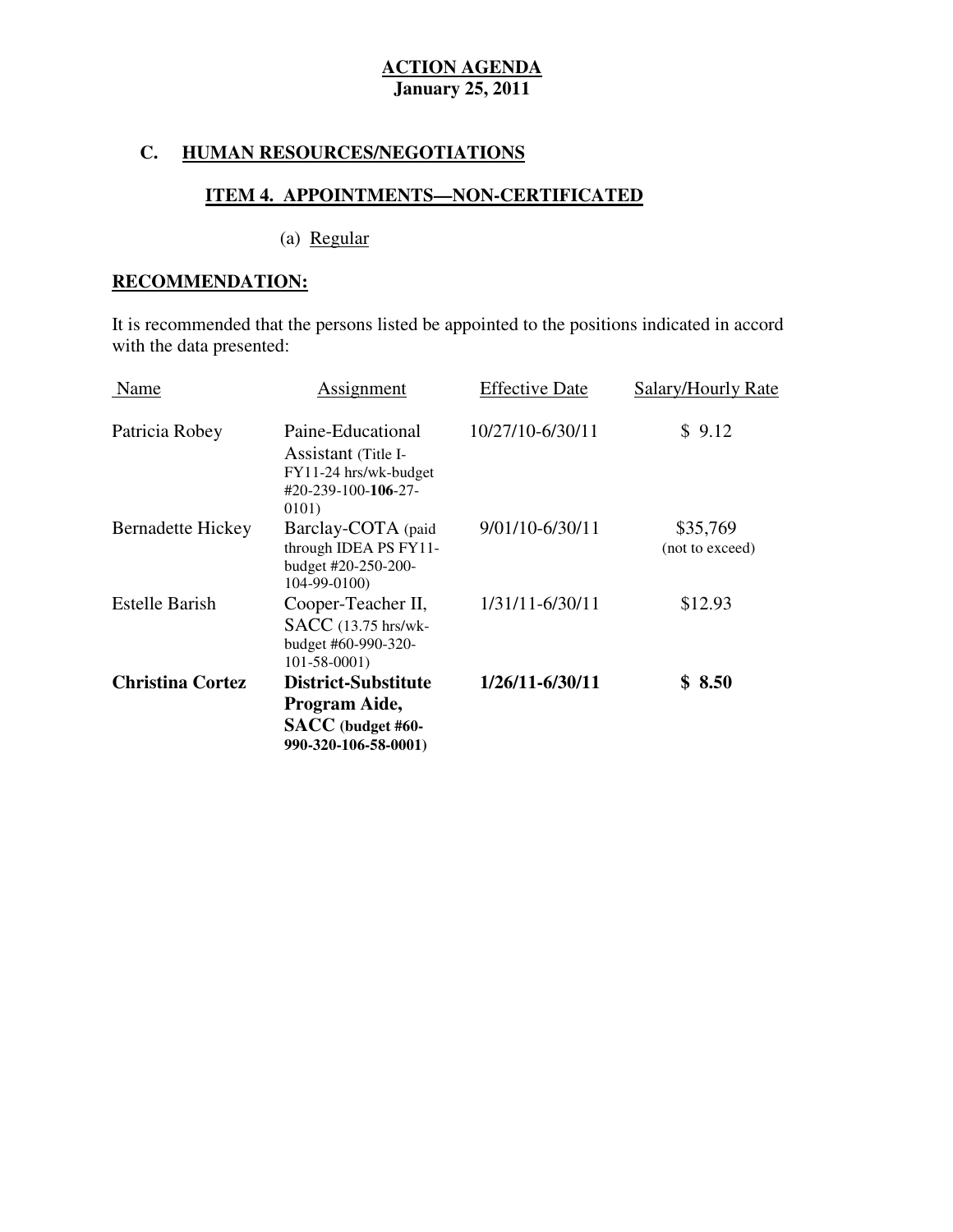## **C. HUMAN RESOURCES/NEGOTIATIONS**

## **ITEM 4. APPOINTMENTS—NON-CERTIFICATED** –

continued

## **(b) STEP Program**

## **RECOMMENDATION:**

 **It is recommended that the persons listed be appointed to the positions indicated effective 1/31/11-6/17/11 and in accord with the data presented. Monies budgeted from account numbers listed:** 

| <b>Name</b>                | <b>Assignment</b>         | <b>Hourly Rate</b> | <b>Budget Number</b>   |
|----------------------------|---------------------------|--------------------|------------------------|
| <b>Shirley Armstrong</b>   | <b>Substitute Monitor</b> | \$14.33            | 60-990-320-100-58-0005 |
| <b>Beth Kendall</b>        | <b>Monitor</b>            | \$12.28            | 60-990-320-100-58-0005 |
| Hansa Kanzaria             | <b>Instructor</b>         | \$15.00            | 60-990-320-100-58-0004 |
| <b>Justin Smith</b>        | <b>Teacher</b>            | \$45.20            | 60-990-320-100-58-0004 |
| <b>Jaynee Brosnan</b>      | <b>Teacher</b>            | \$45.20            | 60-990-320-100-58-0004 |
| <b>Kimberly McAllister</b> | <b>Teacher</b>            | \$45.20            | 60-990-320-100-58-0004 |
| <b>Kathryn Gilmour</b>     | <b>Teacher</b>            | \$45.20            | 60-990-320-100-58-0004 |
| <b>Karen Greenswald</b>    | <b>Teacher</b>            | \$45.20            | 60-990-320-100-58-0004 |
| <b>Raymond Anderson</b>    | <b>Teacher</b>            | \$45.20            | 60-990-320-100-58-0004 |

## **(c) Substitute Educational Assistants**

## **RECOMMENDATION:**

 **It is recommended that the persons listed be approved as substitute educational assistants/exceptional educational assistants in accord with the data presented. Monies budgeted from account #11-120-100-101-98-0101/11-130-100-101-98-0101/11-40-100 101-98-0101.** 

| <b>Name</b>           | Name                  | <b>Name</b>            |
|-----------------------|-----------------------|------------------------|
| <b>Brenda Chamers</b> | <b>Melissa Reynik</b> | <b>Susan McGlinsey</b> |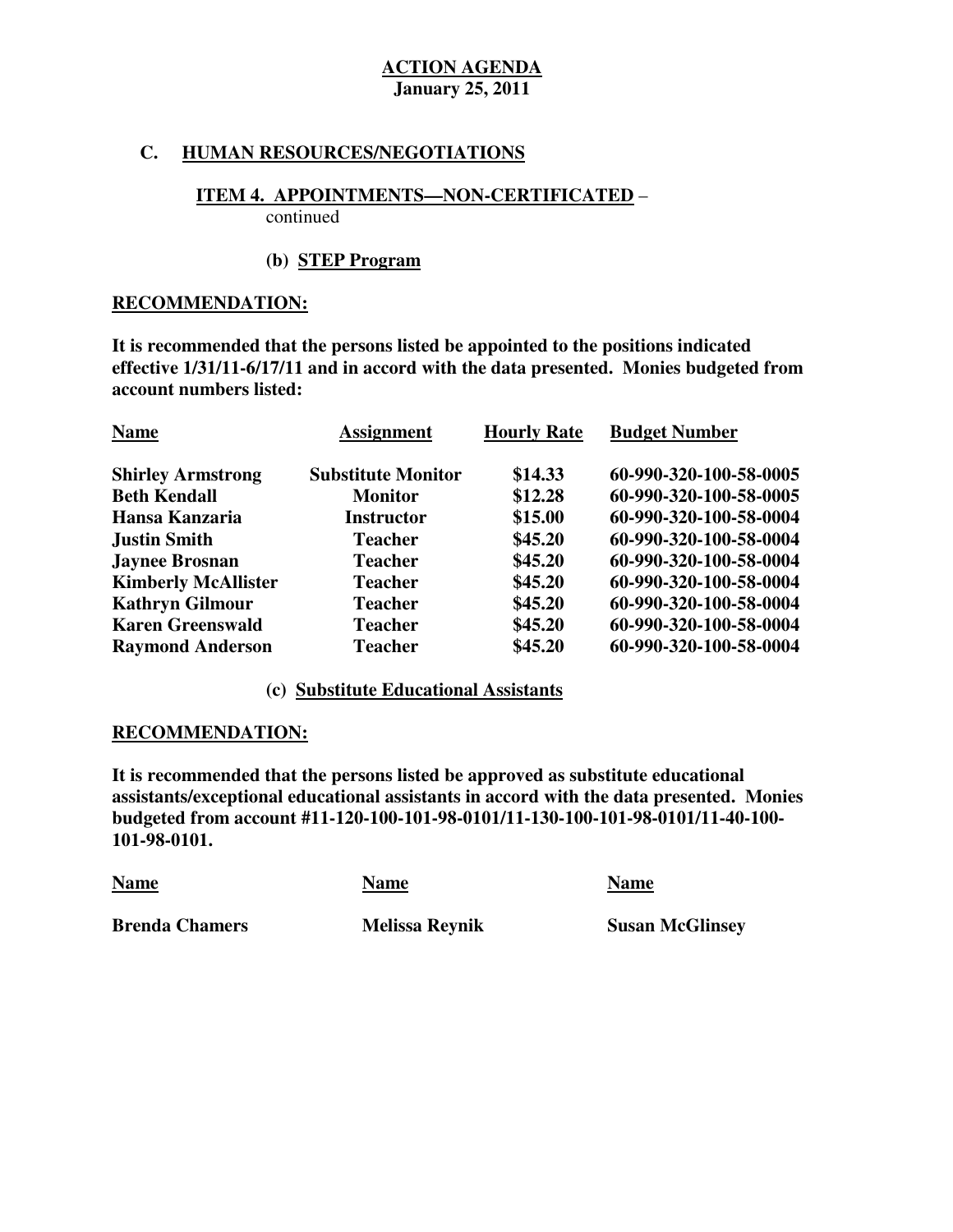## **C. HUMAN RESOURCES/NEGOTIATIONS**

## **ITEM 5. LEAVES OF ABSENCE—CERTIFICATED**

(a) Leave of Absence, With/Without Pay

## **RECOMMENDATION:**

 It is recommended that the persons listed be approved for a leave of absence, with/without pay in accord with the data presented:

| Name                           | <b>Assignment</b>                          | <b>Effective Date</b>                                                                  |
|--------------------------------|--------------------------------------------|----------------------------------------------------------------------------------------|
| <b>Carol Chambers</b>          | Johnson-Librarian                          | Leave with pay 11/29/10-12/03/10                                                       |
| Michael Melograna              | CHHS East-Health & P.E.                    | Leave without pay 12/17/10-12/31/10<br>(revised for dates)                             |
| Marisa Feeley                  | <b>Barton/CHHS East-ESL</b>                | Leave without pay 12/07/10-4/08/11<br>(leave extended)                                 |
| Jaime Grayson                  | Paine-Special Education                    | Leave with pay 12/13/10-12/31/10                                                       |
| Jaime Kleiner                  | Woodcrest-Grade 3                          | Leave without pay 1/24/11-2/25/11<br>(leave extended)                                  |
| <b>Tracy Cooper</b>            | <b>CHHS West-English</b>                   | Leave with pay 1/24/11-2/11/11;<br>without pay 2/14/11-6/17/11                         |
| Robert Coligan                 | <b>CHHS West-Assistant</b><br>Principal    | Leave with pay 1/11/11-2/25/11                                                         |
| <b>Tammy Bradshaw</b>          | <b>Carusi-Language Arts</b>                | Leave with pay 3/07/11-4/15/11;<br>without pay 4/18/11-6/17/11                         |
| <b>Therese DiMedio</b>         | <b>Harte-Nurse</b>                         | Leave with pay 12/13/10-12/17/10                                                       |
| <b>Amy Walsh</b>               | <b>Mann-Resource Room</b>                  | Leave with pay 2/28/11-3/16/11;<br>without pay 3/17/11-6/17/11                         |
| <b>Jennifer</b><br>Vanginhoven | Paine-Grade 4                              | Leave with pay 3/07/11-4/26/11;<br>without pay 4/27/11-6/17/11                         |
| <b>Tanya Myers</b>             | <b>Barclay-Special</b><br><b>Education</b> | Leave with pay 2/22/11-3/25/11<br>a.m.; without pay 3/25/11 p.m.-<br>6/17/11           |
| <b>Christine Bass</b>          | <b>CHHS West-Music</b>                     | Leave with pay 1/03/11-2/03/11                                                         |
| <b>Jennifer Poli</b>           | <b>Mann-Grade 5</b>                        | Leave with pay 12/13/10-1/19/11;<br>without pay 1/20/11-6/30/11 (revised<br>for dates) |
| <b>Anthony Musumeci</b>        | <b>Carusi-Social Studies</b>               | Leave without pay 1/06/11-1/21/11                                                      |
| <b>Eunmo Sung</b>              | <b>CHHS East-Social</b>                    | Leave with pay 2/14/11-3/25/11;                                                        |
|                                | <b>Studies</b>                             | without pay 3/28/11-6/17/11                                                            |
| <b>Lorraine Conklin</b>        | Sharp/Mann-Art                             | Leave with pay 1/18/11 p.m.-<br>2/18/11                                                |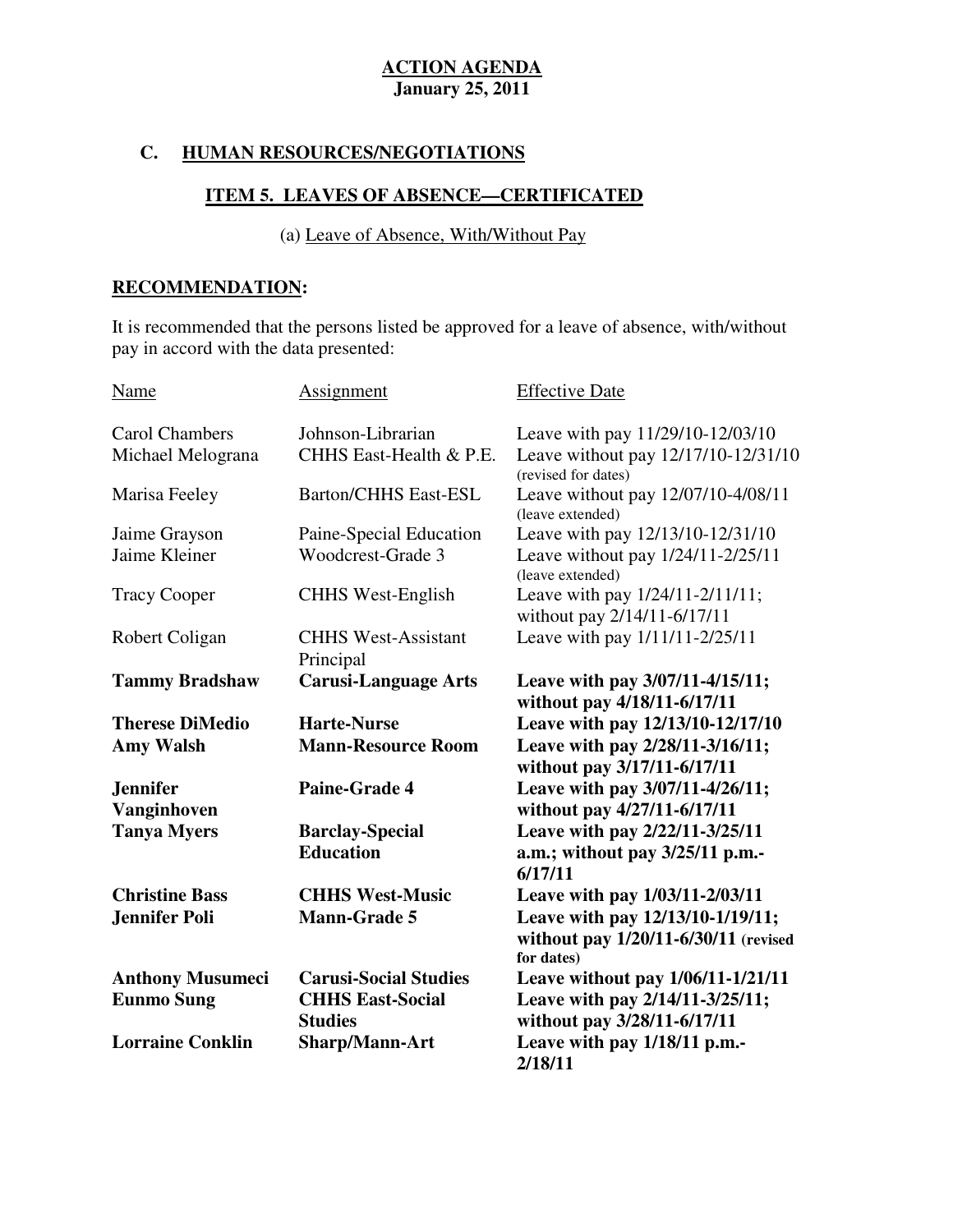## **C. HUMAN RESOURCES/NEGOTIATIONS**

## **ITEM 5. LEAVES OF ABSENCE—CERTIFICATED** - continued

## **(a) Leave of Absence, With/Without Pay - continued**

| <b>Name</b>             | <b>Assignment</b>                              | <b>Effective Date</b>                                              |
|-------------------------|------------------------------------------------|--------------------------------------------------------------------|
| <b>Susanna Esposito</b> | <b>Johnson-Grade 4</b>                         | Leave with pay 2/07/11-4/15/11;<br>without pay 4/18/11-6/17/11     |
| <b>James Riordan</b>    | <b>District-Director of</b><br><b>Guidance</b> | Leave with pay 1/10/11-1/14/11                                     |
| <b>Jennifer Foltz</b>   | <b>Beck-Science</b>                            | Leave with pay 3/28/11-5/13/11;<br>without pay 5/16/11-6/17/11     |
| <b>Keri Alvarez</b>     | <b>CHHS East-English</b>                       | Leave with pay 3/11/11-3/21/11-<br>without pay 3/22/11-6/17/11     |
| <b>Melissa Santiago</b> | <b>Paine-Grade 3</b>                           | Leave with pay 3/29/11-5/10/11;<br>without pay 5/11/11-5/27/11     |
| <b>Anita Plum</b>       | <b>Paine-Grade 3</b>                           | Leave with pay 3/25/11-4/28/11;<br>without pay 4/29/11-6/17/11     |
| Julia Bathke            | <b>CHHS East-English</b>                       | Leave with pay 2/04/11-2/21/11                                     |
| <b>Toby Silverstein</b> | <b>CHHS East-English</b>                       | Leave without pay $12/17/10$ p.m.<br>$6/17/11$ (revised for dates) |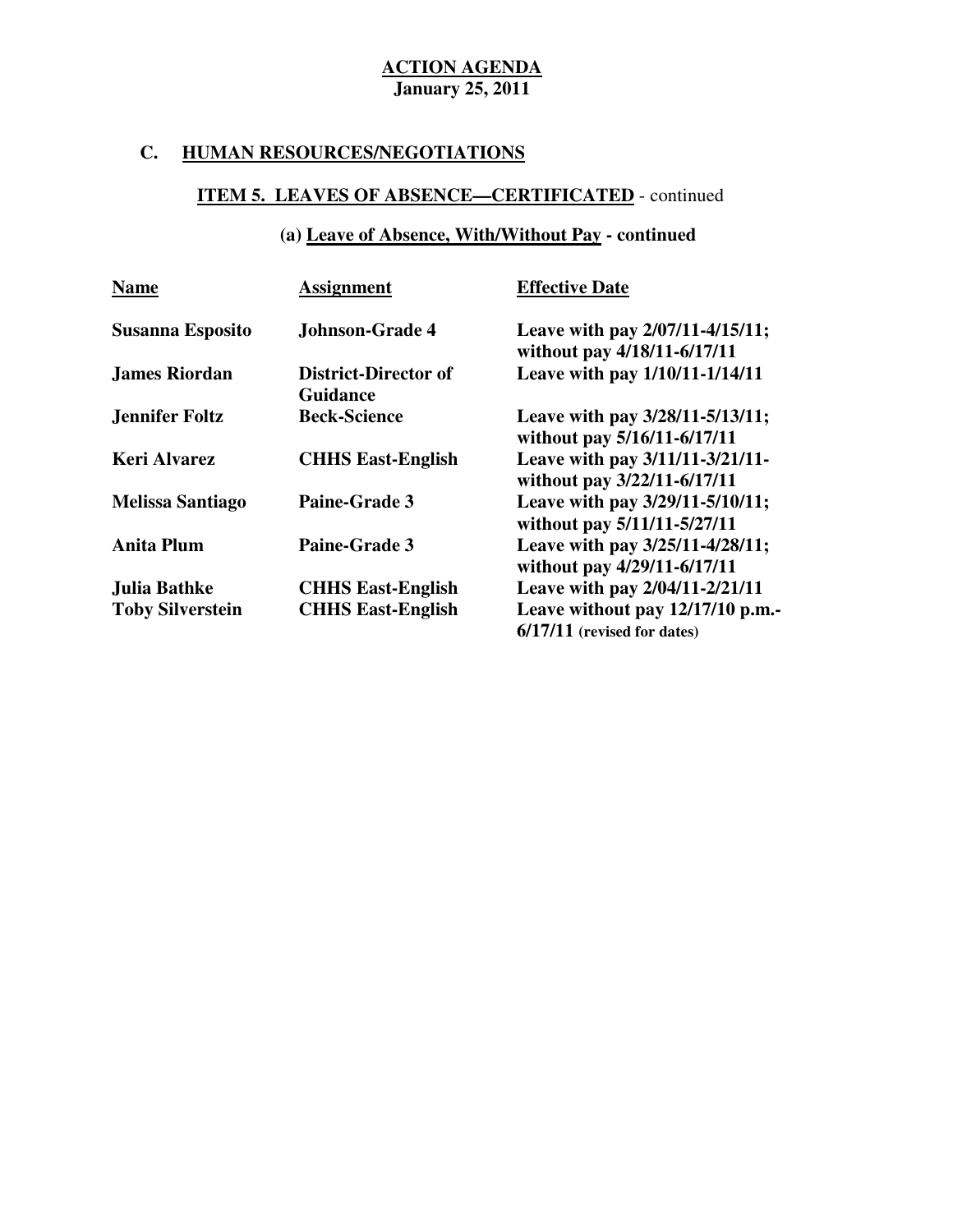### **C. HUMAN RESOURCES/NEGOTIATIONS**

### **ITEM 6. LEAVES OF ABSENCE—NON-CERTIFICATED**

(a) Leave of Absence, With/Without Pay

#### **RECOMMENDATION:**

 It is recommended that the persons listed be approved for leave of absence, with/without pay in accord with the data presented:

| Name                                        | Assignment                                                                | <b>Effective Date</b>                                                                                                                                      |
|---------------------------------------------|---------------------------------------------------------------------------|------------------------------------------------------------------------------------------------------------------------------------------------------------|
| Guillermo Lopez                             | Paine-Cleaner                                                             | Leave without pay 12/16/10-until a<br>determination is made regarding a<br>return to work date (leave extended)                                            |
| Patricia Sedlak                             | Sharp-Educational Assistant                                               | Leave with pay 12/09/10-12/17/10                                                                                                                           |
| Mary McKenzie                               | <b>CHHS West-Secretary</b>                                                | Leave with pay 1/03/11-1/14/11                                                                                                                             |
| Cindy Velazquez                             | <b>Carusi-Educational Assistant</b>                                       | Leave with pay 12/15/10-12/23/10;<br>without pay 1/04/11-2/09/11                                                                                           |
| <b>Robert Menta</b>                         | <b>CHHS East-School Supportive</b><br>Assistant                           | Leave without pay 1/27/11-2/24/11                                                                                                                          |
| Diane Greenberg                             | Kingston-Educational Assistant                                            | Leave with pay 1/03/11-1/07/11                                                                                                                             |
| <b>Tracy Riehl</b><br><b>Cathleen Clark</b> | <b>Barclay-Educational Assistant</b><br><b>Mann-Educational Assistant</b> | Leave with pay 12/06/10-12/10/10<br>Leave with pay 12/10/10-12/23/10;<br>without pay 1/03/11-1/07/11;<br>intermittent leave without pay<br>1/10/11-1/28/11 |
| <b>Judith DiCarlo</b>                       | <b>Johnson-Educational Assistant</b>                                      | Leave without pay 1/28/11-2/11/11                                                                                                                          |

## **ITEM 7. ASSIGNMENT/SALARY CHANGE—CERTIFICATED**

## **(a) Salary Adjustment**

#### **RECOMMENDATION:**

 **It is recommended that the salary of Jennifer Tomasetti, teacher at Kilmer Elementary School be adjusted from \$60,850 (Masters-step 12) to \$65,886 (Masters-step 13) effective 9/01/10-6/30/11.**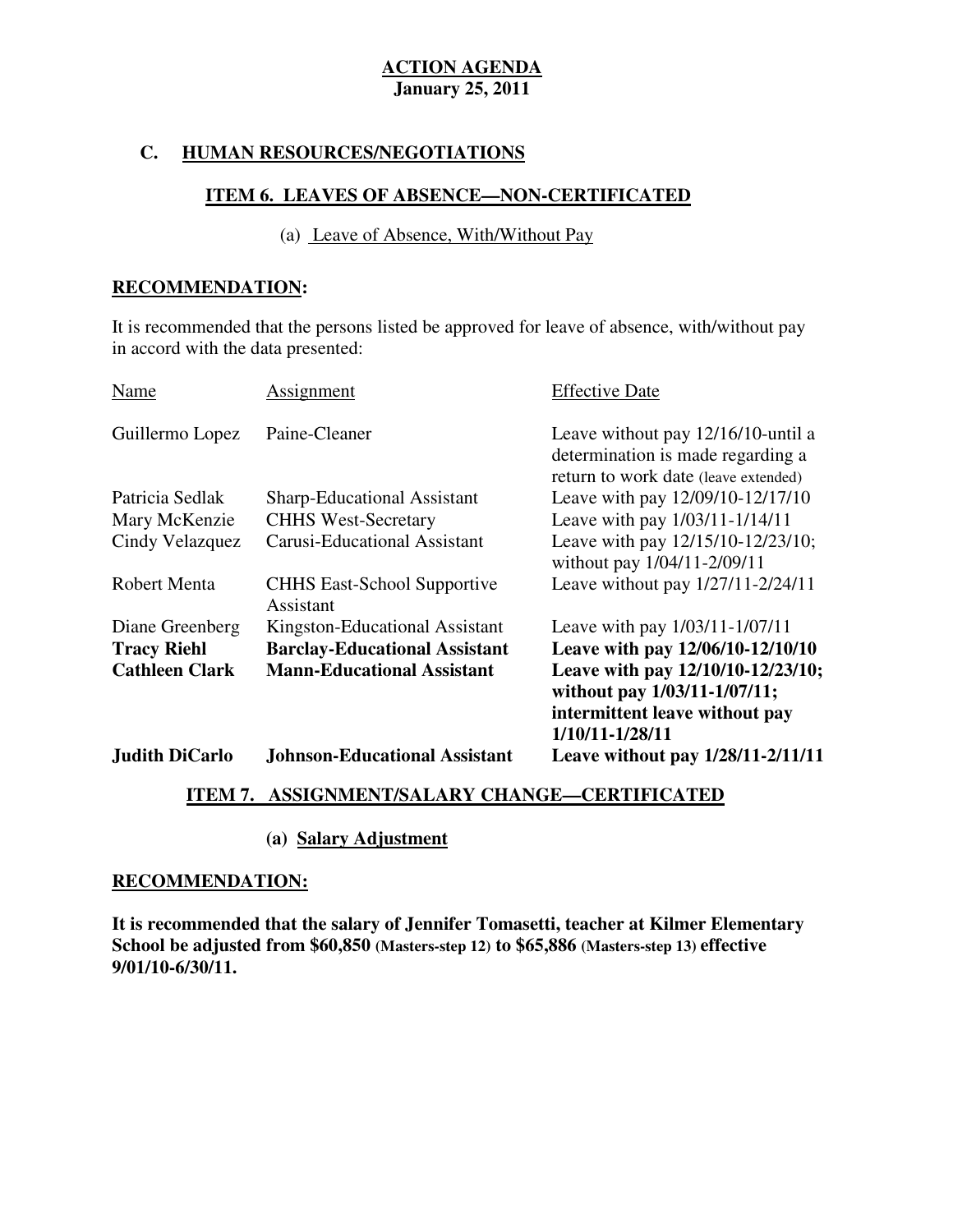## **C. HUMAN RESOURCES/NEGOTIATIONS**

## **ITEM 8. ASSIGNMENT/SALARY CHANGE—NON-CERTIFICATED**

## (a) Reassignments

## **RECOMMENDATION:**

 It is recommended that the persons listed be reassigned effective in accord with the data presented:

|                        | Teacher, II, SACC<br>(13.75 hr/wk-budget<br>#60-990-320-101-58-<br>0001)                | Teacher, II,<br>SACC (23.75 hr/wk-<br>budget #60-990-320-<br>$101 - 58 - 0001$ | 6/30/11                |                    |
|------------------------|-----------------------------------------------------------------------------------------|--------------------------------------------------------------------------------|------------------------|--------------------|
| <b>Jerrel Hamilton</b> | Johnson/Cooper-                                                                         | Johnson/Cooper-                                                                | $1/10/11$ -            | \$11.55            |
|                        | II, SACC (23.75)<br>hr/wk-budget #60-990-<br>320-101-58-0001)                           | Teacher II, SACC<br>(25 hrs/wk-budget)<br>#60-990-320-101-58-<br>0001)         | 6/30/11                |                    |
| <b>Todd Sharofsky</b>  | Assistant (32.5 hr/wk-<br>budget #11-204-100-<br>$106 - 33 - 0100$<br>Woodcrest-Teacher | Assistant (30<br>hrs/wk-budget #11-<br>215-100-106-61-0100)<br>Woodcrest-      | $2/01/11$ -            | \$12.13            |
| Jeanine DiNoia         | Stockton-<br>Educational                                                                | Barclay-<br>Educational                                                        | $1/03/11$ -<br>6/30/11 | \$9.17             |
| Name                   | From                                                                                    | To                                                                             | <b>Effective Date</b>  | <b>Hourly Rate</b> |
| presented:             |                                                                                         |                                                                                |                        |                    |

(b) Salary Adjustments

## **RECOMMENDATION:**

 It is recommended that the hourly rates of the persons listed be adjusted effective 9/01/10-6/30/11 and in accord with the data presented. Monies budgeted from account #60-990-320-101-58-0005.

| #60-990-320-101-58-0005. |        |                                 |                    |
|--------------------------|--------|---------------------------------|--------------------|
| Name                     | School | Assignment                      | <b>Hourly Rate</b> |
| Lynne Brady              | Rosa   | Teacher, Holiday<br><b>SACC</b> | \$18.34            |
| Colleen Corey            | Rosa   | Teacher, Holiday<br><b>SACC</b> | \$17.28            |
| Demetra Evans            | Rosa   | Teacher, Holiday<br><b>SACC</b> | \$14.33            |
| Maria Greenwood          | Rosa   | Teacher, Holiday<br><b>SACC</b> | \$16.44            |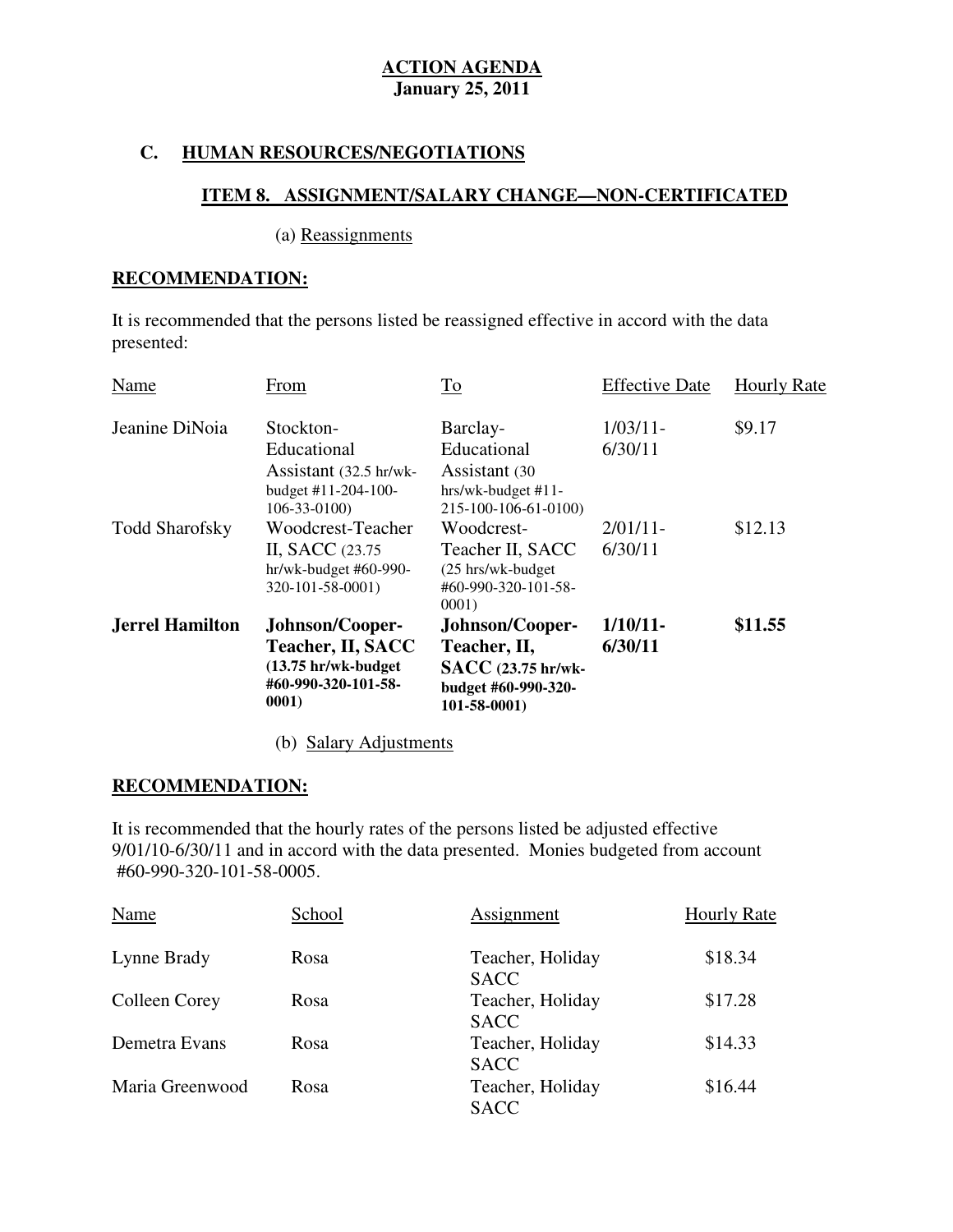## **C. HUMAN RESOURCES/NEGOTIATIONS**

#### **ITEM 8. ASSIGNMENT/SALARY CHANGE—NON-CERTIFICATED** – continued

# (b) Salary Adjustments - continued

| Name                     | School | <b>Assignment</b>                  | <b>Hourly Rate</b> |
|--------------------------|--------|------------------------------------|--------------------|
| Mario Lanzilotta         | Rosa   | Teacher, Holiday<br><b>SACC</b>    | \$15.20            |
| Jodi Rosenfeld           | Rosa   | Teacher, Holiday<br><b>SACC</b>    | \$18.34            |
| Sunita Ohja              | Rosa   | Teacher, Holiday<br><b>SACC</b>    | \$18.86            |
| Isolyn Vassall           | Rosa   | Teacher, Holiday<br><b>SACC</b>    | \$18.34            |
| <b>Constance Wilson</b>  | Rosa   | Teacher, Holiday<br><b>SACC</b>    | \$16.44            |
| <b>Shirley Armstrong</b> | Rosa   | Teacher II, Holiday<br><b>SACC</b> | \$14.33            |
| Dolores Franquiz         | Rosa   | Teacher II, Holiday<br><b>SACC</b> | \$12.62            |
| Jessica French           | Rosa   | Teacher II, Holiday<br><b>SACC</b> | \$11.55            |
| Fay Jacob                | Rosa   | Teacher II, Holiday<br><b>SACC</b> | \$13.12            |
| <b>Todd Sharofsky</b>    | Rosa   | Teacher II, Holiday<br><b>SACC</b> | \$12.13            |
| Ellen Terzini            | Rosa   | Teacher II, Holiday<br><b>SACC</b> | \$12.13            |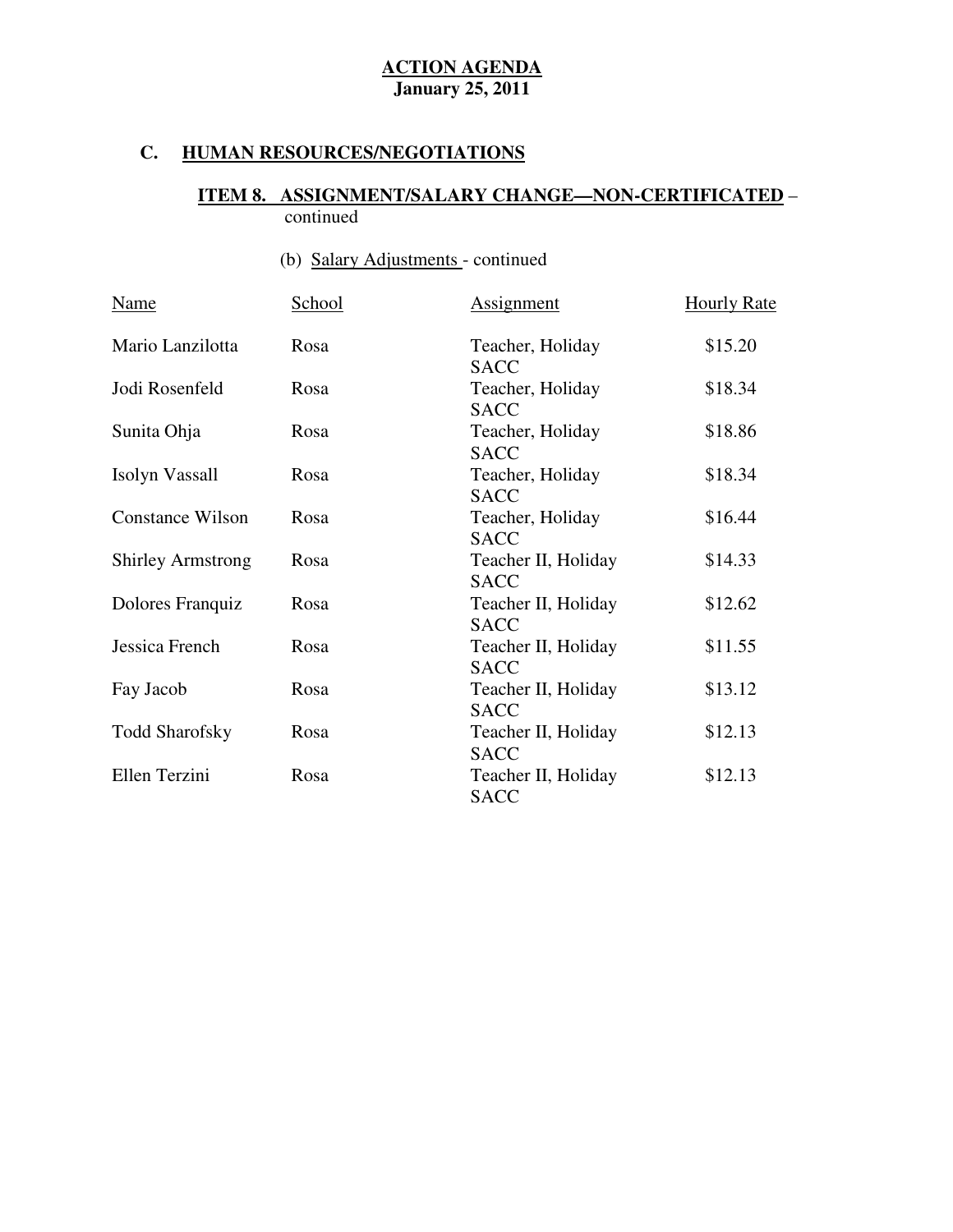## **C. HUMAN RESOURCES/NEGOTIATIONS**

## **ITEM 9. OTHER COMPENSATION—CERTIFICATED**

## (a) Payment to Presenters

## **RECOMMENDATION:**

 It is recommended that the person listed be approved to present an after school workshop to new teachers effective 9/07/10-6/24/11 at the rate of \$71.42/hr (not to exceed 6 hours ). Monies budgeted from account #11-000-223-110-72-0101.

Name

Cynthia O'Reilly

## (b) Payment to Presenter

## **RECOMMENDATION**:

 It is recommended that Waleska Batista Arias be approved to present an after school workshop training pertinent to flex option presenters (not to exceed 4 hrs) at the hourly rate of \$71.42. Monies budgeted from account #20-275-200-100-99-0103.

## **(c) Payment to Presenter-Title I**

## **RECOMMENDATION:**

 **It is recommended that the persons listed be approved as presenters for Barton Elementary Schools Title I Math Family Information Night at the rate of \$71.42/hour (not to exceed 2 hours each). Monies to be budgeted from account #20-239-200-101-03-0101:** 

| <b>Name</b>             | <b>Name</b>        | <b>Name</b>        | <b>Name</b>           |
|-------------------------|--------------------|--------------------|-----------------------|
| <b>Caroline Buscher</b> | <b>Carrie Skey</b> | <b>Nancy Paley</b> | <b>Deborah Jacobs</b> |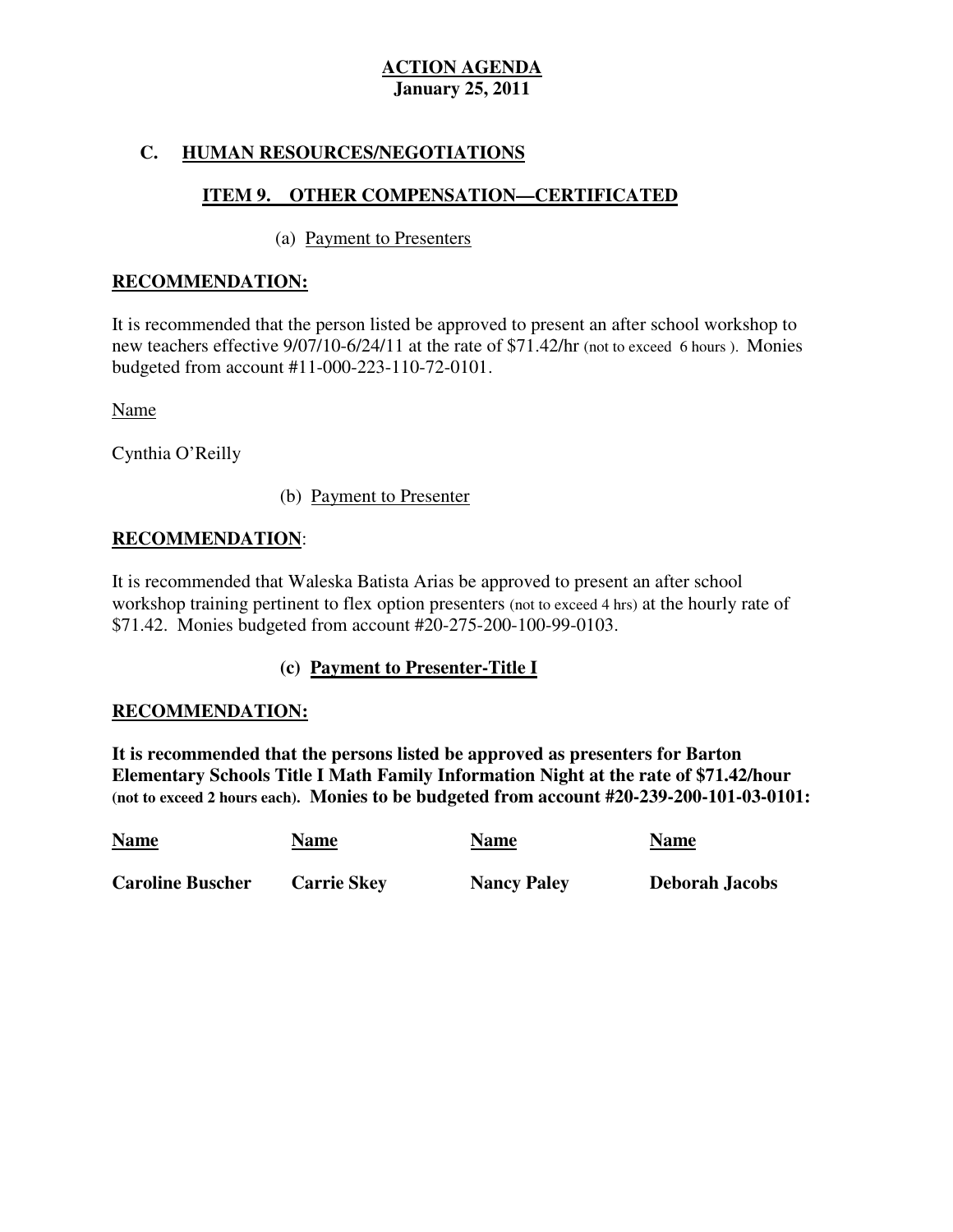## **C. HUMAN RESOURCES/NEGOTIATIONS**

## **ITEM 9. OTHER COMPENSATION—CERTIFICATED** - continued

## **(d) Tuition Reimbursement—CHASA**

### **RECOMMENDATION:**

 **It is recommended that the persons listed be reimbursed for successful completion of graduate credits in accord with the current agreement between the Board of Education and the Cherry Hill Association of School Administrators. Monies budgeted from account #11-000-291-290-98-0002:** 

| <b>Name</b>        | Amount    |
|--------------------|-----------|
| <b>Shipa Dalal</b> | \$2109.25 |
| <b>John Moody</b>  | \$1935    |

#### **(e) After School Supervision**

#### **RECOMMENDATION:**

 **It is recommended that the person listed be approved for After School Detention, and Late Bus Room Supervision, Dawn Patrol at CHHS West at the rate of \$22.46/hour and Late Bus Supervision and Saturday School Supervision at the rate of \$38.48/hour effective 2/01/11-6/30/11. Monies budgeted from account #11-140-100-101-55-0101.** 

#### **Name**

 **Joseph Boiler** 

## **(f) Reassignment**

## **RECOMMENDATION:**

 **It is recommended that Eileen Steidle be reassigned from Grade 5 teacher at Cooper Elementary School to Interim Acting Principal, Cooper Elementary School effective 1/12/11 to on or about 2/22/11 at the prorated salary of \$102,508. Monies budgeted from account #11-000-240-103-06-0100.** 

| Motion:<br>V ote:<br>Second: |  |  |
|------------------------------|--|--|
|------------------------------|--|--|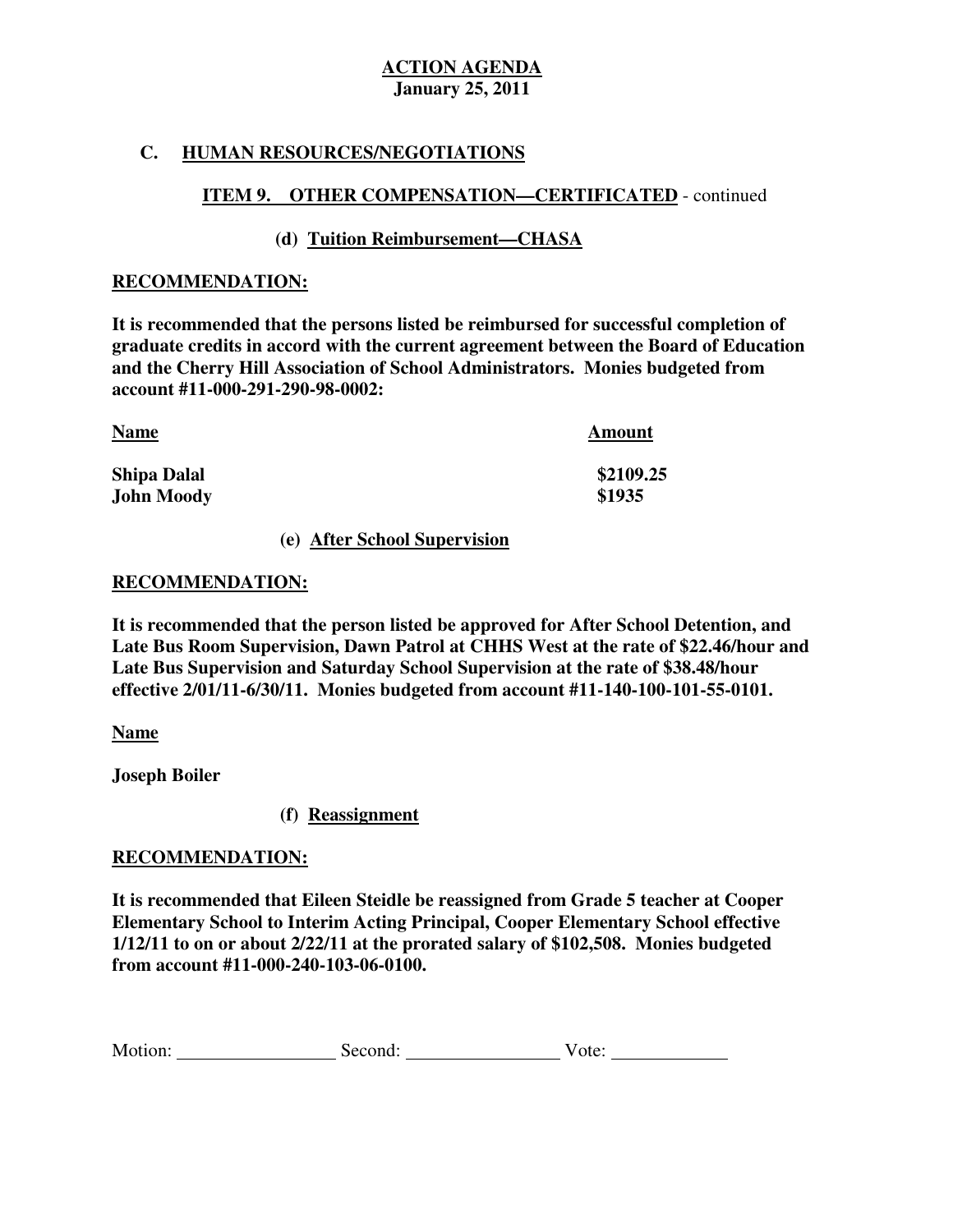## **D. POLICIES & LEGISLATION COMMITTEE**

## *Long Range Plan Goals:*

 *"Board of Education members, administrators, teachers, parents and the community work together to ensure all students are provided with academic, social and emotional support necessary to create optimal conditions for high achievement, continued growth and personal development."* 

The Superintendent recommends the following:

- 1. Approval of Second Reading of Policies
- 2. Approval of First Reading of Procedure
- 3. Approval of Waiver of Procedure F-3: Secondary Field Trips
- 4. Approval of Requests for Physical Education Exemptions as Per Procedure P-27
- 5. Approval of Waiver of Facilities Use Fees

## **ITEM 1. APPROVAL OF SECOND READING OF POLICIES**

- Draft Revised Policy 3453.1: Student Fees
- Draft Revised Policy 6146: Graduation Requirements

## **RECOMMENDATION:**

 It is recommended that the policies listed above be approved for second reading and adoption as revised.

## **ITEM 2. APPROVAL OF FIRST READING OF PROCEDURE**

• Draft Revised Procedure F-10: Student Fees

## **RECOMMENDATION:**

 It is recommended that the procedure listed above be approved for first reading and adoption as revised.